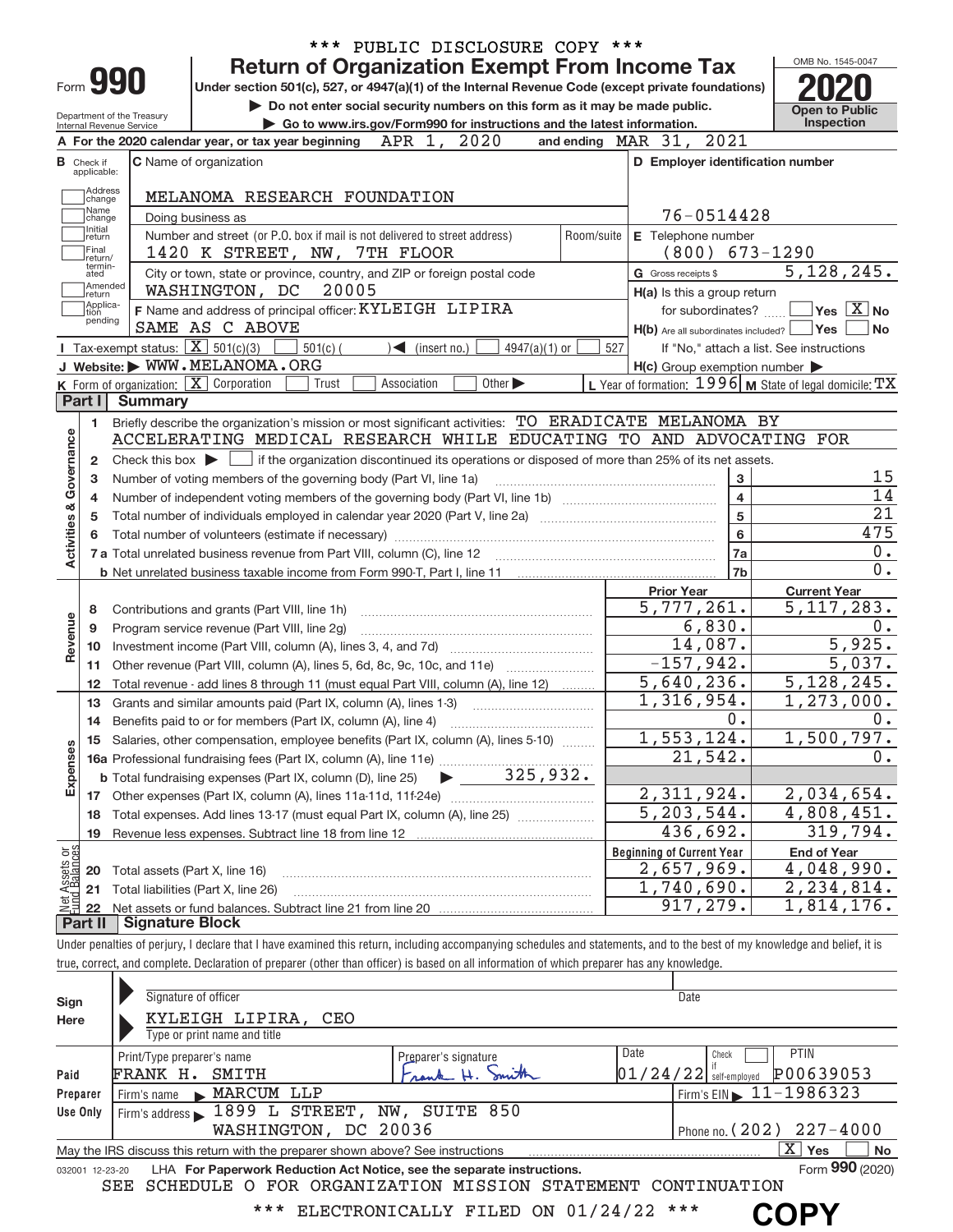| 1.           | Briefly describe the organization's mission:                                                                                                                    |
|--------------|-----------------------------------------------------------------------------------------------------------------------------------------------------------------|
|              | THE MRF IS THE LARGEST INDEPENDENT ORGANIZATION DEVOTED TO MELANOMA.                                                                                            |
|              | ITS MISSION IS TO ERADICATE MELANOMA BY ACCELERATING MEDICAL RESEARCH                                                                                           |
|              | WHILE EDUCATING TO AND ADVOCATING FOR THE MELANOMA COMMUNITY.                                                                                                   |
|              |                                                                                                                                                                 |
| $\mathbf{2}$ | Did the organization undertake any significant program services during the year which were not listed on the                                                    |
|              | $]$ Yes $[\overline{\mathrm{X}}]$ No<br>prior Form 990 or 990-EZ?                                                                                               |
|              | If "Yes." describe these new services on Schedule O.                                                                                                            |
| 3            | $\boxed{\phantom{1}}$ Yes $\boxed{\text{X}}$ No<br>Did the organization cease conducting, or make significant changes in how it conducts, any program services? |
|              | If "Yes," describe these changes on Schedule O.                                                                                                                 |
| 4            | Describe the organization's program service accomplishments for each of its three largest program services, as measured by expenses.                            |
|              | Section 501(c)(3) and 501(c)(4) organizations are required to report the amount of grants and allocations to others, the total expenses, and                    |
|              | revenue, if any, for each program service reported.<br>$1,563,863$ . $including\,grants\,of\,$$                                                                 |
| 4a           | ) (Expenses \$<br>(Code:<br>) (Revenue \$<br>THE MRF HAS A ROBUST EDUCATION PROGRAM AIMED AT EDUCATING PATIENTS AND                                             |
|              | PHYSICIANS ABOUT THE PREVENTION, DIAGNOSIS AND TREATMENT OF MELANOMA,                                                                                           |
|              | AS WELL AS INCREASING OVERALL AWARENESS OF THE DISEASE. IN ADDITION,                                                                                            |
|              | THE MRF MAINTAINS A LARGE PORTFOLIO OF FREE EDUCATIONAL MATERIALS THAT                                                                                          |
|              | CAN BE USED AT FUNDRAISERS, DOCTORS' OFFICES, SCHOOLS AND HEALTH FAIRS.                                                                                         |
|              |                                                                                                                                                                 |
|              | PART OF THE MRF'S EDUCATIONAL OFFERINGS ALSO INCLUDE PATIENT-FOCUSED                                                                                            |
|              | EDUCATIONAL SYMPOSIA THROUGHOUT THE U.S., IMPACTING NEARLY 1,400 PEOPLE                                                                                         |
|              | TOUCHED BY MELANOMA. THESE SYMPOSIA PROVIDE MELANOMA PATIENTS AND THE                                                                                           |
|              | PEOPLE WHO SUPPORT THEM THE OPPORTUNITY TO LEARN FROM LEADING MELANOMA                                                                                          |
|              | EXPERTS ON THE MOST CURRENT PREVENTION, DIAGNOSIS, TREATMENT AND                                                                                                |
|              | RESEARCH INFORMATION.                                                                                                                                           |
| 4b           | $1,478,127.$ including grants of \$<br>$1,273,000.$ ) (Revenue \$<br>(Expenses \$<br>(Code:                                                                     |
|              | THE MRF IS COMMITTED TO ADVANCING A BROAD SCIENTIFIC AGENDA ACROSS THE                                                                                          |
|              | DISCIPLINES OF PREVENTION, DIAGNOSIS AND TREATMENT. ALTHOUGH THE MRF<br>HAS ACHIEVED A NUMBER OF IMPORTANT SCIENTIFIC MILESTONES, MUCH MORE                     |
|              | WORK REMAINS TO BE DONE. TO THIS END, THE MRF FUNDS A SPECTRUM OF                                                                                               |
|              | RESEARCH GRANTS, SCIENTIFIC INITIATIVES, AND PROGRAMS FOR CUTANEOUS                                                                                             |
|              | MELANOMA AND RARER MELANOMA SUBTYPES (E.G. OCULAR, PEDIATRIC, ACRAL AND                                                                                         |
|              | MUCOSAL MELANOMA). ITS RESEARCH GRANT PROGRAM IS A COMPETITIVE,                                                                                                 |
|              | PEER-REVIEWED RESEARCH GRANT PROGRAM FOR INVESTIGATOR-INITIATED                                                                                                 |
|              | RESEARCH HAS BEEN IN EXISTENCE SINCE 1998. MRF-SUPPORTED RESEARCH IS                                                                                            |
|              | OPEN TO MEDICAL STUDENTS THROUGH SENIOR INVESTIGATIVE TEAMS AND                                                                                                 |
|              | ENCOMPASS.                                                                                                                                                      |
|              |                                                                                                                                                                 |
| 4с           | 1,016,466.<br>including grants of \$<br>(Revenue \$<br>(Expenses \$<br>(Code:                                                                                   |
|              | THE MRF'S ADVOCACY PROGRAM IS A PLATFORM FOR THOSE AFFECTED BY MELANOMA                                                                                         |
|              | TO SHARE THEIR VOICE AND TRANSFORM MELANOMA CARE. PATIENTS, CAREGIVERS,<br>SURVIVORS, HEALTHCARE PROFESSIONALS AND PARTNERS ALL PLAY A CRITICAL                 |
|              | ROLE IN THE ADVANCEMENT OF BETTER OUTCOMES FOR THE OVER ONE MILLION                                                                                             |
|              | AMERICANS LIVING WITH MELANOMA AND THEIR LOVED ONES.                                                                                                            |
|              |                                                                                                                                                                 |
|              |                                                                                                                                                                 |
|              |                                                                                                                                                                 |
|              |                                                                                                                                                                 |
|              |                                                                                                                                                                 |
|              |                                                                                                                                                                 |
|              |                                                                                                                                                                 |
|              | 4d Other program services (Describe on Schedule O.)                                                                                                             |
|              | (Expenses \$<br>including grants of \$<br>(Revenue \$                                                                                                           |
|              | 4,058,456.<br>Total program service expenses                                                                                                                    |
| 4е           | Form 990 (2020)                                                                                                                                                 |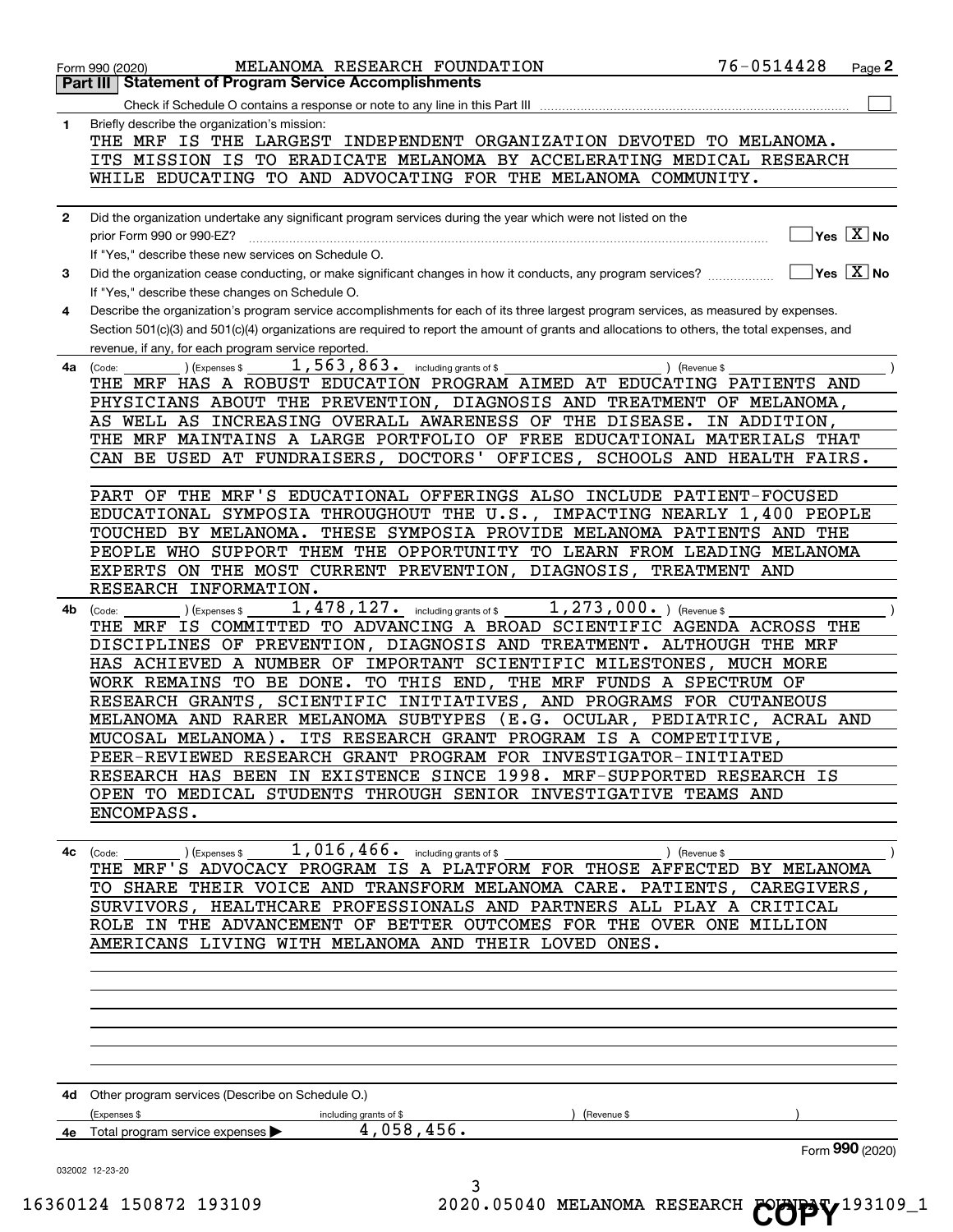|  | Form 990 (2020) |
|--|-----------------|

**Part IV Checklist of Required Schedules**

Form 990 (2020) MELANOMA RESEARCH FOUNDATION / 6-0514428 Page MELANOMA RESEARCH FOUNDATION 76-0514428

|     |                                                                                                                                       |                 | Yes         | No     |
|-----|---------------------------------------------------------------------------------------------------------------------------------------|-----------------|-------------|--------|
| 1.  | Is the organization described in section $501(c)(3)$ or $4947(a)(1)$ (other than a private foundation)?                               |                 |             |        |
|     |                                                                                                                                       | 1.              | X           |        |
| 2   |                                                                                                                                       | $\overline{2}$  | $\mathbf X$ |        |
| 3   | Did the organization engage in direct or indirect political campaign activities on behalf of or in opposition to candidates for       |                 |             |        |
|     |                                                                                                                                       | 3               |             | x      |
| 4   | Section 501(c)(3) organizations. Did the organization engage in lobbying activities, or have a section 501(h) election in effect      |                 |             |        |
|     |                                                                                                                                       | 4               | X           |        |
| 5   | Is the organization a section 501(c)(4), 501(c)(5), or 501(c)(6) organization that receives membership dues, assessments, or          |                 |             |        |
|     |                                                                                                                                       | 5               |             | x      |
| 6   | Did the organization maintain any donor advised funds or any similar funds or accounts for which donors have the right to             |                 |             |        |
|     | provide advice on the distribution or investment of amounts in such funds or accounts? If "Yes," complete Schedule D, Part I          | 6               |             | x      |
| 7   | Did the organization receive or hold a conservation easement, including easements to preserve open space,                             |                 |             |        |
|     |                                                                                                                                       | $\overline{7}$  |             | x      |
| 8   | Did the organization maintain collections of works of art, historical treasures, or other similar assets? If "Yes," complete          |                 |             |        |
|     |                                                                                                                                       | 8               |             | x      |
| 9   | Did the organization report an amount in Part X, line 21, for escrow or custodial account liability, serve as a custodian for         |                 |             |        |
|     | amounts not listed in Part X; or provide credit counseling, debt management, credit repair, or debt negotiation services?             |                 |             |        |
|     |                                                                                                                                       | 9               |             | x      |
| 10  | Did the organization, directly or through a related organization, hold assets in donor-restricted endowments                          |                 |             |        |
|     |                                                                                                                                       | 10              |             | x      |
| 11  | If the organization's answer to any of the following questions is "Yes," then complete Schedule D, Parts VI, VIII, VIII, IX, or X     |                 |             |        |
|     | as applicable.                                                                                                                        |                 |             |        |
|     | a Did the organization report an amount for land, buildings, and equipment in Part X, line 10? If "Yes," complete Schedule D,         |                 |             |        |
|     |                                                                                                                                       | 11a             | X           |        |
|     | <b>b</b> Did the organization report an amount for investments - other securities in Part X, line 12, that is 5% or more of its total |                 |             |        |
|     |                                                                                                                                       | 11 <sub>b</sub> |             | x      |
|     | c Did the organization report an amount for investments - program related in Part X, line 13, that is 5% or more of its total         |                 |             |        |
|     |                                                                                                                                       | 11c             |             | x      |
|     | d Did the organization report an amount for other assets in Part X, line 15, that is 5% or more of its total assets reported in       |                 |             | x      |
|     |                                                                                                                                       | 11d             | X           |        |
|     |                                                                                                                                       | 11e             |             |        |
|     | Did the organization's separate or consolidated financial statements for the tax year include a footnote that addresses               |                 | X           |        |
|     | the organization's liability for uncertain tax positions under FIN 48 (ASC 740)? If "Yes," complete Schedule D, Part X                | 11f             |             |        |
|     | 12a Did the organization obtain separate, independent audited financial statements for the tax year? If "Yes," complete               | 12a             | X           |        |
|     | <b>b</b> Was the organization included in consolidated, independent audited financial statements for the tax year?                    |                 |             |        |
|     |                                                                                                                                       |                 |             |        |
| 13  | If "Yes," and if the organization answered "No" to line 12a, then completing Schedule D, Parts XI and XII is optional metallion       | 12b<br>13       |             | ᅀ<br>X |
| 14a | Did the organization maintain an office, employees, or agents outside of the United States?                                           | 14a             |             | X      |
|     | <b>b</b> Did the organization have aggregate revenues or expenses of more than \$10,000 from grantmaking, fundraising, business,      |                 |             |        |
|     | investment, and program service activities outside the United States, or aggregate foreign investments valued at \$100,000            |                 |             |        |
|     |                                                                                                                                       | 14b             |             | x      |
| 15  | Did the organization report on Part IX, column (A), line 3, more than \$5,000 of grants or other assistance to or for any             |                 |             |        |
|     |                                                                                                                                       | 15              |             | x      |
| 16  | Did the organization report on Part IX, column (A), line 3, more than \$5,000 of aggregate grants or other assistance to              |                 |             |        |
|     |                                                                                                                                       | 16              |             | x      |
| 17  | Did the organization report a total of more than \$15,000 of expenses for professional fundraising services on Part IX,               |                 |             |        |
|     |                                                                                                                                       | 17              |             | x      |
| 18  | Did the organization report more than \$15,000 total of fundraising event gross income and contributions on Part VIII, lines          |                 |             |        |
|     |                                                                                                                                       | 18              |             | x      |
| 19  | Did the organization report more than \$15,000 of gross income from gaming activities on Part VIII, line 9a? If "Yes."                |                 |             |        |
|     |                                                                                                                                       | 19              |             | x      |
|     |                                                                                                                                       | 20a             |             | X      |
|     | b If "Yes" to line 20a, did the organization attach a copy of its audited financial statements to this return?                        | 20 <sub>b</sub> |             |        |
| 21  | Did the organization report more than \$5,000 of grants or other assistance to any domestic organization or                           |                 |             |        |
|     |                                                                                                                                       | 21              | X           |        |

032003 12-23-20

4 16360124 150872 193109 2020.05040 MELANOMA RESEARCH COPY<sup>193109\_1</sup>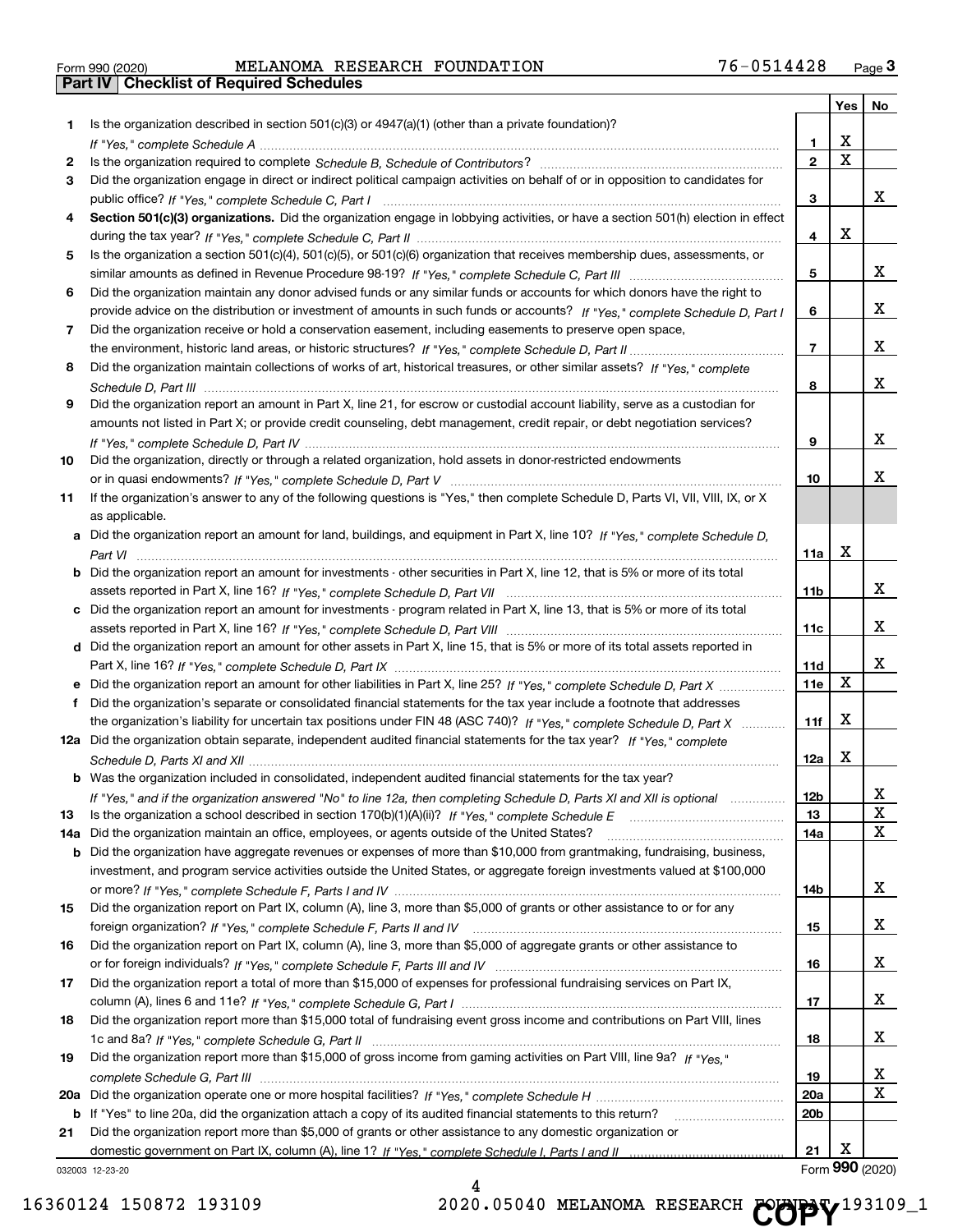|  | Form 990 (2020) |
|--|-----------------|
|  |                 |

**Part IV Checklist of Required Schedules**

### Form 990 (2020) MELANOMA RESEARCH FOUNDATION / 6-0514428 Page MELANOMA RESEARCH FOUNDATION 76-0514428

*(continued)*

|    |                                                                                                                              |            | Yes | No                           |
|----|------------------------------------------------------------------------------------------------------------------------------|------------|-----|------------------------------|
| 22 | Did the organization report more than \$5,000 of grants or other assistance to or for domestic individuals on                |            |     |                              |
|    |                                                                                                                              | 22         | х   |                              |
| 23 | Did the organization answer "Yes" to Part VII, Section A, line 3, 4, or 5 about compensation of the organization's current   |            |     |                              |
|    | and former officers, directors, trustees, key employees, and highest compensated employees? If "Yes," complete               |            |     |                              |
|    |                                                                                                                              | 23         | х   |                              |
|    | 24a Did the organization have a tax-exempt bond issue with an outstanding principal amount of more than \$100,000 as of the  |            |     |                              |
|    | last day of the year, that was issued after December 31, 2002? If "Yes," answer lines 24b through 24d and complete           |            |     |                              |
|    |                                                                                                                              | 24a        |     | X.                           |
|    | <b>b</b> Did the organization invest any proceeds of tax-exempt bonds beyond a temporary period exception?                   | 24b        |     |                              |
|    | c Did the organization maintain an escrow account other than a refunding escrow at any time during the year to defease       |            |     |                              |
|    | any tax-exempt bonds?                                                                                                        | 24c<br>24d |     |                              |
|    |                                                                                                                              |            |     |                              |
|    | 25a Section 501(c)(3), 501(c)(4), and 501(c)(29) organizations. Did the organization engage in an excess benefit             | 25a        |     | X.                           |
|    | b Is the organization aware that it engaged in an excess benefit transaction with a disqualified person in a prior year, and |            |     |                              |
|    | that the transaction has not been reported on any of the organization's prior Forms 990 or 990-EZ? If "Yes." complete        |            |     |                              |
|    | Schedule L. Part I                                                                                                           | 25b        |     | x                            |
| 26 | Did the organization report any amount on Part X, line 5 or 22, for receivables from or payables to any current              |            |     |                              |
|    | or former officer, director, trustee, key employee, creator or founder, substantial contributor, or 35%                      |            |     |                              |
|    | controlled entity or family member of any of these persons? If "Yes," complete Schedule L, Part II                           | 26         |     | x                            |
| 27 | Did the organization provide a grant or other assistance to any current or former officer, director, trustee, key employee,  |            |     |                              |
|    | creator or founder, substantial contributor or employee thereof, a grant selection committee member, or to a 35% controlled  |            |     |                              |
|    | entity (including an employee thereof) or family member of any of these persons? If "Yes," complete Schedule L. Part III     | 27         |     | X.                           |
| 28 | Was the organization a party to a business transaction with one of the following parties (see Schedule L, Part IV            |            |     |                              |
|    | instructions, for applicable filing thresholds, conditions, and exceptions):                                                 |            |     |                              |
|    | a A current or former officer, director, trustee, key employee, creator or founder, or substantial contributor? If           |            |     |                              |
|    |                                                                                                                              | 28a        |     | x                            |
|    |                                                                                                                              | 28b        |     | $\overline{\mathtt{x}}$      |
|    | c A 35% controlled entity of one or more individuals and/or organizations described in lines 28a or 28b? If                  |            |     |                              |
|    |                                                                                                                              | 28c        | X   |                              |
| 29 |                                                                                                                              | 29         |     | $\mathbf{x}$                 |
| 30 | Did the organization receive contributions of art, historical treasures, or other similar assets, or qualified conservation  |            |     |                              |
|    |                                                                                                                              | 30         |     | x                            |
| 31 | Did the organization liquidate, terminate, or dissolve and cease operations? If "Yes," complete Schedule N, Part I           | 31         |     | $\overline{\textbf{x}}$      |
| 32 | Did the organization sell, exchange, dispose of, or transfer more than 25% of its net assets? If "Yes," complete             |            |     |                              |
|    |                                                                                                                              | 32         |     | x                            |
| 33 | Did the organization own 100% of an entity disregarded as separate from the organization under Regulations                   |            |     |                              |
|    |                                                                                                                              | 33         |     | x                            |
| 34 | Was the organization related to any tax-exempt or taxable entity? If "Yes," complete Schedule R, Part II, III, or IV, and    |            |     |                              |
|    |                                                                                                                              | 34         |     | X<br>$\overline{\mathbf{X}}$ |
|    | 35a Did the organization have a controlled entity within the meaning of section 512(b)(13)?                                  | <b>35a</b> |     |                              |
|    | b If "Yes" to line 35a, did the organization receive any payment from or engage in any transaction with a controlled entity  | 35b        |     |                              |
| 36 | Section 501(c)(3) organizations. Did the organization make any transfers to an exempt non-charitable related organization?   |            |     |                              |
|    |                                                                                                                              | 36         |     | X.                           |
| 37 | Did the organization conduct more than 5% of its activities through an entity that is not a related organization             |            |     |                              |
|    |                                                                                                                              | 37         |     | X.                           |
| 38 | Did the organization complete Schedule O and provide explanations in Schedule O for Part VI, lines 11b and 19?               |            |     |                              |
|    | Note: All Form 990 filers are required to complete Schedule O                                                                | 38         | х   |                              |
|    | <b>Statements Regarding Other IRS Filings and Tax Compliance</b><br><b>Part V</b>                                            |            |     |                              |
|    | Check if Schedule O contains a response or note to any line in this Part V                                                   |            |     |                              |
|    |                                                                                                                              |            | Yes | No                           |
|    | 21<br>1a                                                                                                                     |            |     |                              |
|    | 0<br><b>b</b> Enter the number of Forms W-2G included in line 1a. Enter -0- if not applicable<br>1b                          |            |     |                              |
| c  | Did the organization comply with backup withholding rules for reportable payments to vendors and reportable gaming           |            |     |                              |
|    | (gambling) winnings to prize winners?                                                                                        | 1c         | х   |                              |
|    | 032004 12-23-20                                                                                                              |            |     | Form 990 (2020)              |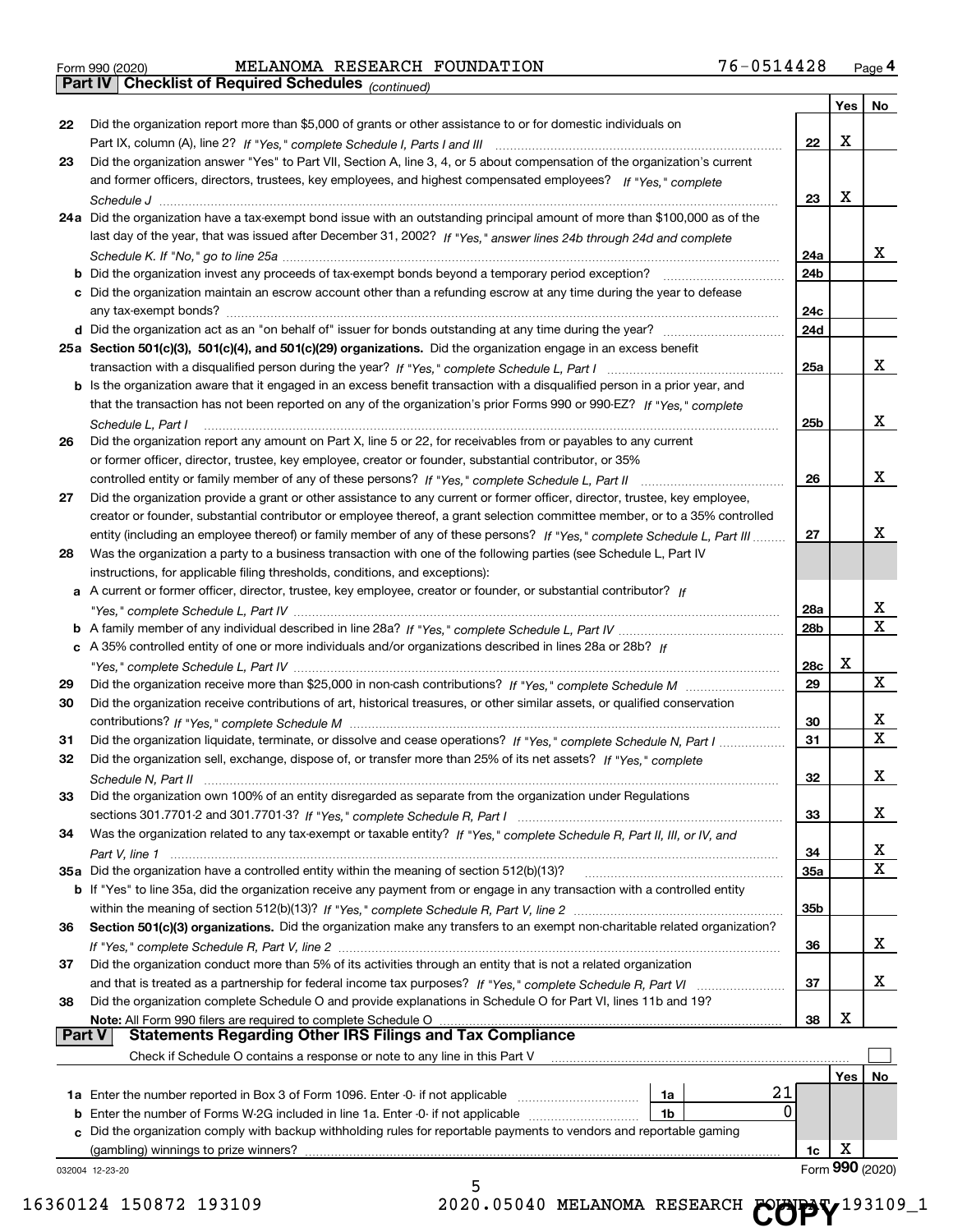|               | 76-0514428<br>MELANOMA RESEARCH FOUNDATION<br>Form 990 (2020)                                                                                   |                |     | Page $5$ |  |  |  |  |
|---------------|-------------------------------------------------------------------------------------------------------------------------------------------------|----------------|-----|----------|--|--|--|--|
| <b>Part V</b> | Statements Regarding Other IRS Filings and Tax Compliance (continued)                                                                           |                |     |          |  |  |  |  |
|               |                                                                                                                                                 |                | Yes | No       |  |  |  |  |
|               | 2a Enter the number of employees reported on Form W-3, Transmittal of Wage and Tax Statements,                                                  |                |     |          |  |  |  |  |
|               | 21<br>filed for the calendar year ending with or within the year covered by this return<br>2a                                                   |                |     |          |  |  |  |  |
|               |                                                                                                                                                 | 2b             | X   |          |  |  |  |  |
|               |                                                                                                                                                 |                |     |          |  |  |  |  |
|               | 3a Did the organization have unrelated business gross income of \$1,000 or more during the year?                                                | 3a             |     | х        |  |  |  |  |
| b             |                                                                                                                                                 | 3b             |     |          |  |  |  |  |
|               | 4a At any time during the calendar year, did the organization have an interest in, or a signature or other authority over, a                    |                |     |          |  |  |  |  |
|               |                                                                                                                                                 | 4a             |     | х        |  |  |  |  |
|               | <b>b</b> If "Yes," enter the name of the foreign country $\triangleright$                                                                       |                |     |          |  |  |  |  |
|               | See instructions for filing requirements for FinCEN Form 114, Report of Foreign Bank and Financial Accounts (FBAR).                             |                |     |          |  |  |  |  |
|               |                                                                                                                                                 | 5a             |     | X        |  |  |  |  |
| b             |                                                                                                                                                 | 5 <sub>b</sub> |     | х        |  |  |  |  |
| c             |                                                                                                                                                 | 5c             |     |          |  |  |  |  |
|               | 6a Does the organization have annual gross receipts that are normally greater than \$100,000, and did the organization solicit                  |                |     |          |  |  |  |  |
|               |                                                                                                                                                 | 6a             |     | x        |  |  |  |  |
|               | <b>b</b> If "Yes," did the organization include with every solicitation an express statement that such contributions or gifts                   |                |     |          |  |  |  |  |
|               | were not tax deductible?                                                                                                                        | 6b             |     |          |  |  |  |  |
| 7             | Organizations that may receive deductible contributions under section 170(c).                                                                   |                |     |          |  |  |  |  |
| а             | Did the organization receive a payment in excess of \$75 made partly as a contribution and partly for goods and services provided to the payor? | 7a             |     | х        |  |  |  |  |
| b             | If "Yes," did the organization notify the donor of the value of the goods or services provided?                                                 | 7b             |     |          |  |  |  |  |
|               | c Did the organization sell, exchange, or otherwise dispose of tangible personal property for which it was required                             |                |     |          |  |  |  |  |
|               |                                                                                                                                                 | 7c             |     | х        |  |  |  |  |
|               |                                                                                                                                                 |                |     |          |  |  |  |  |
| е             | Did the organization receive any funds, directly or indirectly, to pay premiums on a personal benefit contract?                                 | 7e             |     | X        |  |  |  |  |
| f             | Did the organization, during the year, pay premiums, directly or indirectly, on a personal benefit contract?                                    | 7f             |     | х        |  |  |  |  |
| g             | If the organization received a contribution of qualified intellectual property, did the organization file Form 8899 as required?                |                |     |          |  |  |  |  |
| h             | If the organization received a contribution of cars, boats, airplanes, or other vehicles, did the organization file a Form 1098-C?              |                |     |          |  |  |  |  |
| 8             | Sponsoring organizations maintaining donor advised funds. Did a donor advised fund maintained by the                                            |                |     |          |  |  |  |  |
|               | sponsoring organization have excess business holdings at any time during the year?                                                              | 8              |     |          |  |  |  |  |
| 9             | Sponsoring organizations maintaining donor advised funds.                                                                                       |                |     |          |  |  |  |  |
| а             | Did the sponsoring organization make any taxable distributions under section 4966?                                                              | 9а             |     |          |  |  |  |  |
| b             | Did the sponsoring organization make a distribution to a donor, donor advisor, or related person?                                               | 9b             |     |          |  |  |  |  |
| 10            | Section 501(c)(7) organizations. Enter:                                                                                                         |                |     |          |  |  |  |  |
|               | 10a                                                                                                                                             |                |     |          |  |  |  |  |
|               | 10b <br>Gross receipts, included on Form 990, Part VIII, line 12, for public use of club facilities                                             |                |     |          |  |  |  |  |
| 11            | Section 501(c)(12) organizations. Enter:                                                                                                        |                |     |          |  |  |  |  |
| a             | 11a                                                                                                                                             |                |     |          |  |  |  |  |
|               | b Gross income from other sources (Do not net amounts due or paid to other sources against                                                      |                |     |          |  |  |  |  |
|               | 11b                                                                                                                                             |                |     |          |  |  |  |  |
|               | 12a Section 4947(a)(1) non-exempt charitable trusts. Is the organization filing Form 990 in lieu of Form 1041?                                  | 12a            |     |          |  |  |  |  |
|               | <b>12b</b><br><b>b</b> If "Yes," enter the amount of tax-exempt interest received or accrued during the year <i>manument</i> of                 |                |     |          |  |  |  |  |
| 13            | Section 501(c)(29) qualified nonprofit health insurance issuers.                                                                                |                |     |          |  |  |  |  |
|               | a Is the organization licensed to issue qualified health plans in more than one state?                                                          | 13a            |     |          |  |  |  |  |
|               | Note: See the instructions for additional information the organization must report on Schedule O.                                               |                |     |          |  |  |  |  |
|               | <b>b</b> Enter the amount of reserves the organization is required to maintain by the states in which the                                       |                |     |          |  |  |  |  |
|               | 13b                                                                                                                                             |                |     |          |  |  |  |  |
|               | 13с                                                                                                                                             |                |     |          |  |  |  |  |
| 14a           | Did the organization receive any payments for indoor tanning services during the tax year?                                                      | 14a            |     | X        |  |  |  |  |
|               | <b>b</b> If "Yes," has it filed a Form 720 to report these payments? If "No," provide an explanation on Schedule O                              | 14b            |     |          |  |  |  |  |
| 15            | Is the organization subject to the section 4960 tax on payment(s) of more than \$1,000,000 in remuneration or                                   |                |     |          |  |  |  |  |
|               |                                                                                                                                                 | 15             |     | х        |  |  |  |  |
|               | If "Yes," see instructions and file Form 4720, Schedule N.                                                                                      |                |     |          |  |  |  |  |
| 16            | Is the organization an educational institution subject to the section 4968 excise tax on net investment income?                                 | 16             |     | х        |  |  |  |  |
|               | If "Yes," complete Form 4720, Schedule O.                                                                                                       |                |     |          |  |  |  |  |

Form (2020) **990**

032005 12-23-20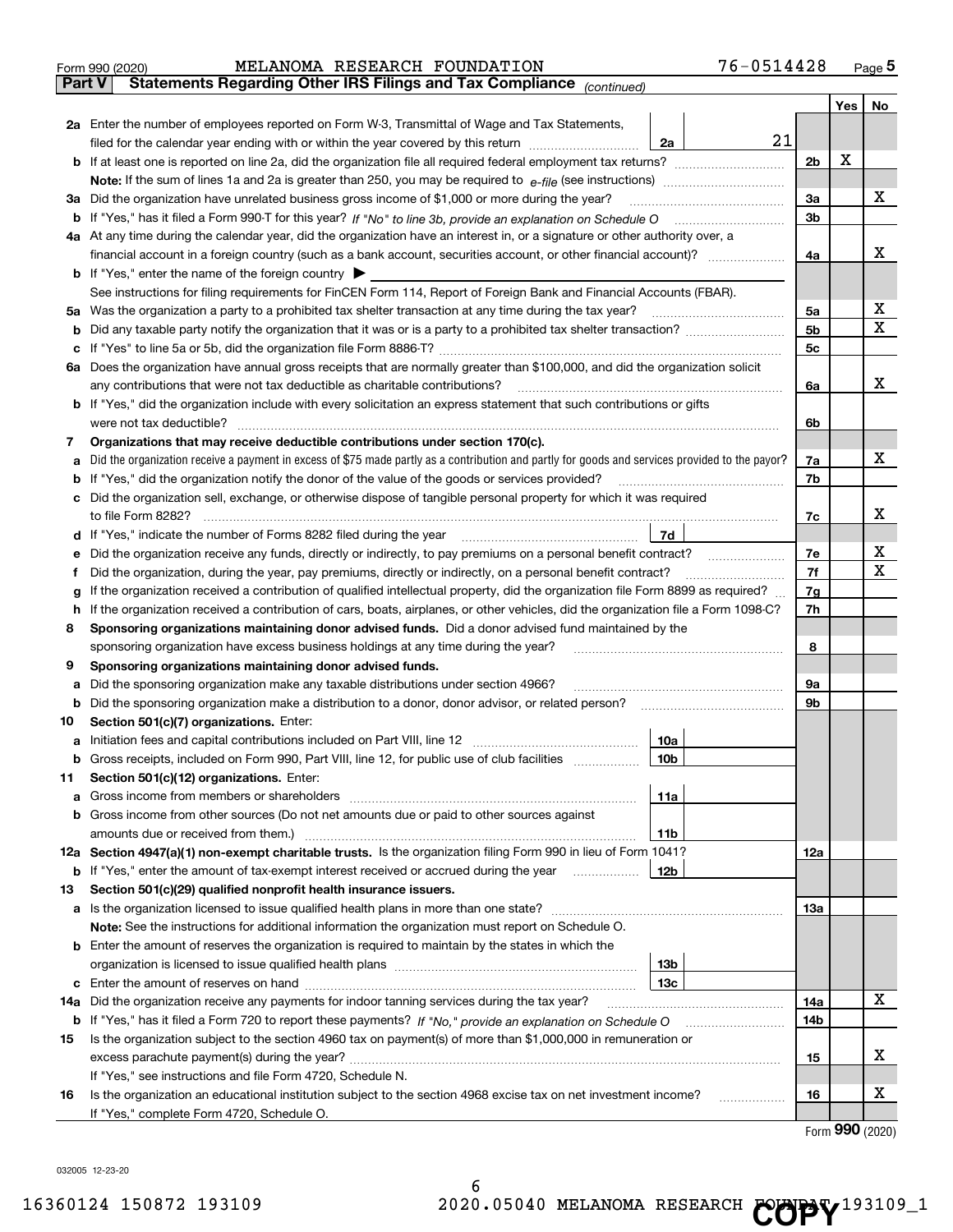|  | Form 990 (2020) |
|--|-----------------|
|  |                 |

Form 990 (2020) MELANOMA RESEARCH FOUNDATION / 6-0514428 Page MELANOMA RESEARCH FOUNDATION 76-0514428

**6**

*For each "Yes" response to lines 2 through 7b below, and for a "No" response to line 8a, 8b, or 10b below, describe the circumstances, processes, or changes on Schedule O. See instructions.* **Part VI Governance, Management, and Disclosure** 

|    |                                                                                                                                                                                                                                |                 | Yes             | No                      |
|----|--------------------------------------------------------------------------------------------------------------------------------------------------------------------------------------------------------------------------------|-----------------|-----------------|-------------------------|
|    | 15<br>1a<br><b>1a</b> Enter the number of voting members of the governing body at the end of the tax year <i>manumum</i>                                                                                                       |                 |                 |                         |
|    | If there are material differences in voting rights among members of the governing body, or if the governing                                                                                                                    |                 |                 |                         |
|    | body delegated broad authority to an executive committee or similar committee, explain on Schedule O.                                                                                                                          |                 |                 |                         |
|    | 14<br><b>b</b> Enter the number of voting members included on line 1a, above, who are independent <i>manument</i> in<br>1b                                                                                                     |                 |                 |                         |
| 2  | Did any officer, director, trustee, or key employee have a family relationship or a business relationship with any other                                                                                                       |                 |                 |                         |
|    | officer, director, trustee, or key employee?                                                                                                                                                                                   | $\mathbf{2}$    |                 | х                       |
| 3  | Did the organization delegate control over management duties customarily performed by or under the direct supervision                                                                                                          |                 |                 |                         |
|    |                                                                                                                                                                                                                                | 3               |                 | X                       |
| 4  | Did the organization make any significant changes to its governing documents since the prior Form 990 was filed?                                                                                                               | 4               |                 | $\overline{\mathtt{x}}$ |
| 5  |                                                                                                                                                                                                                                | 5               |                 | $\overline{\textbf{x}}$ |
| 6  | Did the organization have members or stockholders?                                                                                                                                                                             | 6               |                 | $\overline{\mathbf{x}}$ |
| 7a | Did the organization have members, stockholders, or other persons who had the power to elect or appoint one or                                                                                                                 |                 |                 |                         |
|    | more members of the governing body?                                                                                                                                                                                            | 7a              |                 | х                       |
|    | <b>b</b> Are any governance decisions of the organization reserved to (or subject to approval by) members, stockholders, or<br>persons other than the governing body?                                                          | 7b              |                 | х                       |
| 8  | Did the organization contemporaneously document the meetings held or written actions undertaken during the year by the following:                                                                                              |                 |                 |                         |
| a  |                                                                                                                                                                                                                                | 8а              | Х               |                         |
|    |                                                                                                                                                                                                                                | 8b              | X               |                         |
| 9  | Is there any officer, director, trustee, or key employee listed in Part VII, Section A, who cannot be reached at the                                                                                                           |                 |                 |                         |
|    |                                                                                                                                                                                                                                | 9               |                 | X                       |
|    | Section B. Policies (This Section B requests information about policies not required by the Internal Revenue Code.)                                                                                                            |                 |                 |                         |
|    |                                                                                                                                                                                                                                |                 | Yes             | No                      |
|    |                                                                                                                                                                                                                                | 10a             |                 | $\mathbf X$             |
|    | b If "Yes," did the organization have written policies and procedures governing the activities of such chapters, affiliates,                                                                                                   |                 |                 |                         |
|    |                                                                                                                                                                                                                                | 10b             |                 |                         |
|    | 11a Has the organization provided a complete copy of this Form 990 to all members of its governing body before filing the form?                                                                                                | 11a             | Х               |                         |
|    | <b>b</b> Describe in Schedule O the process, if any, used by the organization to review this Form 990.                                                                                                                         |                 |                 |                         |
|    |                                                                                                                                                                                                                                | 12a             | х               |                         |
|    | <b>b</b> Were officers, directors, or trustees, and key employees required to disclose annually interests that could give rise to conflicts?                                                                                   | 12 <sub>b</sub> | X               |                         |
|    | c Did the organization regularly and consistently monitor and enforce compliance with the policy? If "Yes." describe                                                                                                           |                 |                 |                         |
|    | in Schedule O how this was done manufactured and continuum control of the state of the state of the state of t                                                                                                                 | 12c             | х               |                         |
| 13 |                                                                                                                                                                                                                                | 13              | X               |                         |
| 14 |                                                                                                                                                                                                                                | 14              | X               |                         |
| 15 | Did the process for determining compensation of the following persons include a review and approval by independent<br>persons, comparability data, and contemporaneous substantiation of the deliberation and decision?        |                 |                 |                         |
|    | a The organization's CEO, Executive Director, or top management official manufactured content content of the organization's CEO, Executive Director, or top management official manufactured content of the state of the state | 15a             | Х               |                         |
|    | b Other officers or key employees of the organization manufactured content to the organization manufactured by Other officers or key employees of the organization manufactured by the state of the organization manufactured  | 15b             |                 | $\mathbf X$             |
|    | If "Yes" to line 15a or 15b, describe the process in Schedule O (see instructions).                                                                                                                                            |                 |                 |                         |
|    | 16a Did the organization invest in, contribute assets to, or participate in a joint venture or similar arrangement with a<br>taxable entity during the year?                                                                   | 16a             |                 | х                       |
|    | b If "Yes," did the organization follow a written policy or procedure requiring the organization to evaluate its participation                                                                                                 |                 |                 |                         |
|    | in joint venture arrangements under applicable federal tax law, and take steps to safeguard the organization's                                                                                                                 |                 |                 |                         |
|    |                                                                                                                                                                                                                                | 16b             |                 |                         |
|    | <b>Section C. Disclosure</b>                                                                                                                                                                                                   |                 |                 |                         |
| 17 | List the states with which a copy of this Form 990 is required to be filed $\blacktriangleright$ AL, AK, AZ, AR, CA, CO, CT, FL, GA, HI, IL, KS                                                                                |                 |                 |                         |
| 18 | Section 6104 requires an organization to make its Forms 1023 (1024 or 1024-A, if applicable), 990, and 990-T (Section 501(c)(3)s only) available                                                                               |                 |                 |                         |
|    | for public inspection. Indicate how you made these available. Check all that apply.<br>$X$ Upon request<br>Another's website<br>Own website<br>Other (explain on Schedule O)                                                   |                 |                 |                         |
| 19 | Describe on Schedule O whether (and if so, how) the organization made its governing documents, conflict of interest policy, and financial                                                                                      |                 |                 |                         |
|    | statements available to the public during the tax year.                                                                                                                                                                        |                 |                 |                         |
| 20 | State the name, address, and telephone number of the person who possesses the organization's books and records<br>KYLEIGH LIPIRA $-$ (800) 673-1290                                                                            |                 |                 |                         |
|    | 20005<br>1420 K STREET, NW, 7TH FLOOR, WASHINGTON, DC                                                                                                                                                                          |                 |                 |                         |
|    | SEE SCHEDULE O FOR FULL LIST OF STATES<br>032006 12-23-20                                                                                                                                                                      |                 | Form 990 (2020) |                         |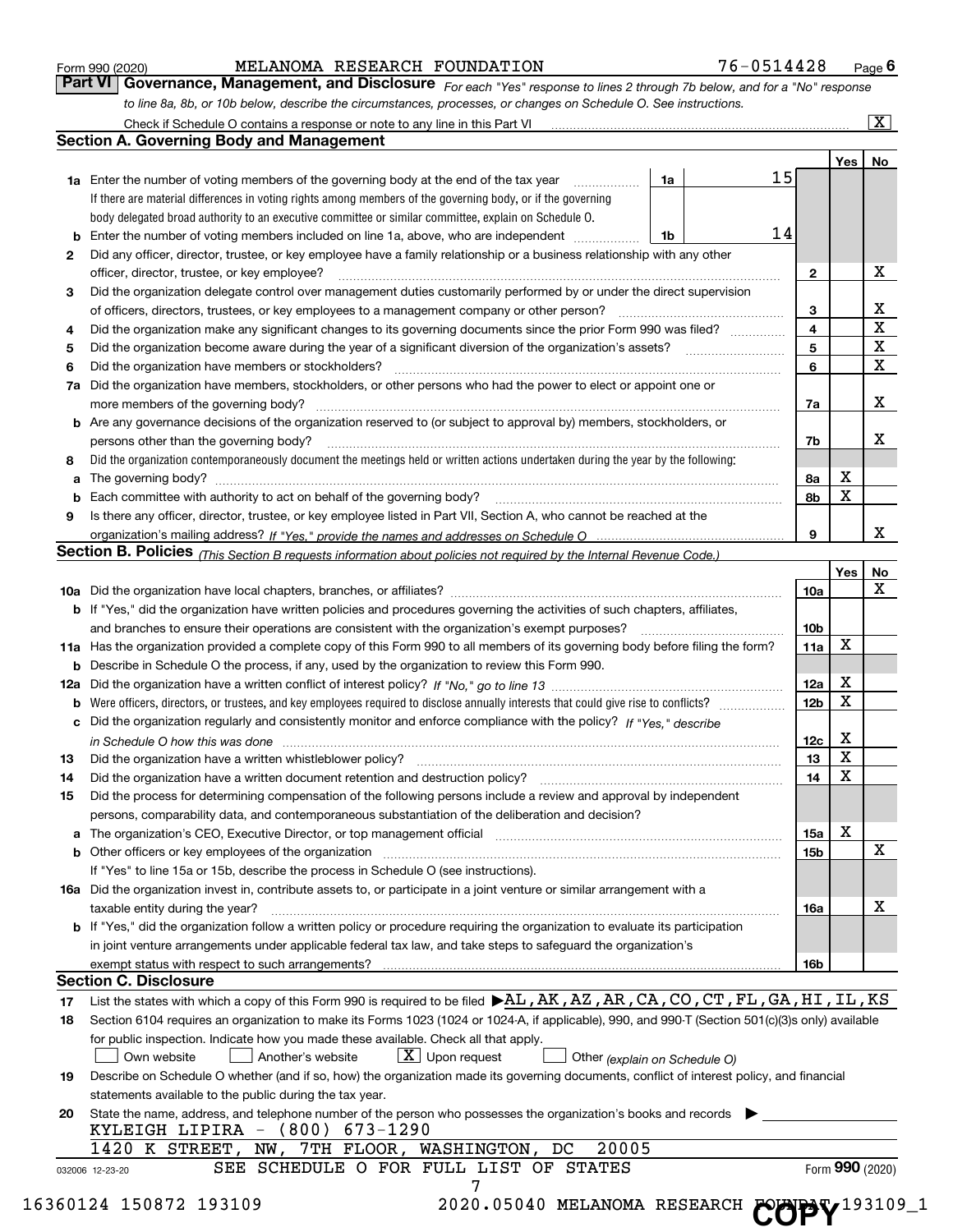$\begin{array}{c} \hline \end{array}$ 

# **Part VII Compensation of Officers, Directors, Trustees, Key Employees, Highest Compensated Employees, and Independent Contractors**

Check if Schedule O contains a response or note to any line in this Part VII

**Section A. Officers, Directors, Trustees, Key Employees, and Highest Compensated Employees**

**1a**  Complete this table for all persons required to be listed. Report compensation for the calendar year ending with or within the organization's tax year.  $\bullet$  List all of the organization's current officers, directors, trustees (whether individuals or organizations), regardless of amount of compensation.

Enter -0- in columns (D), (E), and (F) if no compensation was paid.

**•** List all of the organization's current key employees, if any. See instructions for definition of "key employee."

**•** List the organization's five current highest compensated employees (other than an officer, director, trustee, or key employee) who received reportable compensation (Box 5 of Form W-2 and/or Box 7 of Form 1099-MISC) of more than \$100,000 from the organization and any related organizations.

 $\bullet$  List all of the organization's former officers, key employees, and highest compensated employees who received more than \$100,000 of reportable compensation from the organization and any related organizations.

**•** List all of the organization's former directors or trustees that received, in the capacity as a former director or trustee of the organization, more than \$10,000 of reportable compensation from the organization and any related organizations.

See instructions for the order in which to list the persons above.

Check this box if neither the organization nor any related organization compensated any current officer, director, or trustee.  $\Box$ 

| (A)                          | (B)                  | (C)<br>Position               |                                                                  |             |              |                                 |        | (D)                        | (E)                        | (F)                    |
|------------------------------|----------------------|-------------------------------|------------------------------------------------------------------|-------------|--------------|---------------------------------|--------|----------------------------|----------------------------|------------------------|
| Name and title               | Average<br>hours per |                               | (do not check more than one                                      |             |              |                                 |        | Reportable<br>compensation | Reportable<br>compensation | Estimated<br>amount of |
|                              | week                 |                               | box, unless person is both an<br>officer and a director/trustee) |             |              |                                 |        | from                       | from related               | other                  |
|                              | (list any            |                               |                                                                  |             |              |                                 |        | the                        | organizations              | compensation           |
|                              | hours for            |                               |                                                                  |             |              |                                 |        | organization               | (W-2/1099-MISC)            | from the               |
|                              | related              |                               |                                                                  |             |              |                                 |        | (W-2/1099-MISC)            |                            | organization           |
|                              | organizations        |                               |                                                                  |             |              |                                 |        |                            |                            | and related            |
|                              | below                | ndividual trustee or director | Institutional trustee                                            | Officer     | Key employee | Highest compensated<br>employee | Former |                            |                            | organizations          |
| KYLEIGH LIPIRA               | line)                |                               |                                                                  |             |              |                                 |        |                            |                            |                        |
| (1)<br>CEO                   | 40.00                |                               |                                                                  | $\mathbf X$ |              |                                 |        | 265,847.                   | $\mathbf 0$ .              | 8,793.                 |
| SUSAN M. DORSEY, CPA<br>(2)  | 40.00                |                               |                                                                  |             |              |                                 |        |                            |                            |                        |
| CONTROLLER                   |                      |                               |                                                                  |             | X            |                                 |        | 158,535.                   | 0.                         | 3,514.                 |
| (3)<br>STEVE SILVERSTEIN     | 2.00                 |                               |                                                                  |             |              |                                 |        |                            |                            |                        |
| <b>CHAIR</b>                 |                      | $\overline{\mathbf{X}}$       |                                                                  | $\rm X$     |              |                                 |        | 0.                         | $\mathbf 0$ .              | 0.                     |
| CHERYL STRATOS<br>(4)        | 2.00                 |                               |                                                                  |             |              |                                 |        |                            |                            |                        |
| VICE CHAIR                   |                      | $\overline{\mathbf{X}}$       |                                                                  | $\mathbf X$ |              |                                 |        | $\mathbf 0$ .              | $\mathbf 0$ .              | $\mathbf 0$ .          |
| (5)<br>GEORGE P. JAMESON     | 2.00                 |                               |                                                                  |             |              |                                 |        |                            |                            |                        |
| <b>TREASURER</b>             |                      | X                             |                                                                  | $\mathbf X$ |              |                                 |        | 0.                         | 0.                         | $0_{.}$                |
| DOUGLAS BROADMAN<br>(6)      | 2.00                 |                               |                                                                  |             |              |                                 |        |                            |                            |                        |
| <b>SECRETARY</b>             |                      | $\rm X$                       |                                                                  | $\mathbf X$ |              |                                 |        | 0.                         | $\mathbf 0$ .              | 0.                     |
| STAN ADLER<br>(7)            | 1.00                 |                               |                                                                  |             |              |                                 |        |                            |                            |                        |
| <b>BOARD MEMBER</b>          |                      | $\overline{\mathbf{X}}$       |                                                                  |             |              |                                 |        | 0.                         | $\mathbf 0$ .              | $0_{.}$                |
| MICHAEL B. ATKINS, MD<br>(8) | 1.00                 |                               |                                                                  |             |              |                                 |        |                            |                            |                        |
| <b>BOARD MEMBER</b>          |                      | $\overline{\mathbf{X}}$       |                                                                  |             |              |                                 |        | $\mathbf 0$ .              | 0.                         | $\mathbf 0$ .          |
| REBECCA K. DREMAN<br>(9)     | 1.00                 |                               |                                                                  |             |              |                                 |        |                            |                            |                        |
| <b>BOARD MEMBER</b>          |                      | X                             |                                                                  |             |              |                                 |        | $\mathbf 0$ .              | $\mathbf 0$ .              | 0.                     |
| (10) JEFFREY HARRIS          | 1.00                 |                               |                                                                  |             |              |                                 |        |                            |                            |                        |
| <b>BOARD MEMBER</b>          |                      | X                             |                                                                  |             |              |                                 |        | 0.                         | $\mathbf 0$ .              | 0.                     |
| (11) ANTHONY T. HENDRICKSON  | 1.00                 |                               |                                                                  |             |              |                                 |        |                            |                            |                        |
| <b>BOARD MEMBER</b>          |                      | $\overline{\mathbf{X}}$       |                                                                  |             |              |                                 |        | 0.                         | $\mathbf 0$ .              | $\mathbf 0$ .          |
| (12) ALISON MARTIN           | 1.00                 |                               |                                                                  |             |              |                                 |        |                            |                            |                        |
| <b>BOARD MEMBER</b>          |                      | $\overline{\mathbf{X}}$       |                                                                  |             |              |                                 |        | $\mathbf 0$ .              | $\mathbf 0$ .              | 0.                     |
| (13) GLENN MERLINO           | 1.00                 |                               |                                                                  |             |              |                                 |        |                            |                            |                        |
| <b>BOARD MEMBER</b>          |                      | $\overline{\mathbf{X}}$       |                                                                  |             |              |                                 |        | 0.                         | $\mathbf 0$ .              | $0_{.}$                |
| (14) WILLIAM G. REILLY       | 1.00                 |                               |                                                                  |             |              |                                 |        |                            |                            |                        |
| <b>BOARD MEMBER</b>          |                      | $\overline{\text{X}}$         |                                                                  |             |              |                                 |        | 0.                         | $\mathbf 0$ .              | 0.                     |
| (15) MARK WEINZIERL          | 1.00                 |                               |                                                                  |             |              |                                 |        |                            |                            |                        |
| <b>BOARD MEMBER</b>          |                      | $\overline{\mathbf{X}}$       |                                                                  |             |              |                                 |        | 0.                         | $\mathbf 0$ .              | $\mathbf 0$ .          |
| (16) TOM WESTDYK             | 1.00                 |                               |                                                                  |             |              |                                 |        |                            |                            |                        |
| <b>BOARD MEMBER</b>          |                      | $\overline{\text{X}}$         |                                                                  |             |              |                                 |        | $\mathbf 0$ .              | $\mathbf 0$ .              | 0.                     |
| (17) JILL WROBEL             | 1.00                 |                               |                                                                  |             |              |                                 |        | 0.                         | $\mathbf 0$ .              |                        |
| <b>BOARD MEMBER</b>          |                      | X                             |                                                                  |             |              |                                 |        |                            |                            | 0.<br>Form 990 (2020)  |
| 032007 12-23-20              |                      |                               |                                                                  |             |              |                                 |        |                            |                            |                        |

032007 12-23-20

8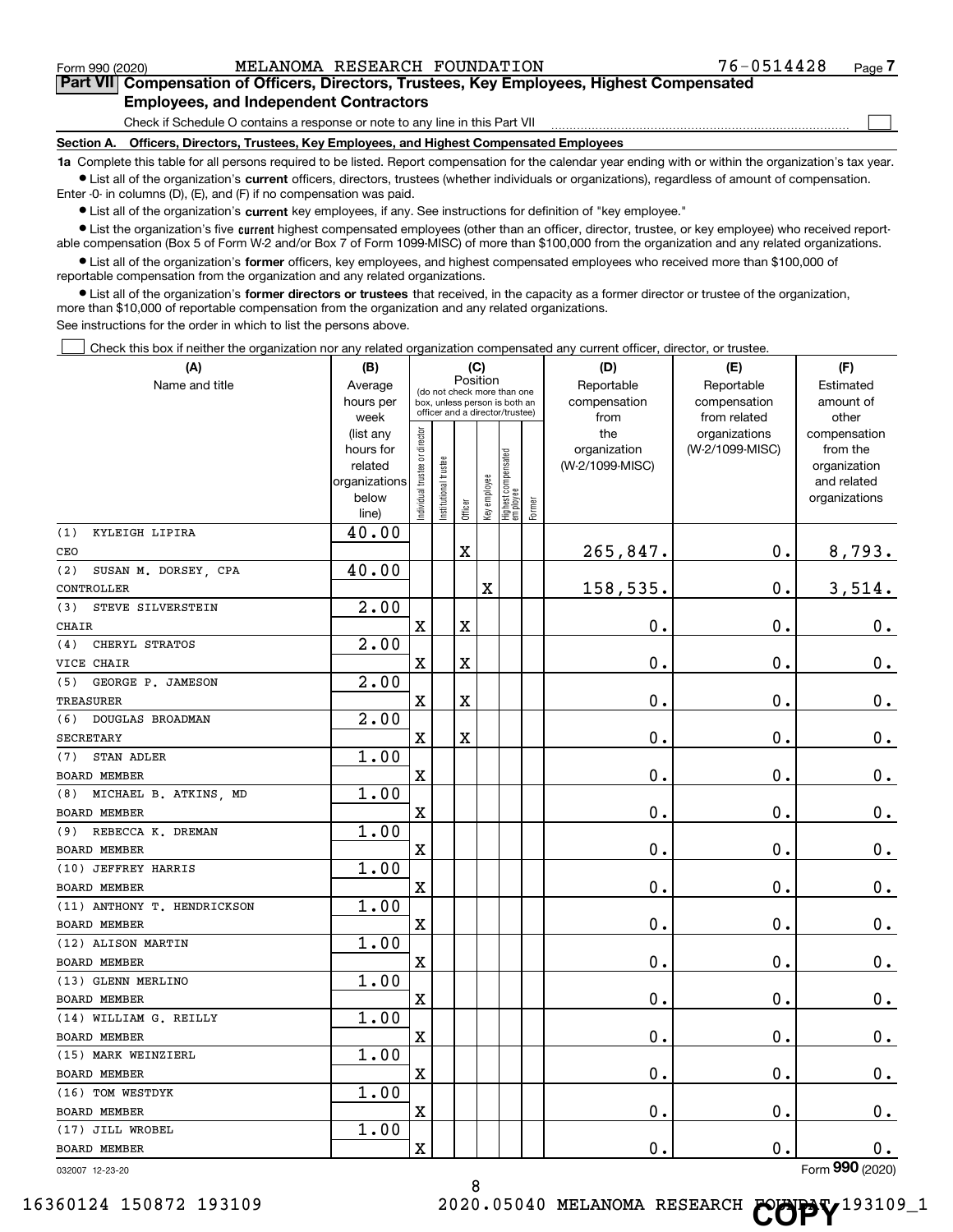|   | MELANOMA RESEARCH FOUNDATION<br>Form 990 (2020)                                                                                                                                                                                                        |                                                                      |                                |                       |                 |              |                                                                                                 |        |                                           | 76-0514428                                        |                                                 |                     | Page 8                                                                   |
|---|--------------------------------------------------------------------------------------------------------------------------------------------------------------------------------------------------------------------------------------------------------|----------------------------------------------------------------------|--------------------------------|-----------------------|-----------------|--------------|-------------------------------------------------------------------------------------------------|--------|-------------------------------------------|---------------------------------------------------|-------------------------------------------------|---------------------|--------------------------------------------------------------------------|
|   | <b>Part VII</b><br>Section A. Officers, Directors, Trustees, Key Employees, and Highest Compensated Employees (continued)                                                                                                                              |                                                                      |                                |                       |                 |              |                                                                                                 |        |                                           |                                                   |                                                 |                     |                                                                          |
|   | (A)<br>Name and title                                                                                                                                                                                                                                  | (B)<br>Average<br>hours per<br>week                                  |                                |                       | (C)<br>Position |              | (do not check more than one<br>box, unless person is both an<br>officer and a director/trustee) |        | (D)<br>Reportable<br>compensation<br>from | (E)<br>Reportable<br>compensation<br>from related |                                                 |                     | (F)<br>Estimated<br>amount of<br>other                                   |
|   |                                                                                                                                                                                                                                                        | (list any<br>hours for<br>related<br>organizations<br>below<br>line) | Individual trustee or director | Institutional trustee | Officer         | key employee | Highest compensated<br>employee                                                                 | Former | the<br>organization<br>(W-2/1099-MISC)    | organizations<br>(W-2/1099-MISC)                  |                                                 |                     | compensation<br>from the<br>organization<br>and related<br>organizations |
|   |                                                                                                                                                                                                                                                        |                                                                      |                                |                       |                 |              |                                                                                                 |        |                                           |                                                   |                                                 |                     |                                                                          |
|   |                                                                                                                                                                                                                                                        |                                                                      |                                |                       |                 |              |                                                                                                 |        |                                           |                                                   |                                                 |                     |                                                                          |
|   |                                                                                                                                                                                                                                                        |                                                                      |                                |                       |                 |              |                                                                                                 |        |                                           |                                                   |                                                 |                     |                                                                          |
|   |                                                                                                                                                                                                                                                        |                                                                      |                                |                       |                 |              |                                                                                                 |        |                                           |                                                   |                                                 |                     |                                                                          |
|   |                                                                                                                                                                                                                                                        |                                                                      |                                |                       |                 |              |                                                                                                 |        |                                           |                                                   |                                                 |                     |                                                                          |
|   |                                                                                                                                                                                                                                                        |                                                                      |                                |                       |                 |              |                                                                                                 |        |                                           |                                                   |                                                 |                     |                                                                          |
|   |                                                                                                                                                                                                                                                        |                                                                      |                                |                       |                 |              |                                                                                                 |        |                                           |                                                   |                                                 |                     |                                                                          |
|   |                                                                                                                                                                                                                                                        |                                                                      |                                |                       |                 |              |                                                                                                 |        |                                           |                                                   |                                                 |                     |                                                                          |
|   | 1b Subtotal                                                                                                                                                                                                                                            |                                                                      |                                |                       |                 |              |                                                                                                 |        | 424,382.                                  |                                                   | 0.                                              |                     | 12,307.                                                                  |
|   | c Total from continuation sheets to Part VII, Section A manufactor continuum                                                                                                                                                                           |                                                                      |                                |                       |                 |              |                                                                                                 |        | 0.<br>424,382.                            |                                                   | $\overline{0}$ .<br>$\overline{\mathfrak{0}}$ . |                     | 0.<br>12,307.                                                            |
| 2 | Total number of individuals (including but not limited to those listed above) who received more than \$100,000 of reportable<br>compensation from the organization                                                                                     |                                                                      |                                |                       |                 |              |                                                                                                 |        |                                           |                                                   |                                                 |                     | 2                                                                        |
| з | Did the organization list any former officer, director, trustee, key employee, or highest compensated employee on                                                                                                                                      |                                                                      |                                |                       |                 |              |                                                                                                 |        |                                           |                                                   |                                                 |                     | No<br>Yes                                                                |
|   | line 1a? If "Yes," complete Schedule J for such individual manufactured contained and the Yes," complete Schedule J for such individual                                                                                                                |                                                                      |                                |                       |                 |              |                                                                                                 |        |                                           |                                                   |                                                 | 3                   | х                                                                        |
| 4 | For any individual listed on line 1a, is the sum of reportable compensation and other compensation from the organization                                                                                                                               |                                                                      |                                |                       |                 |              |                                                                                                 |        |                                           |                                                   |                                                 | 4                   | х                                                                        |
| 5 | Did any person listed on line 1a receive or accrue compensation from any unrelated organization or individual for services                                                                                                                             |                                                                      |                                |                       |                 |              |                                                                                                 |        |                                           |                                                   |                                                 |                     |                                                                          |
|   | <b>Section B. Independent Contractors</b>                                                                                                                                                                                                              |                                                                      |                                |                       |                 |              |                                                                                                 |        |                                           |                                                   |                                                 | 5                   | X                                                                        |
| 1 | Complete this table for your five highest compensated independent contractors that received more than \$100,000 of compensation from<br>the organization. Report compensation for the calendar year ending with or within the organization's tax year. |                                                                      |                                |                       |                 |              |                                                                                                 |        |                                           |                                                   |                                                 |                     |                                                                          |
|   | (A)<br>Name and business address                                                                                                                                                                                                                       |                                                                      |                                |                       |                 |              |                                                                                                 |        | (B)<br>Description of services            |                                                   |                                                 | (C)<br>Compensation |                                                                          |
|   | JPA HEALTH COMM, 1101 CONNECTICUT AVENUE,<br>NW, SUITE 600, WASHINGTON, DC 20036                                                                                                                                                                       |                                                                      |                                |                       |                 |              |                                                                                                 |        | <b>MARKETING AND</b><br>ADVOCACY          |                                                   |                                                 |                     | 221,390.                                                                 |
|   | <b>BLACKBAUD</b><br>P.O. BOX 930256, ATLANTA, GA 32293-0256                                                                                                                                                                                            |                                                                      |                                |                       |                 |              |                                                                                                 |        | DONOR DATABASE &<br>ACCOUNT. SUPPORT      |                                                   |                                                 |                     | 194, 315.                                                                |
|   | CLIFTONLARSONALLEN LLP, P.O. BOX 829709,<br>PHILADELPHIA, PA 19182-9709                                                                                                                                                                                |                                                                      |                                |                       |                 |              |                                                                                                 |        | <b>DUTSOURCED</b><br>ACCOUNTING SERVICES  |                                                   |                                                 |                     | 148,974.                                                                 |
|   |                                                                                                                                                                                                                                                        |                                                                      |                                |                       |                 |              |                                                                                                 |        |                                           |                                                   |                                                 |                     |                                                                          |
| 2 | Total number of independent contractors (including but not limited to those listed above) who received more than                                                                                                                                       |                                                                      |                                |                       |                 |              |                                                                                                 |        |                                           |                                                   |                                                 |                     |                                                                          |
|   | \$100,000 of compensation from the organization                                                                                                                                                                                                        |                                                                      |                                |                       |                 | 3            |                                                                                                 |        |                                           |                                                   |                                                 |                     | Form 990 (2020)                                                          |

032008 12-23-20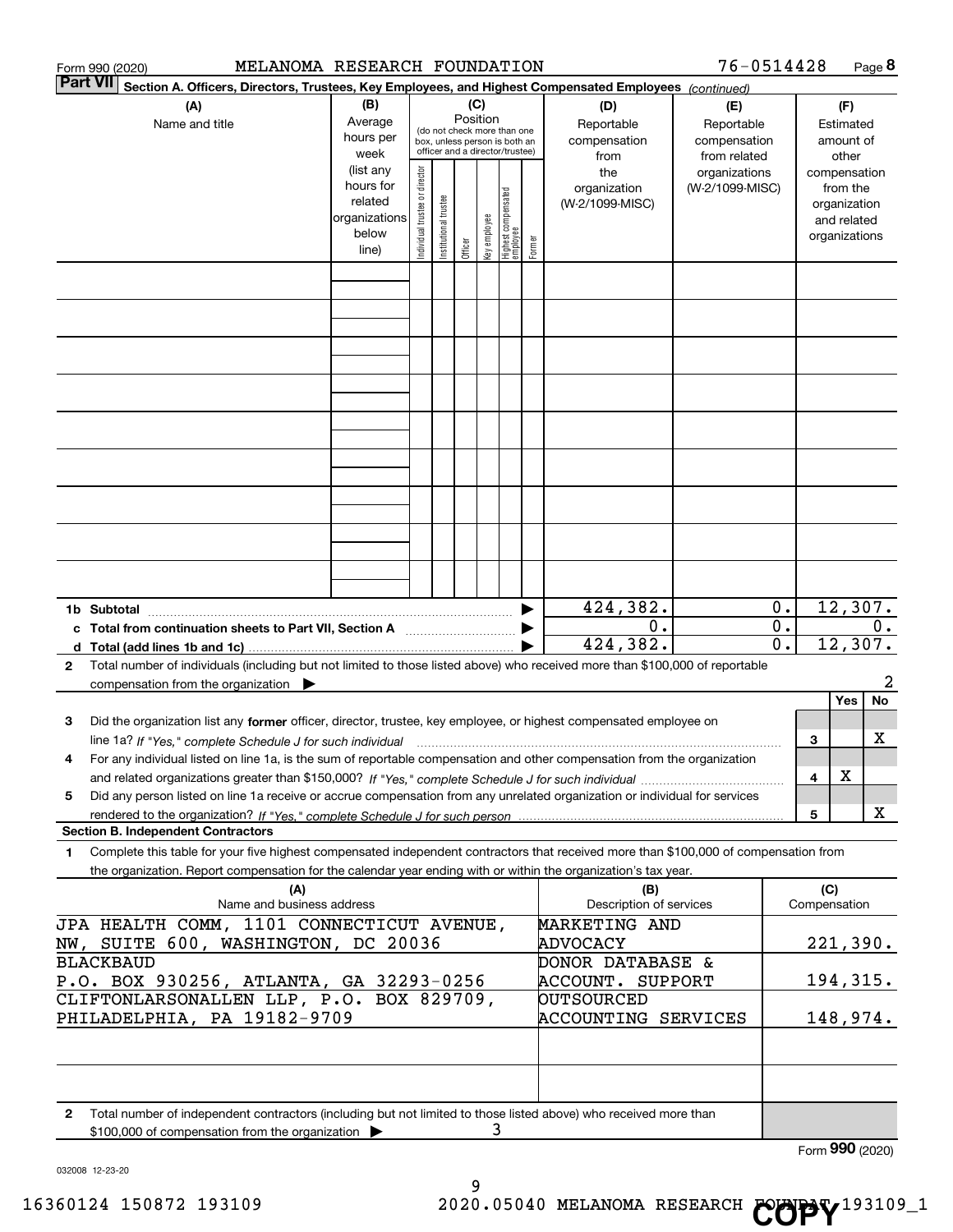|                                                           |      |    | Form 990 (2020)                                                                                                       |                 | MELANOMA RESEARCH FOUNDATION |                                    |                                              | 76-0514428                                        | Page 9                                                          |
|-----------------------------------------------------------|------|----|-----------------------------------------------------------------------------------------------------------------------|-----------------|------------------------------|------------------------------------|----------------------------------------------|---------------------------------------------------|-----------------------------------------------------------------|
| <b>Part VIII</b>                                          |      |    | <b>Statement of Revenue</b>                                                                                           |                 |                              |                                    |                                              |                                                   |                                                                 |
|                                                           |      |    | Check if Schedule O contains a response or note to any line in this Part VIII                                         |                 |                              |                                    |                                              |                                                   |                                                                 |
|                                                           |      |    |                                                                                                                       |                 |                              | (A)<br>Total revenue               | (B)<br>Related or exempt<br>function revenue | $\overline{(C)}$<br>Unrelated<br>business revenue | (D)<br>Revenue excluded<br>from tax under<br>sections 512 - 514 |
|                                                           |      |    | 1 a Federated campaigns                                                                                               | 1a              |                              |                                    |                                              |                                                   |                                                                 |
|                                                           |      |    | <b>b</b> Membership dues                                                                                              | 1 <sub>b</sub>  |                              |                                    |                                              |                                                   |                                                                 |
|                                                           |      |    | c Fundraising events                                                                                                  | 1 <sub>c</sub>  |                              |                                    |                                              |                                                   |                                                                 |
| Contributions, Gifts, Grants<br>and Other Similar Amounts |      |    | d Related organizations                                                                                               | 1 <sub>d</sub>  |                              |                                    |                                              |                                                   |                                                                 |
|                                                           |      | е  | Government grants (contributions)                                                                                     | 1e              |                              |                                    |                                              |                                                   |                                                                 |
|                                                           |      |    | f All other contributions, gifts, grants, and                                                                         |                 |                              |                                    |                                              |                                                   |                                                                 |
|                                                           |      |    | similar amounts not included above                                                                                    |                 | $\vert$ 117, 283.            |                                    |                                              |                                                   |                                                                 |
|                                                           |      |    | g Noncash contributions included in lines 1a-1f                                                                       | $1g$ \$         |                              |                                    |                                              |                                                   |                                                                 |
|                                                           |      |    |                                                                                                                       |                 |                              | $\blacktriangleright$ 5, 117, 283. |                                              |                                                   |                                                                 |
|                                                           |      |    |                                                                                                                       |                 | <b>Business Code</b>         |                                    |                                              |                                                   |                                                                 |
|                                                           |      | 2a | <u> 1980 - Jan Sterling, mars and de la politica de la politica de la politica de la politica de la politica de</u>   |                 |                              |                                    |                                              |                                                   |                                                                 |
|                                                           |      | b  | <u> 1989 - Johann Stein, marwolaethau a bhann an t-Amhainn an t-Amhainn an t-Amhainn an t-Amhainn an t-Amhainn an</u> |                 |                              |                                    |                                              |                                                   |                                                                 |
| evenue                                                    |      | c  | <u> 1989 - Johann Stein, mars an deutscher Stein († 1989)</u>                                                         |                 |                              |                                    |                                              |                                                   |                                                                 |
|                                                           |      | d  | the contract of the contract of the contract of the contract of the contract of                                       |                 |                              |                                    |                                              |                                                   |                                                                 |
| Program Service<br>Revenue                                |      | е  |                                                                                                                       |                 |                              |                                    |                                              |                                                   |                                                                 |
|                                                           |      |    |                                                                                                                       |                 |                              |                                    |                                              |                                                   |                                                                 |
|                                                           |      | a  |                                                                                                                       |                 |                              |                                    |                                              |                                                   |                                                                 |
|                                                           | 3    |    | Investment income (including dividends, interest, and                                                                 |                 |                              |                                    |                                              |                                                   |                                                                 |
|                                                           |      |    |                                                                                                                       |                 | ▶                            | 5,925.                             |                                              |                                                   | 5,925.                                                          |
|                                                           | 4    |    | Income from investment of tax-exempt bond proceeds                                                                    |                 |                              |                                    |                                              |                                                   |                                                                 |
|                                                           | 5    |    |                                                                                                                       | (i) Real        | (ii) Personal                |                                    |                                              |                                                   |                                                                 |
|                                                           |      |    |                                                                                                                       |                 |                              |                                    |                                              |                                                   |                                                                 |
|                                                           |      | 6а | 6а<br>Gross rents                                                                                                     |                 |                              |                                    |                                              |                                                   |                                                                 |
|                                                           |      | b  | 6b<br>Less: rental expenses                                                                                           |                 |                              |                                    |                                              |                                                   |                                                                 |
|                                                           |      | с  | 6c<br>Rental income or (loss)                                                                                         |                 |                              |                                    |                                              |                                                   |                                                                 |
|                                                           |      |    | d Net rental income or (loss)<br>7 a Gross amount from sales of                                                       | (i) Securities  | (ii) Other                   |                                    |                                              |                                                   |                                                                 |
|                                                           |      |    | assets other than inventory<br>7a                                                                                     |                 |                              |                                    |                                              |                                                   |                                                                 |
|                                                           |      |    | <b>b</b> Less: cost or other basis                                                                                    |                 |                              |                                    |                                              |                                                   |                                                                 |
|                                                           |      |    | and sales expenses<br>7b                                                                                              |                 |                              |                                    |                                              |                                                   |                                                                 |
| wenue                                                     |      |    | 7c<br><b>c</b> Gain or (loss) $\ldots$                                                                                |                 |                              |                                    |                                              |                                                   |                                                                 |
|                                                           |      |    |                                                                                                                       |                 |                              |                                    |                                              |                                                   |                                                                 |
| Other R                                                   |      |    | 8 a Gross income from fundraising events (not                                                                         |                 |                              |                                    |                                              |                                                   |                                                                 |
|                                                           |      |    | including \$                                                                                                          |                 |                              |                                    |                                              |                                                   |                                                                 |
|                                                           |      |    | contributions reported on line 1c). See                                                                               |                 |                              |                                    |                                              |                                                   |                                                                 |
|                                                           |      |    |                                                                                                                       | 8a              |                              |                                    |                                              |                                                   |                                                                 |
|                                                           |      |    | <b>b</b> Less: direct expenses <b>constants</b> b                                                                     | l 8b            |                              |                                    |                                              |                                                   |                                                                 |
|                                                           |      |    | c Net income or (loss) from fundraising events                                                                        |                 |                              |                                    |                                              |                                                   |                                                                 |
|                                                           |      |    | 9 a Gross income from gaming activities. See                                                                          |                 |                              |                                    |                                              |                                                   |                                                                 |
|                                                           |      |    |                                                                                                                       | 9a              |                              |                                    |                                              |                                                   |                                                                 |
|                                                           |      |    | <b>b</b> Less: direct expenses <b>manually</b>                                                                        | 9b              |                              |                                    |                                              |                                                   |                                                                 |
|                                                           |      |    | c Net income or (loss) from gaming activities                                                                         |                 |                              |                                    |                                              |                                                   |                                                                 |
|                                                           |      |    | 10 a Gross sales of inventory, less returns                                                                           |                 |                              |                                    |                                              |                                                   |                                                                 |
|                                                           |      |    |                                                                                                                       | 10a             |                              |                                    |                                              |                                                   |                                                                 |
|                                                           |      |    | <b>b</b> Less: cost of goods sold                                                                                     | 10 <sub>b</sub> |                              |                                    |                                              |                                                   |                                                                 |
|                                                           |      |    | c Net income or (loss) from sales of inventory                                                                        |                 | <b>Business Code</b>         |                                    |                                              |                                                   |                                                                 |
|                                                           |      |    | OTHER                                                                                                                 |                 | 900099                       | 5,037.                             |                                              |                                                   | 5,037.                                                          |
|                                                           | 11 a | b  |                                                                                                                       |                 |                              |                                    |                                              |                                                   |                                                                 |
|                                                           |      | c  |                                                                                                                       |                 |                              |                                    |                                              |                                                   |                                                                 |
| Miscellaneous<br>Revenue                                  |      |    |                                                                                                                       |                 |                              |                                    |                                              |                                                   |                                                                 |
|                                                           |      |    |                                                                                                                       |                 | $\blacktriangleright$        | 5,037.                             |                                              |                                                   |                                                                 |
|                                                           | 12   |    |                                                                                                                       |                 |                              | $\blacktriangleright$ 5,128,245.   | 0.                                           | 0.                                                | 10,962.                                                         |
| 032009 12-23-20                                           |      |    |                                                                                                                       |                 |                              |                                    |                                              |                                                   | Form 990 (2020)                                                 |

032009 12-23-20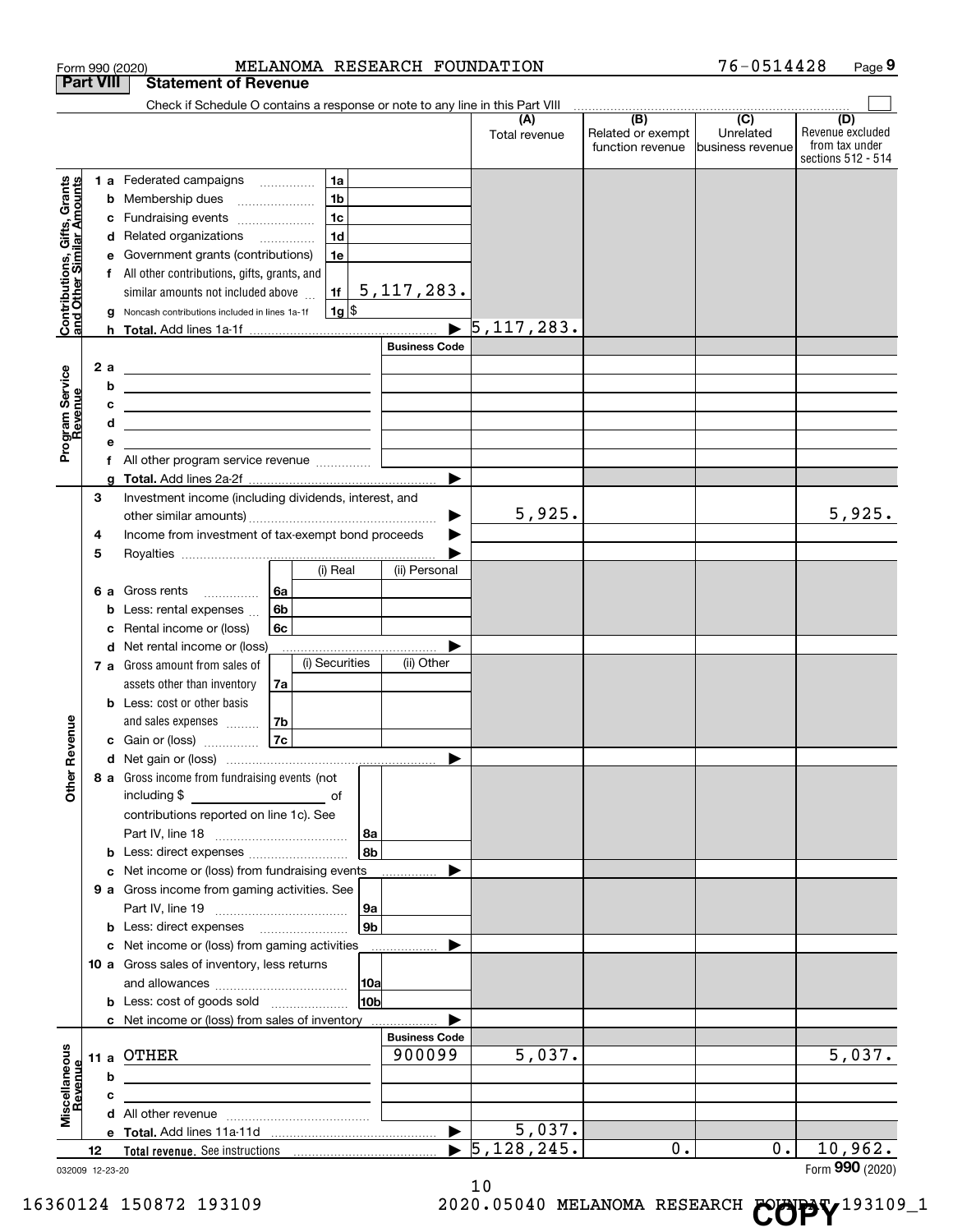$_{\rm Form}$   $_{990}$  (2020) <code>MELANOMA</code> RESEARCH FOUNDATION  $76-0514428$   $_{\rm Page}$ **Porm 990 (2020)**<br>**Part IX** Statement of Functional Expenses

|    | Section 501(c)(3) and 501(c)(4) organizations must complete all columns. All other organizations must complete column (A).                                                                                 |                       |                                    |                                           |                                |
|----|------------------------------------------------------------------------------------------------------------------------------------------------------------------------------------------------------------|-----------------------|------------------------------------|-------------------------------------------|--------------------------------|
|    | Check if Schedule O contains a response or note to any line in this Part IX.                                                                                                                               |                       |                                    |                                           | $\overline{\mathbf{x}}$        |
|    | Do not include amounts reported on lines 6b,<br>7b, 8b, 9b, and 10b of Part VIII.                                                                                                                          | (A)<br>Total expenses | (B)<br>Program service<br>expenses | (C)<br>Management and<br>general expenses | (D)<br>Fundraising<br>expenses |
| 1. | Grants and other assistance to domestic organizations                                                                                                                                                      |                       |                                    |                                           |                                |
|    | and domestic governments. See Part IV, line 21                                                                                                                                                             | 1,240,000.            | 1, 240, 000.                       |                                           |                                |
| 2  | Grants and other assistance to domestic                                                                                                                                                                    |                       |                                    |                                           |                                |
|    | individuals. See Part IV, line 22                                                                                                                                                                          | 33,000.               | 33,000.                            |                                           |                                |
| 3  | Grants and other assistance to foreign                                                                                                                                                                     |                       |                                    |                                           |                                |
|    | organizations, foreign governments, and foreign                                                                                                                                                            |                       |                                    |                                           |                                |
|    | individuals. See Part IV, lines 15 and 16                                                                                                                                                                  |                       |                                    |                                           |                                |
| 4  | Benefits paid to or for members                                                                                                                                                                            |                       |                                    |                                           |                                |
| 5  | Compensation of current officers, directors,                                                                                                                                                               |                       |                                    |                                           |                                |
|    | trustees, and key employees                                                                                                                                                                                | 408,379.              | 201,415.                           | 83,905.                                   | 123,059.                       |
| 6  | Compensation not included above to disqualified                                                                                                                                                            |                       |                                    |                                           |                                |
|    | persons (as defined under section 4958(f)(1)) and                                                                                                                                                          |                       |                                    |                                           |                                |
|    | persons described in section 4958(c)(3)(B)                                                                                                                                                                 |                       |                                    |                                           |                                |
| 7  | Other salaries and wages                                                                                                                                                                                   | 856, 262.             | 803,132.                           | 22, 230.                                  | 30,900.                        |
| 8  | Pension plan accruals and contributions (include                                                                                                                                                           |                       |                                    |                                           |                                |
|    | section 401(k) and 403(b) employer contributions)                                                                                                                                                          | 21,730.               | $\frac{21,579.}{97,015.}$          | $\frac{79}{9,551}$ .                      | $\frac{72}{13,841}$            |
| 9  |                                                                                                                                                                                                            | 120,407.              |                                    |                                           |                                |
| 10 |                                                                                                                                                                                                            | 94,019.               | 75,063.                            | 7,737.                                    | 11,219.                        |
| 11 | Fees for services (nonemployees):                                                                                                                                                                          |                       |                                    |                                           |                                |
| a  |                                                                                                                                                                                                            |                       |                                    |                                           |                                |
| b  |                                                                                                                                                                                                            | 1,825.                |                                    | 1,825.                                    |                                |
| c  |                                                                                                                                                                                                            | 198,651.              | 102,099.                           | 96,552.                                   |                                |
|    |                                                                                                                                                                                                            | 60, 145.              | 60, 145.                           |                                           |                                |
| е  | Professional fundraising services. See Part IV, line 17                                                                                                                                                    |                       |                                    |                                           |                                |
| f  | Investment management fees                                                                                                                                                                                 |                       |                                    |                                           |                                |
|    | g Other. (If line 11g amount exceeds 10% of line 25,                                                                                                                                                       |                       |                                    |                                           |                                |
|    | column (A) amount, list line 11g expenses on Sch O.)                                                                                                                                                       | 830,538.              | 725,007.                           | 33,336.                                   | $\frac{72,195.}{954.}$         |
| 12 |                                                                                                                                                                                                            | 23,841.               | 19,188.                            | 3,699.                                    |                                |
| 13 |                                                                                                                                                                                                            | 181,300.              | 145,916.                           | 28, 132.                                  | 7,252.                         |
| 14 |                                                                                                                                                                                                            | 308,517.              | 215,248.                           | 67, 198.                                  | 26,071.                        |
| 15 |                                                                                                                                                                                                            |                       |                                    |                                           |                                |
| 16 |                                                                                                                                                                                                            | 204,137.              | 142,423.                           | 44,464.                                   | 17,250.                        |
| 17 |                                                                                                                                                                                                            | 13,328.               | 9,199.                             | 3,064.                                    | 1,065.                         |
| 18 | Payments of travel or entertainment expenses                                                                                                                                                               |                       |                                    |                                           |                                |
|    | for any federal, state, or local public officials                                                                                                                                                          |                       |                                    |                                           |                                |
| 19 | Conferences, conventions, and meetings                                                                                                                                                                     | 74,523.               | 58,312.                            | 780.                                      | 15,431.                        |
| 20 | Interest                                                                                                                                                                                                   |                       |                                    |                                           |                                |
| 21 |                                                                                                                                                                                                            |                       |                                    |                                           |                                |
| 22 | Depreciation, depletion, and amortization                                                                                                                                                                  | 78,613.               | 63,270.                            | 12,198.                                   | 3,145.                         |
| 23 | Insurance                                                                                                                                                                                                  | 10, 202.              | 7,118.                             | 2,222.                                    | 862.                           |
| 24 | Other expenses. Itemize expenses not covered<br>above (List miscellaneous expenses on line 24e. If<br>line 24e amount exceeds 10% of line 25, column (A)<br>amount, list line 24e expenses on Schedule O.) |                       |                                    |                                           |                                |
|    | a MEMBERSHIP DUES                                                                                                                                                                                          | 17,677.               | 14,227.                            | 2,743.                                    | 707.                           |
| b  | REGISTRATION FEES                                                                                                                                                                                          | 16,456.               | 13,244.                            | 2,553.                                    | 659.                           |
| c  | STAFF DEVELOPMENT                                                                                                                                                                                          | 8,407.                | 6,629.                             | 787.                                      | 991.                           |
| d  | RECOGNITION/AWARDS                                                                                                                                                                                         | 6,494.                | 5,227.                             | 1,008.                                    | 259.                           |
|    | e All other expenses                                                                                                                                                                                       |                       |                                    |                                           |                                |
| 25 | Total functional expenses. Add lines 1 through 24e                                                                                                                                                         | 4,808,451.            | 4,058,456.                         | 424,063.                                  | 325,932.                       |
| 26 | <b>Joint costs.</b> Complete this line only if the organization                                                                                                                                            |                       |                                    |                                           |                                |
|    | reported in column (B) joint costs from a combined                                                                                                                                                         |                       |                                    |                                           |                                |
|    | educational campaign and fundraising solicitation.                                                                                                                                                         |                       |                                    |                                           |                                |
|    | Check here $\blacktriangleright$<br>if following SOP 98-2 (ASC 958-720)                                                                                                                                    |                       |                                    |                                           |                                |

032010 12-23-20

11 16360124 150872 193109 2020.05040 MELANOMA RESEARCH COPY<sup>193109\_1</sup>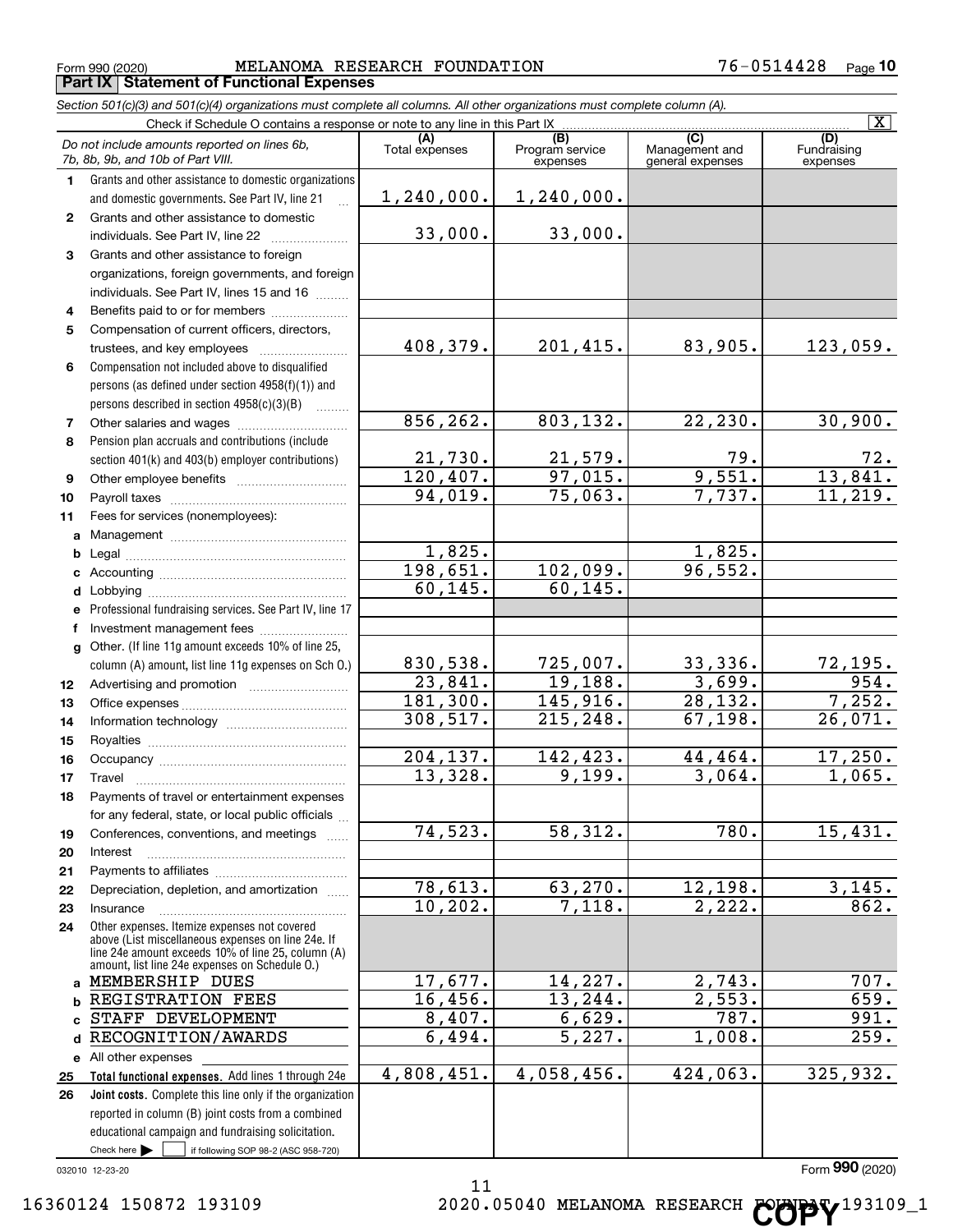**33**

Total liabilities and net assets/fund balances

# $_{\rm Form}$   $_{990}$  (2020) <code>MELANOMA</code> RESEARCH FOUNDATION  $76-0514428$   $_{\rm Page}$

Check if Schedule O contains a response or note to any line in this Part X

**Part X Balance Sheet** 

|                             |          |                                                                                                                                                                                                                                |            |                     | (A)<br>Beginning of year |                 | (B)<br>End of year |
|-----------------------------|----------|--------------------------------------------------------------------------------------------------------------------------------------------------------------------------------------------------------------------------------|------------|---------------------|--------------------------|-----------------|--------------------|
|                             | 1        | Cash - non-interest-bearing                                                                                                                                                                                                    |            |                     | 1,373,404.               | $\mathbf{1}$    | 2,471,261.         |
|                             | 2        |                                                                                                                                                                                                                                | 49,385.    | $\overline{2}$      | 41,062.                  |                 |                    |
|                             | з        |                                                                                                                                                                                                                                |            | 339, 577.           | 3                        | 636,387.        |                    |
|                             | 4        |                                                                                                                                                                                                                                |            |                     |                          | 4               |                    |
|                             | 5        | Loans and other receivables from any current or former officer, director,                                                                                                                                                      |            |                     |                          |                 |                    |
|                             |          | trustee, key employee, creator or founder, substantial contributor, or 35%                                                                                                                                                     |            |                     |                          |                 |                    |
|                             |          | controlled entity or family member of any of these persons                                                                                                                                                                     |            |                     |                          | 5               |                    |
|                             | 6        | Loans and other receivables from other disqualified persons (as defined                                                                                                                                                        |            |                     |                          |                 |                    |
|                             |          | under section $4958(f)(1)$ , and persons described in section $4958(c)(3)(B)$                                                                                                                                                  |            | $\ldots$            |                          | 6               |                    |
|                             | 7        |                                                                                                                                                                                                                                |            |                     |                          | 7               |                    |
| Assets                      | 8        |                                                                                                                                                                                                                                |            |                     |                          | 8               |                    |
|                             | 9        | Prepaid expenses and deferred charges                                                                                                                                                                                          |            |                     | 375,613.                 | 9               | 343,491.           |
|                             |          | 10a Land, buildings, and equipment: cost or other                                                                                                                                                                              |            |                     |                          |                 |                    |
|                             |          | basis. Complete Part VI of Schedule D    10a   643, 130.                                                                                                                                                                       |            |                     |                          |                 |                    |
|                             |          | <u>  10b</u><br><b>b</b> Less: accumulated depreciation                                                                                                                                                                        |            | 428, 295.           | 290, 232.                | 10 <sub>c</sub> | 214,835.           |
|                             | 11       |                                                                                                                                                                                                                                |            |                     | 229,758.                 | 11              | 341,954.           |
|                             | 12       |                                                                                                                                                                                                                                |            |                     |                          | 12              |                    |
|                             | 13       |                                                                                                                                                                                                                                |            |                     |                          | 13              |                    |
|                             | 14       |                                                                                                                                                                                                                                |            |                     |                          | 14              |                    |
|                             | 15       |                                                                                                                                                                                                                                |            |                     |                          | 15              |                    |
|                             | 16       |                                                                                                                                                                                                                                |            |                     | $\overline{2,657,969}$ . | 16              | 4,048,990.         |
|                             | 17       |                                                                                                                                                                                                                                | 235, 124.  | 17                  | 271,165.                 |                 |                    |
|                             | 18       |                                                                                                                                                                                                                                | 1,212,500. | 18                  | 1,106,202.               |                 |                    |
|                             | 19       | Deferred revenue material contracts and a contract of the contract of the contract of the contract of the contract of the contract of the contract of the contract of the contract of the contract of the contract of the cont |            | 19                  |                          |                 |                    |
|                             | 20       |                                                                                                                                                                                                                                |            |                     |                          | 20              |                    |
|                             | 21       | Escrow or custodial account liability. Complete Part IV of Schedule D                                                                                                                                                          |            | 1.1.1.1.1.1.1.1.1.1 |                          | 21              |                    |
|                             | 22       | Loans and other payables to any current or former officer, director,                                                                                                                                                           |            |                     |                          |                 |                    |
| Liabilities                 |          | trustee, key employee, creator or founder, substantial contributor, or 35%                                                                                                                                                     |            |                     |                          |                 |                    |
|                             |          | controlled entity or family member of any of these persons                                                                                                                                                                     |            |                     |                          | 22              |                    |
|                             | 23       | Secured mortgages and notes payable to unrelated third parties                                                                                                                                                                 |            |                     | 0.                       | 23<br>24        | 515,505.           |
|                             | 24<br>25 | Other liabilities (including federal income tax, payables to related third                                                                                                                                                     |            |                     |                          |                 |                    |
|                             |          | parties, and other liabilities not included on lines 17-24). Complete Part X                                                                                                                                                   |            |                     |                          |                 |                    |
|                             |          | of Schedule D                                                                                                                                                                                                                  |            |                     | 293,066.                 | 25              | 341,942.           |
|                             | 26       |                                                                                                                                                                                                                                |            |                     | 1,740,690.               | 26              | 2,234,814.         |
|                             |          | Organizations that follow FASB ASC 958, check here $\blacktriangleright \boxed{X}$                                                                                                                                             |            |                     |                          |                 |                    |
|                             |          | and complete lines 27, 28, 32, and 33.                                                                                                                                                                                         |            |                     |                          |                 |                    |
|                             | 27       | Net assets without donor restrictions                                                                                                                                                                                          |            |                     | $-449,358.$              | 27              | $-1, 126, 822.$    |
|                             | 28       | Net assets with donor restrictions                                                                                                                                                                                             |            |                     | 1,366,637.               | 28              | 2,940,998.         |
|                             |          | Organizations that do not follow FASB ASC 958, check here $\blacktriangleright$                                                                                                                                                |            |                     |                          |                 |                    |
|                             |          | and complete lines 29 through 33.                                                                                                                                                                                              |            |                     |                          |                 |                    |
|                             | 29       | Capital stock or trust principal, or current funds                                                                                                                                                                             |            |                     |                          | 29              |                    |
|                             | 30       | Paid-in or capital surplus, or land, building, or equipment fund                                                                                                                                                               |            |                     |                          | 30              |                    |
| Net Assets or Fund Balances | 31       | Retained earnings, endowment, accumulated income, or other funds                                                                                                                                                               |            | .                   |                          | 31              |                    |
|                             | 32       |                                                                                                                                                                                                                                |            |                     | $\overline{917}$ , 279.  | 32              | 1,814,176.         |

12

 $\boxed{\phantom{1}}$ 

**33**

 $2,657,969.$   $33$   $4,048,990.$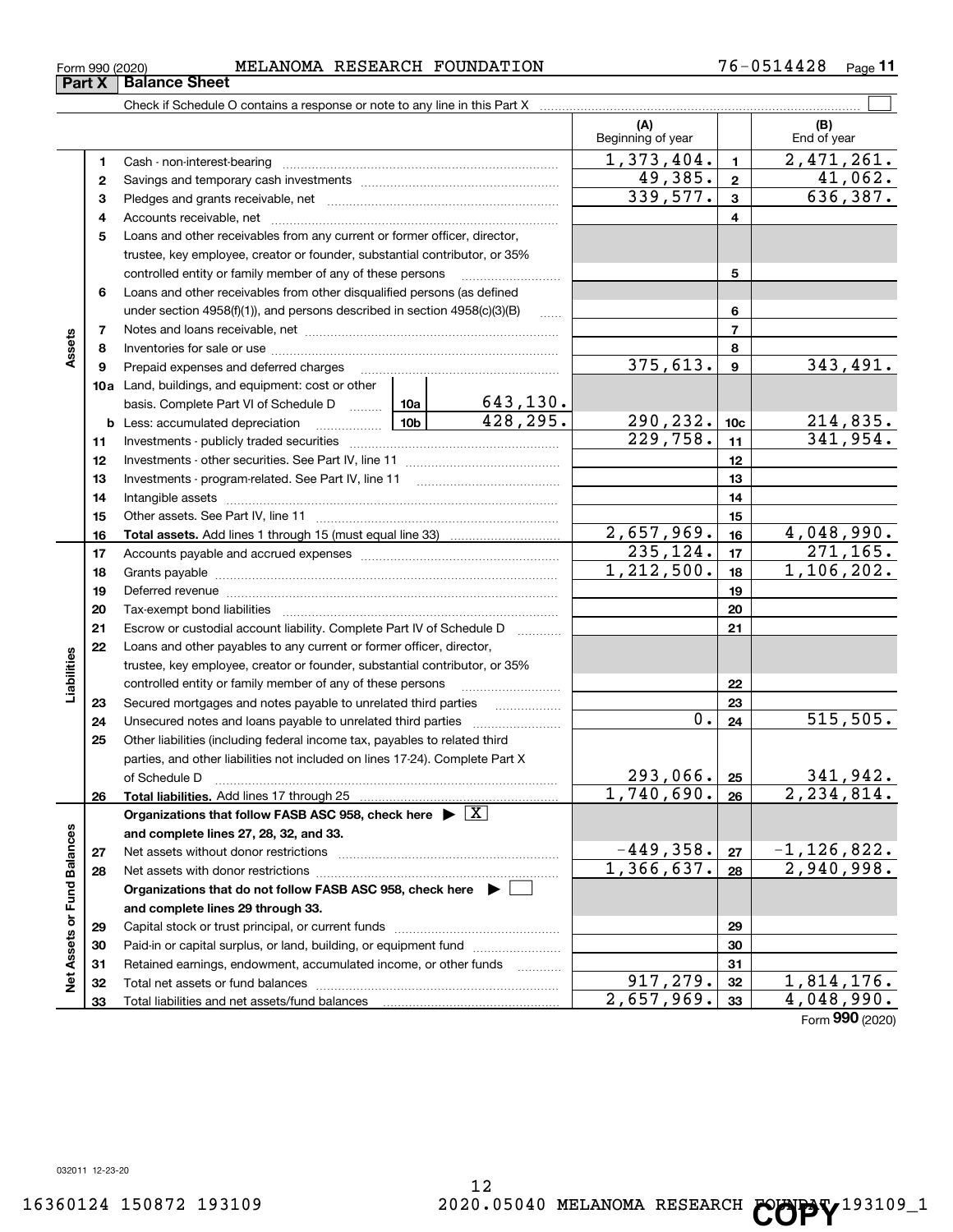|    | MELANOMA RESEARCH FOUNDATION<br>Form 990 (2020)                                                                                                                                                                                |                         | 76-0514428     |             | Page 12                 |
|----|--------------------------------------------------------------------------------------------------------------------------------------------------------------------------------------------------------------------------------|-------------------------|----------------|-------------|-------------------------|
|    | Part XI<br><b>Reconciliation of Net Assets</b>                                                                                                                                                                                 |                         |                |             |                         |
|    |                                                                                                                                                                                                                                |                         |                |             | $\overline{\mathbf{X}}$ |
|    |                                                                                                                                                                                                                                |                         |                |             |                         |
| 1  |                                                                                                                                                                                                                                | 1                       | 5,128,245.     |             |                         |
| 2  | Total expenses (must equal Part IX, column (A), line 25)                                                                                                                                                                       | $\overline{2}$          | 4,808,451.     |             |                         |
| з  | Revenue less expenses. Subtract line 2 from line 1                                                                                                                                                                             | 3                       | 319,794.       |             |                         |
| 4  | Net assets or fund balances at beginning of year (must equal Part X, line 32, column (A)) <i>massets</i> or fund balances at beginning of year (must equal Part X, line 32, column (A))                                        | $\overline{\mathbf{4}}$ | 917, 279.      |             |                         |
| 5  |                                                                                                                                                                                                                                | 5                       |                |             | 64,336.                 |
| 6  | Donated services and use of facilities [111] matter contracts and the service of facilities [11] matter contracts and use of facilities [11] matter contracts and the service of facilities [11] matter contracts and the serv | 6                       |                |             |                         |
| 7  | Investment expenses www.communication.com/www.communication.com/www.communication.com/www.com                                                                                                                                  | $\overline{7}$          |                |             |                         |
| 8  | Prior period adjustments manufactured content and all the content of the content of the content of the content of the content of the content of the content of the content of the content of the content of the content of the | 8                       |                |             |                         |
| 9  | Other changes in net assets or fund balances (explain on Schedule O)                                                                                                                                                           | $\mathbf{9}$            | 512,767.       |             |                         |
| 10 | Net assets or fund balances at end of year. Combine lines 3 through 9 (must equal Part X, line 32,                                                                                                                             |                         |                |             |                         |
|    |                                                                                                                                                                                                                                | 10                      | 1,814,176.     |             |                         |
|    | Part XII Financial Statements and Reporting                                                                                                                                                                                    |                         |                |             |                         |
|    | Check if Schedule O contains a response or note to any line in this Part XII [11] [11] [11] [11] [11] [11] [11                                                                                                                 |                         |                |             |                         |
|    |                                                                                                                                                                                                                                |                         |                | Yes         | No.                     |
| 1. | $\boxed{\mathbf{X}}$ Accrual<br>Accounting method used to prepare the Form 990: <u>[</u> Cash<br>Other                                                                                                                         |                         |                |             |                         |
|    | If the organization changed its method of accounting from a prior year or checked "Other," explain in Schedule O.                                                                                                              |                         |                |             |                         |
|    | 2a Were the organization's financial statements compiled or reviewed by an independent accountant?                                                                                                                             |                         | 2a             |             | Χ                       |
|    | If "Yes," check a box below to indicate whether the financial statements for the year were compiled or reviewed on a                                                                                                           |                         |                |             |                         |
|    | separate basis, consolidated basis, or both:                                                                                                                                                                                   |                         |                |             |                         |
|    | Separate basis<br>Consolidated basis<br>Both consolidated and separate basis                                                                                                                                                   |                         |                |             |                         |
|    | b Were the organization's financial statements audited by an independent accountant?                                                                                                                                           |                         | 2 <sub>b</sub> | $\mathbf X$ |                         |
|    | If "Yes," check a box below to indicate whether the financial statements for the year were audited on a separate basis,                                                                                                        |                         |                |             |                         |
|    | consolidated basis, or both:                                                                                                                                                                                                   |                         |                |             |                         |
|    | $\lfloor x \rfloor$ Separate basis<br><b>Consolidated basis</b><br>Both consolidated and separate basis                                                                                                                        |                         |                |             |                         |
|    | c If "Yes" to line 2a or 2b, does the organization have a committee that assumes responsibility for oversight of the audit,                                                                                                    |                         |                |             |                         |
|    |                                                                                                                                                                                                                                |                         | 2c             | х           |                         |
|    | If the organization changed either its oversight process or selection process during the tax year, explain on Schedule O.                                                                                                      |                         |                |             |                         |
|    | 3a As a result of a federal award, was the organization required to undergo an audit or audits as set forth in the Single Audit                                                                                                |                         |                |             |                         |
|    |                                                                                                                                                                                                                                |                         | За             |             | X                       |
|    | <b>b</b> If "Yes," did the organization undergo the required audit or audits? If the organization did not undergo the required audit                                                                                           |                         |                |             |                         |
|    | or audits, explain why on Schedule O and describe any steps taken to undergo such audits [11] our manuscription why on Schedule O and describe any steps taken to undergo such audits                                          |                         | 3b             |             |                         |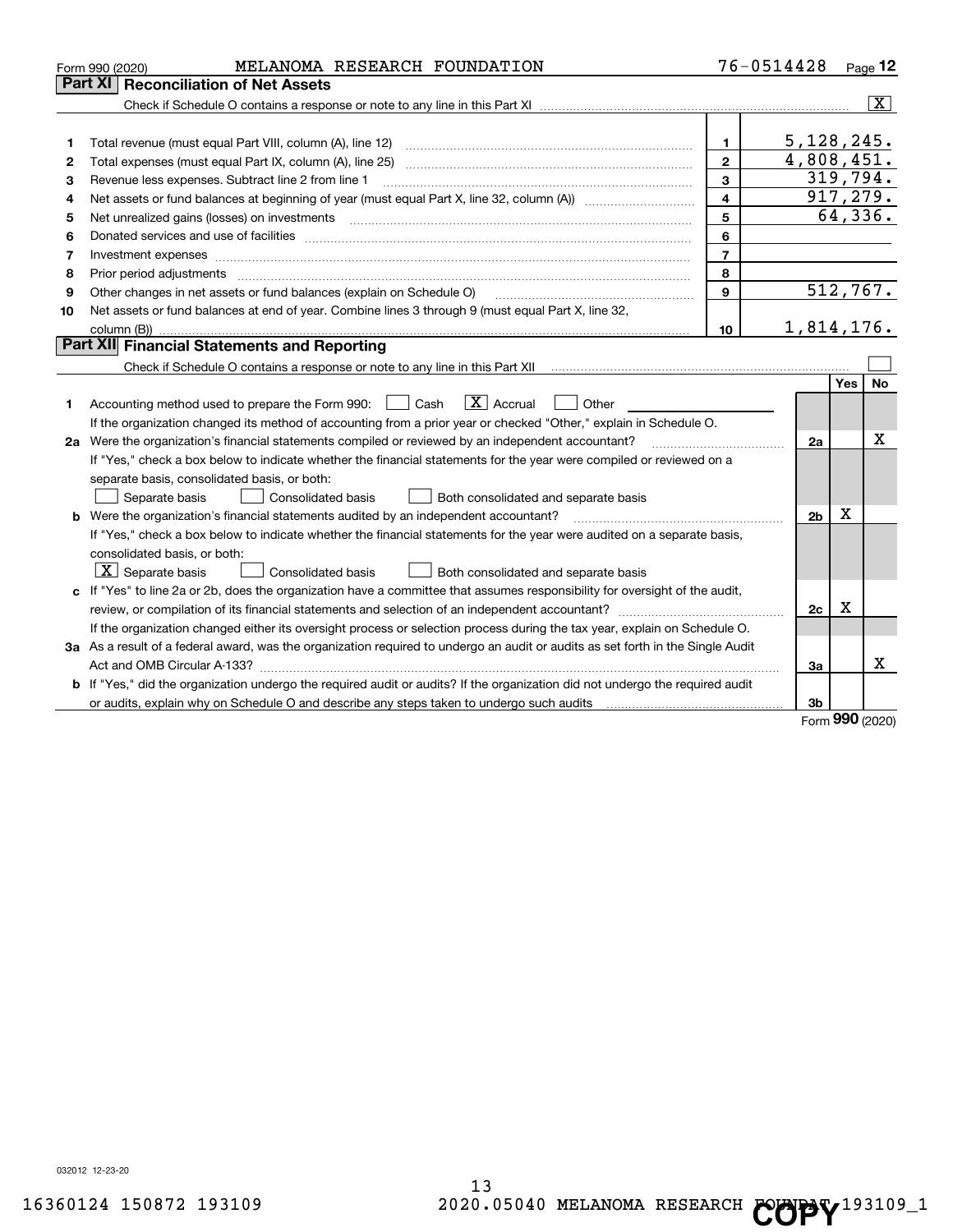Department of the Treasury Internal Revenue Service

# **Public Charity Status and Public Support**

**(Form 990 or 990-EZ) Complete if the organization is a section 501(c)(3) organization or a section 4947(a)(1) nonexempt charitable trust.**

**| Attach to Form 990 or Form 990-EZ.** 

**| Go to www.irs.gov/Form990 for instructions and the latest information.**

| OMB No. 1545-0047                   |
|-------------------------------------|
| 2020                                |
| <b>Open to Public</b><br>Inspection |

| Name of the organization |  |
|--------------------------|--|
|--------------------------|--|

|                | Name of the organization                                                                                                                                                                                                                        |                                                                                           |                                                        |     |                                                                |                            |  | <b>Employer identification number</b> |  |  |  |  |
|----------------|-------------------------------------------------------------------------------------------------------------------------------------------------------------------------------------------------------------------------------------------------|-------------------------------------------------------------------------------------------|--------------------------------------------------------|-----|----------------------------------------------------------------|----------------------------|--|---------------------------------------|--|--|--|--|
|                |                                                                                                                                                                                                                                                 |                                                                                           | MELANOMA RESEARCH FOUNDATION                           |     |                                                                |                            |  | 76-0514428                            |  |  |  |  |
| <b>Part I</b>  | Reason for Public Charity Status. (All organizations must complete this part.) See instructions.                                                                                                                                                |                                                                                           |                                                        |     |                                                                |                            |  |                                       |  |  |  |  |
|                | The organization is not a private foundation because it is: (For lines 1 through 12, check only one box.)                                                                                                                                       |                                                                                           |                                                        |     |                                                                |                            |  |                                       |  |  |  |  |
| 1.             | A church, convention of churches, or association of churches described in section 170(b)(1)(A)(i).                                                                                                                                              |                                                                                           |                                                        |     |                                                                |                            |  |                                       |  |  |  |  |
| 2              |                                                                                                                                                                                                                                                 | A school described in section 170(b)(1)(A)(ii). (Attach Schedule E (Form 990 or 990-EZ).) |                                                        |     |                                                                |                            |  |                                       |  |  |  |  |
| з              | A hospital or a cooperative hospital service organization described in section 170(b)(1)(A)(iii).                                                                                                                                               |                                                                                           |                                                        |     |                                                                |                            |  |                                       |  |  |  |  |
| 4              | A medical research organization operated in conjunction with a hospital described in section 170(b)(1)(A)(iii). Enter the hospital's name,                                                                                                      |                                                                                           |                                                        |     |                                                                |                            |  |                                       |  |  |  |  |
|                | city, and state:                                                                                                                                                                                                                                |                                                                                           |                                                        |     |                                                                |                            |  |                                       |  |  |  |  |
| 5              | An organization operated for the benefit of a college or university owned or operated by a governmental unit described in                                                                                                                       |                                                                                           |                                                        |     |                                                                |                            |  |                                       |  |  |  |  |
|                | section 170(b)(1)(A)(iv). (Complete Part II.)                                                                                                                                                                                                   |                                                                                           |                                                        |     |                                                                |                            |  |                                       |  |  |  |  |
| 6              | A federal, state, or local government or governmental unit described in section 170(b)(1)(A)(v).                                                                                                                                                |                                                                                           |                                                        |     |                                                                |                            |  |                                       |  |  |  |  |
| $\overline{7}$ | $\lfloor x \rfloor$<br>An organization that normally receives a substantial part of its support from a governmental unit or from the general public described in                                                                                |                                                                                           |                                                        |     |                                                                |                            |  |                                       |  |  |  |  |
|                | section 170(b)(1)(A)(vi). (Complete Part II.)                                                                                                                                                                                                   |                                                                                           |                                                        |     |                                                                |                            |  |                                       |  |  |  |  |
| 8              | A community trust described in section 170(b)(1)(A)(vi). (Complete Part II.)                                                                                                                                                                    |                                                                                           |                                                        |     |                                                                |                            |  |                                       |  |  |  |  |
| 9              | An agricultural research organization described in section 170(b)(1)(A)(ix) operated in conjunction with a land-grant college                                                                                                                   |                                                                                           |                                                        |     |                                                                |                            |  |                                       |  |  |  |  |
|                | or university or a non-land-grant college of agriculture (see instructions). Enter the name, city, and state of the college or                                                                                                                  |                                                                                           |                                                        |     |                                                                |                            |  |                                       |  |  |  |  |
|                | university:                                                                                                                                                                                                                                     |                                                                                           |                                                        |     |                                                                |                            |  |                                       |  |  |  |  |
| 10             | An organization that normally receives (1) more than 33 1/3% of its support from contributions, membership fees, and gross receipts from                                                                                                        |                                                                                           |                                                        |     |                                                                |                            |  |                                       |  |  |  |  |
|                | activities related to its exempt functions, subject to certain exceptions; and (2) no more than 33 1/3% of its support from gross investment                                                                                                    |                                                                                           |                                                        |     |                                                                |                            |  |                                       |  |  |  |  |
|                | income and unrelated business taxable income (less section 511 tax) from businesses acquired by the organization after June 30, 1975.                                                                                                           |                                                                                           |                                                        |     |                                                                |                            |  |                                       |  |  |  |  |
|                | See section 509(a)(2). (Complete Part III.)                                                                                                                                                                                                     |                                                                                           |                                                        |     |                                                                |                            |  |                                       |  |  |  |  |
| 11             | An organization organized and operated exclusively to test for public safety. See section 509(a)(4).                                                                                                                                            |                                                                                           |                                                        |     |                                                                |                            |  |                                       |  |  |  |  |
| 12             | An organization organized and operated exclusively for the benefit of, to perform the functions of, or to carry out the purposes of one or                                                                                                      |                                                                                           |                                                        |     |                                                                |                            |  |                                       |  |  |  |  |
|                | more publicly supported organizations described in section 509(a)(1) or section 509(a)(2). See section 509(a)(3). Check the box in                                                                                                              |                                                                                           |                                                        |     |                                                                |                            |  |                                       |  |  |  |  |
|                | lines 12a through 12d that describes the type of supporting organization and complete lines 12e, 12f, and 12g.                                                                                                                                  |                                                                                           |                                                        |     |                                                                |                            |  |                                       |  |  |  |  |
| а              | Type I. A supporting organization operated, supervised, or controlled by its supported organization(s), typically by giving                                                                                                                     |                                                                                           |                                                        |     |                                                                |                            |  |                                       |  |  |  |  |
|                | the supported organization(s) the power to regularly appoint or elect a majority of the directors or trustees of the supporting                                                                                                                 |                                                                                           |                                                        |     |                                                                |                            |  |                                       |  |  |  |  |
|                | organization. You must complete Part IV, Sections A and B.                                                                                                                                                                                      |                                                                                           |                                                        |     |                                                                |                            |  |                                       |  |  |  |  |
| b              | Type II. A supporting organization supervised or controlled in connection with its supported organization(s), by having<br>control or management of the supporting organization vested in the same persons that control or manage the supported |                                                                                           |                                                        |     |                                                                |                            |  |                                       |  |  |  |  |
|                | organization(s). You must complete Part IV, Sections A and C.                                                                                                                                                                                   |                                                                                           |                                                        |     |                                                                |                            |  |                                       |  |  |  |  |
| с              | Type III functionally integrated. A supporting organization operated in connection with, and functionally integrated with,                                                                                                                      |                                                                                           |                                                        |     |                                                                |                            |  |                                       |  |  |  |  |
|                | its supported organization(s) (see instructions). You must complete Part IV, Sections A, D, and E.                                                                                                                                              |                                                                                           |                                                        |     |                                                                |                            |  |                                       |  |  |  |  |
| d              | Type III non-functionally integrated. A supporting organization operated in connection with its supported organization(s)                                                                                                                       |                                                                                           |                                                        |     |                                                                |                            |  |                                       |  |  |  |  |
|                | that is not functionally integrated. The organization generally must satisfy a distribution requirement and an attentiveness                                                                                                                    |                                                                                           |                                                        |     |                                                                |                            |  |                                       |  |  |  |  |
|                | requirement (see instructions). You must complete Part IV, Sections A and D, and Part V.                                                                                                                                                        |                                                                                           |                                                        |     |                                                                |                            |  |                                       |  |  |  |  |
|                | □ Check this box if the organization received a written determination from the IRS that it is a Type I, Type II, Type III                                                                                                                       |                                                                                           |                                                        |     |                                                                |                            |  |                                       |  |  |  |  |
|                | functionally integrated, or Type III non-functionally integrated supporting organization.                                                                                                                                                       |                                                                                           |                                                        |     |                                                                |                            |  |                                       |  |  |  |  |
|                | f Enter the number of supported organizations                                                                                                                                                                                                   |                                                                                           |                                                        |     |                                                                |                            |  |                                       |  |  |  |  |
| $\alpha$       | Provide the following information about the supported organization(s).                                                                                                                                                                          |                                                                                           |                                                        |     |                                                                |                            |  |                                       |  |  |  |  |
|                | (i) Name of supported                                                                                                                                                                                                                           | (ii) EIN                                                                                  | (iii) Type of organization<br>(described on lines 1-10 |     | (iv) Is the organization listed<br>in your governing document? | (v) Amount of monetary     |  | (vi) Amount of other                  |  |  |  |  |
|                | organization                                                                                                                                                                                                                                    |                                                                                           | above (see instructions))                              | Yes | No                                                             | support (see instructions) |  | support (see instructions)            |  |  |  |  |
|                |                                                                                                                                                                                                                                                 |                                                                                           |                                                        |     |                                                                |                            |  |                                       |  |  |  |  |
|                |                                                                                                                                                                                                                                                 |                                                                                           |                                                        |     |                                                                |                            |  |                                       |  |  |  |  |
|                |                                                                                                                                                                                                                                                 |                                                                                           |                                                        |     |                                                                |                            |  |                                       |  |  |  |  |
|                |                                                                                                                                                                                                                                                 |                                                                                           |                                                        |     |                                                                |                            |  |                                       |  |  |  |  |
|                |                                                                                                                                                                                                                                                 |                                                                                           |                                                        |     |                                                                |                            |  |                                       |  |  |  |  |
|                |                                                                                                                                                                                                                                                 |                                                                                           |                                                        |     |                                                                |                            |  |                                       |  |  |  |  |
|                |                                                                                                                                                                                                                                                 |                                                                                           |                                                        |     |                                                                |                            |  |                                       |  |  |  |  |
|                |                                                                                                                                                                                                                                                 |                                                                                           |                                                        |     |                                                                |                            |  |                                       |  |  |  |  |
|                |                                                                                                                                                                                                                                                 |                                                                                           |                                                        |     |                                                                |                            |  |                                       |  |  |  |  |
| Total          |                                                                                                                                                                                                                                                 |                                                                                           |                                                        |     |                                                                |                            |  |                                       |  |  |  |  |

LHA For Paperwork Reduction Act Notice, see the Instructions for Form 990 or 990-EZ. 032021 01-25-21 Schedule A (Form 990 or 990-EZ) 2020 14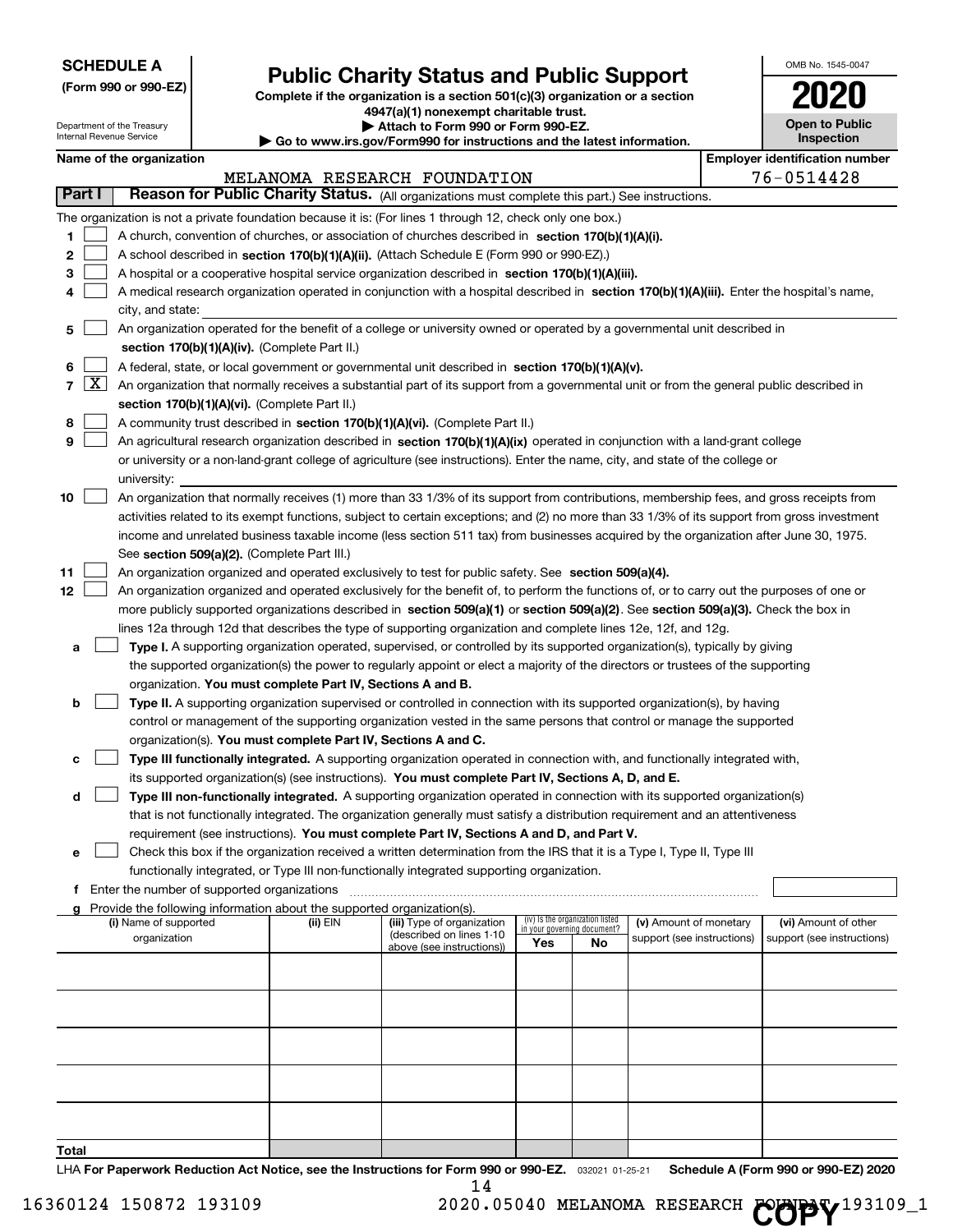# Schedule A (Form 990 or 990-EZ) 2020 Page MELANOMA RESEARCH FOUNDATION 76-0514428

76-0514428 Page 2

(Complete only if you checked the box on line 5, 7, or 8 of Part I or if the organization failed to qualify under Part III. If the organization fails to qualify under the tests listed below, please complete Part III.) **Part II** Support Schedule for Organizations Described in Sections 170(b)(1)(A)(iv) and 170(b)(1)(A)(vi)

|    | <b>Section A. Public Support</b>                                                                                                                                                                                               |                      |                      |                        |                        |          |                                      |
|----|--------------------------------------------------------------------------------------------------------------------------------------------------------------------------------------------------------------------------------|----------------------|----------------------|------------------------|------------------------|----------|--------------------------------------|
|    | Calendar year (or fiscal year beginning in)                                                                                                                                                                                    | (a) 2016             | (b) 2017             | $(c)$ 2018             | $(d)$ 2019             | (e) 2020 | (f) Total                            |
|    | 1 Gifts, grants, contributions, and                                                                                                                                                                                            |                      |                      |                        |                        |          |                                      |
|    | membership fees received. (Do not                                                                                                                                                                                              |                      |                      |                        |                        |          |                                      |
|    | include any "unusual grants.")                                                                                                                                                                                                 | 5651905.             | 5873258.             | 5290886.               | 5777261.               |          | 5117283.27710593.                    |
|    | 2 Tax revenues levied for the organ-                                                                                                                                                                                           |                      |                      |                        |                        |          |                                      |
|    | ization's benefit and either paid to                                                                                                                                                                                           |                      |                      |                        |                        |          |                                      |
|    | or expended on its behalf                                                                                                                                                                                                      |                      |                      |                        |                        |          |                                      |
|    | 3 The value of services or facilities                                                                                                                                                                                          |                      |                      |                        |                        |          |                                      |
|    | furnished by a governmental unit to                                                                                                                                                                                            |                      |                      |                        |                        |          |                                      |
|    | the organization without charge                                                                                                                                                                                                |                      |                      |                        |                        |          |                                      |
|    | 4 Total. Add lines 1 through 3                                                                                                                                                                                                 | 5651905.             | 5873258.             | 5290886.               | 5777261.               |          | 5117283.27710593.                    |
| 5. | The portion of total contributions                                                                                                                                                                                             |                      |                      |                        |                        |          |                                      |
|    | by each person (other than a                                                                                                                                                                                                   |                      |                      |                        |                        |          |                                      |
|    | governmental unit or publicly                                                                                                                                                                                                  |                      |                      |                        |                        |          |                                      |
|    | supported organization) included                                                                                                                                                                                               |                      |                      |                        |                        |          |                                      |
|    | on line 1 that exceeds 2% of the                                                                                                                                                                                               |                      |                      |                        |                        |          |                                      |
|    | amount shown on line 11,                                                                                                                                                                                                       |                      |                      |                        |                        |          |                                      |
|    | column (f)                                                                                                                                                                                                                     |                      |                      |                        |                        |          | 3001364.                             |
|    |                                                                                                                                                                                                                                |                      |                      |                        |                        |          | $\overline{2470922}$ 9.              |
|    | 6 Public support. Subtract line 5 from line 4.<br><b>Section B. Total Support</b>                                                                                                                                              |                      |                      |                        |                        |          |                                      |
|    |                                                                                                                                                                                                                                |                      |                      |                        |                        |          |                                      |
|    | Calendar year (or fiscal year beginning in)                                                                                                                                                                                    | (a) 2016<br>5651905. | (b) 2017<br>5873258. | $(c)$ 2018<br>5290886. | $(d)$ 2019<br>5777261. | (e) 2020 | (f) Total<br>5117283.27710593.       |
|    | <b>7</b> Amounts from line 4                                                                                                                                                                                                   |                      |                      |                        |                        |          |                                      |
| 8  | Gross income from interest,                                                                                                                                                                                                    |                      |                      |                        |                        |          |                                      |
|    | dividends, payments received on                                                                                                                                                                                                |                      |                      |                        |                        |          |                                      |
|    | securities loans, rents, royalties,                                                                                                                                                                                            |                      |                      |                        |                        |          |                                      |
|    | and income from similar sources                                                                                                                                                                                                | 29.                  | 56.                  | 123.                   | 6,878.                 | 5,925.   | 13,011.                              |
| 9  | Net income from unrelated business                                                                                                                                                                                             |                      |                      |                        |                        |          |                                      |
|    | activities, whether or not the                                                                                                                                                                                                 |                      |                      |                        |                        |          |                                      |
|    | business is regularly carried on                                                                                                                                                                                               |                      |                      |                        |                        |          |                                      |
|    | 10 Other income. Do not include gain                                                                                                                                                                                           |                      |                      |                        |                        |          |                                      |
|    | or loss from the sale of capital                                                                                                                                                                                               |                      |                      |                        |                        |          |                                      |
|    | assets (Explain in Part VI.)                                                                                                                                                                                                   | 8,152.               | 2,552.               | 1,789.                 | 913.                   | 5,037.   | 18,443.                              |
|    | 11 Total support. Add lines 7 through 10                                                                                                                                                                                       |                      |                      |                        |                        |          | 27742047.                            |
|    | 12 Gross receipts from related activities, etc. (see instructions)                                                                                                                                                             |                      |                      |                        |                        | 12       | 786,186.                             |
|    | 13 First 5 years. If the Form 990 is for the organization's first, second, third, fourth, or fifth tax year as a section 501(c)(3)                                                                                             |                      |                      |                        |                        |          |                                      |
|    | organization, check this box and stop here manufactured and according to the state of the state of the state of the state of the state of the state of the state of the state of the state of the state of the state of the st |                      |                      |                        |                        |          |                                      |
|    | <b>Section C. Computation of Public Support Percentage</b>                                                                                                                                                                     |                      |                      |                        |                        |          |                                      |
|    |                                                                                                                                                                                                                                |                      |                      |                        |                        | 14       | 89.07<br>$\frac{9}{6}$               |
|    |                                                                                                                                                                                                                                |                      |                      |                        |                        | 15       | 94.27<br>%                           |
|    | 16a 33 1/3% support test - 2020. If the organization did not check the box on line 13, and line 14 is 33 1/3% or more, check this box and                                                                                      |                      |                      |                        |                        |          |                                      |
|    | stop here. The organization qualifies as a publicly supported organization                                                                                                                                                     |                      |                      |                        |                        |          | $\blacktriangleright$ $\mid$ X       |
|    | b 33 1/3% support test - 2019. If the organization did not check a box on line 13 or 16a, and line 15 is 33 1/3% or more, check this box                                                                                       |                      |                      |                        |                        |          |                                      |
|    | and stop here. The organization qualifies as a publicly supported organization                                                                                                                                                 |                      |                      |                        |                        |          |                                      |
|    | 17a 10% -facts-and-circumstances test - 2020. If the organization did not check a box on line 13, 16a, or 16b, and line 14 is 10% or more,                                                                                     |                      |                      |                        |                        |          |                                      |
|    | and if the organization meets the facts-and-circumstances test, check this box and stop here. Explain in Part VI how the organization                                                                                          |                      |                      |                        |                        |          |                                      |
|    | meets the facts-and-circumstances test. The organization qualifies as a publicly supported organization                                                                                                                        |                      |                      |                        |                        |          |                                      |
|    | <b>b 10% -facts-and-circumstances test - 2019.</b> If the organization did not check a box on line 13, 16a, 16b, or 17a, and line 15 is 10% or                                                                                 |                      |                      |                        |                        |          |                                      |
|    | more, and if the organization meets the facts-and-circumstances test, check this box and stop here. Explain in Part VI how the                                                                                                 |                      |                      |                        |                        |          |                                      |
|    | organization meets the facts-and-circumstances test. The organization qualifies as a publicly supported organization                                                                                                           |                      |                      |                        |                        |          |                                      |
|    |                                                                                                                                                                                                                                |                      |                      |                        |                        |          |                                      |
|    | 18 Private foundation. If the organization did not check a box on line 13, 16a, 16b, 17a, or 17b, check this box and see instructions                                                                                          |                      |                      |                        |                        |          | Schedule A (Form 990 or 990-F7) 2020 |

**Schedule A (Form 990 or 990-EZ) 2020**

032022 01-25-21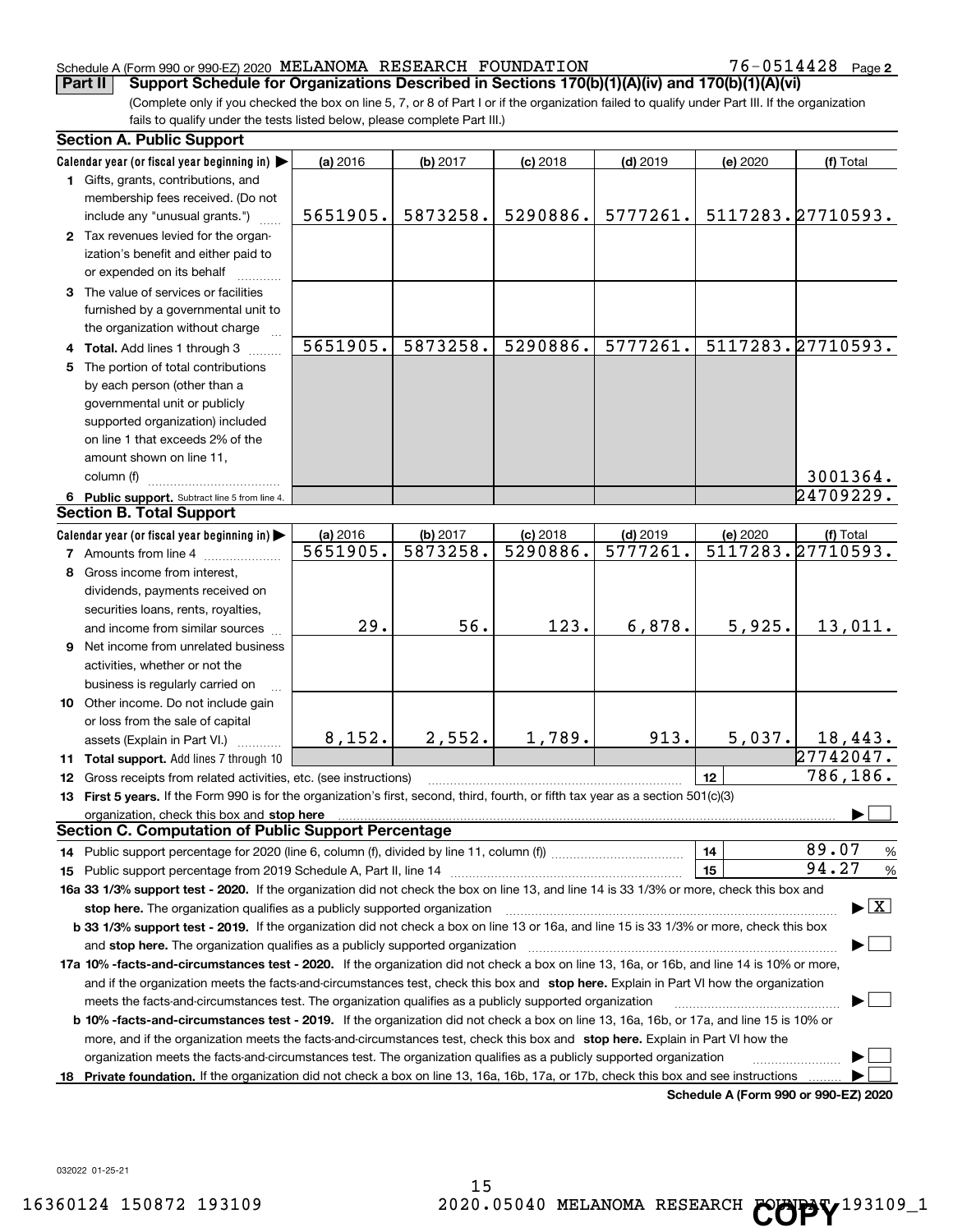# Schedule A (Form 990 or 990-EZ) 2020 Page MELANOMA RESEARCH FOUNDATION 76-0514428 **Part III | Support Schedule for Organizations Described in Section 509(a)(2)**

(Complete only if you checked the box on line 10 of Part I or if the organization failed to qualify under Part II. If the organization fails to qualify under the tests listed below, please complete Part II.)

| <b>Section A. Public Support</b>                                                                                                                                                                |          |          |            |            |          |                                      |
|-------------------------------------------------------------------------------------------------------------------------------------------------------------------------------------------------|----------|----------|------------|------------|----------|--------------------------------------|
| Calendar year (or fiscal year beginning in) $\blacktriangleright$                                                                                                                               | (a) 2016 | (b) 2017 | $(c)$ 2018 | $(d)$ 2019 | (e) 2020 | (f) Total                            |
| 1 Gifts, grants, contributions, and                                                                                                                                                             |          |          |            |            |          |                                      |
| membership fees received. (Do not                                                                                                                                                               |          |          |            |            |          |                                      |
| include any "unusual grants.")                                                                                                                                                                  |          |          |            |            |          |                                      |
| <b>2</b> Gross receipts from admissions,<br>merchandise sold or services per-<br>formed, or facilities furnished in<br>any activity that is related to the<br>organization's tax-exempt purpose |          |          |            |            |          |                                      |
| Gross receipts from activities that<br>З                                                                                                                                                        |          |          |            |            |          |                                      |
| are not an unrelated trade or bus-                                                                                                                                                              |          |          |            |            |          |                                      |
| iness under section 513                                                                                                                                                                         |          |          |            |            |          |                                      |
| 4 Tax revenues levied for the organ-<br>ization's benefit and either paid to                                                                                                                    |          |          |            |            |          |                                      |
| or expended on its behalf                                                                                                                                                                       |          |          |            |            |          |                                      |
| 5 The value of services or facilities                                                                                                                                                           |          |          |            |            |          |                                      |
| furnished by a governmental unit to                                                                                                                                                             |          |          |            |            |          |                                      |
| the organization without charge                                                                                                                                                                 |          |          |            |            |          |                                      |
| <b>6 Total.</b> Add lines 1 through 5                                                                                                                                                           |          |          |            |            |          |                                      |
| 7a Amounts included on lines 1, 2, and                                                                                                                                                          |          |          |            |            |          |                                      |
| 3 received from disqualified persons                                                                                                                                                            |          |          |            |            |          |                                      |
| <b>b</b> Amounts included on lines 2 and 3 received<br>from other than disqualified persons that<br>exceed the greater of \$5,000 or 1% of the<br>amount on line 13 for the year                |          |          |            |            |          |                                      |
| c Add lines 7a and 7b                                                                                                                                                                           |          |          |            |            |          |                                      |
| 8 Public support. (Subtract line 7c from line 6.)                                                                                                                                               |          |          |            |            |          |                                      |
| <b>Section B. Total Support</b>                                                                                                                                                                 |          |          |            |            |          |                                      |
| Calendar year (or fiscal year beginning in) $\blacktriangleright$                                                                                                                               | (a) 2016 | (b) 2017 | $(c)$ 2018 | $(d)$ 2019 | (e) 2020 | (f) Total                            |
| 9 Amounts from line 6                                                                                                                                                                           |          |          |            |            |          |                                      |
| 10a Gross income from interest,<br>dividends, payments received on<br>securities loans, rents, royalties,<br>and income from similar sources                                                    |          |          |            |            |          |                                      |
| <b>b</b> Unrelated business taxable income<br>(less section 511 taxes) from businesses<br>acquired after June 30, 1975                                                                          |          |          |            |            |          |                                      |
|                                                                                                                                                                                                 |          |          |            |            |          |                                      |
| c Add lines 10a and 10b<br><b>11</b> Net income from unrelated business<br>activities not included in line 10b,<br>whether or not the business is<br>regularly carried on                       |          |          |            |            |          |                                      |
| <b>12</b> Other income. Do not include gain<br>or loss from the sale of capital<br>assets (Explain in Part VI.)                                                                                 |          |          |            |            |          |                                      |
| <b>13</b> Total support. (Add lines 9, 10c, 11, and 12.)                                                                                                                                        |          |          |            |            |          |                                      |
| 14 First 5 years. If the Form 990 is for the organization's first, second, third, fourth, or fifth tax year as a section 501(c)(3) organization,                                                |          |          |            |            |          |                                      |
| check this box and stop here measurements are constructed as the state of the state of the state and stop here                                                                                  |          |          |            |            |          |                                      |
| <b>Section C. Computation of Public Support Percentage</b>                                                                                                                                      |          |          |            |            |          |                                      |
|                                                                                                                                                                                                 |          |          |            |            | 15       | %                                    |
| 16 Public support percentage from 2019 Schedule A, Part III, line 15                                                                                                                            |          |          |            |            | 16       | %                                    |
| <b>Section D. Computation of Investment Income Percentage</b>                                                                                                                                   |          |          |            |            |          |                                      |
|                                                                                                                                                                                                 |          |          |            |            | 17       | %                                    |
| 18 Investment income percentage from 2019 Schedule A, Part III, line 17                                                                                                                         |          |          |            |            | 18       | %                                    |
| 19a 33 1/3% support tests - 2020. If the organization did not check the box on line 14, and line 15 is more than 33 1/3%, and line 17 is not                                                    |          |          |            |            |          |                                      |
| more than 33 1/3%, check this box and stop here. The organization qualifies as a publicly supported organization                                                                                |          |          |            |            |          |                                      |
| b 33 1/3% support tests - 2019. If the organization did not check a box on line 14 or line 19a, and line 16 is more than 33 1/3%, and                                                           |          |          |            |            |          |                                      |
| line 18 is not more than 33 1/3%, check this box and stop here. The organization qualifies as a publicly supported organization                                                                 |          |          |            |            |          |                                      |
| Private foundation. If the organization did not check a box on line 14, 19a, or 19b, check this box and see instructions<br>20                                                                  |          |          |            |            |          |                                      |
| 032023 01-25-21                                                                                                                                                                                 |          | 16       |            |            |          | Schedule A (Form 990 or 990-EZ) 2020 |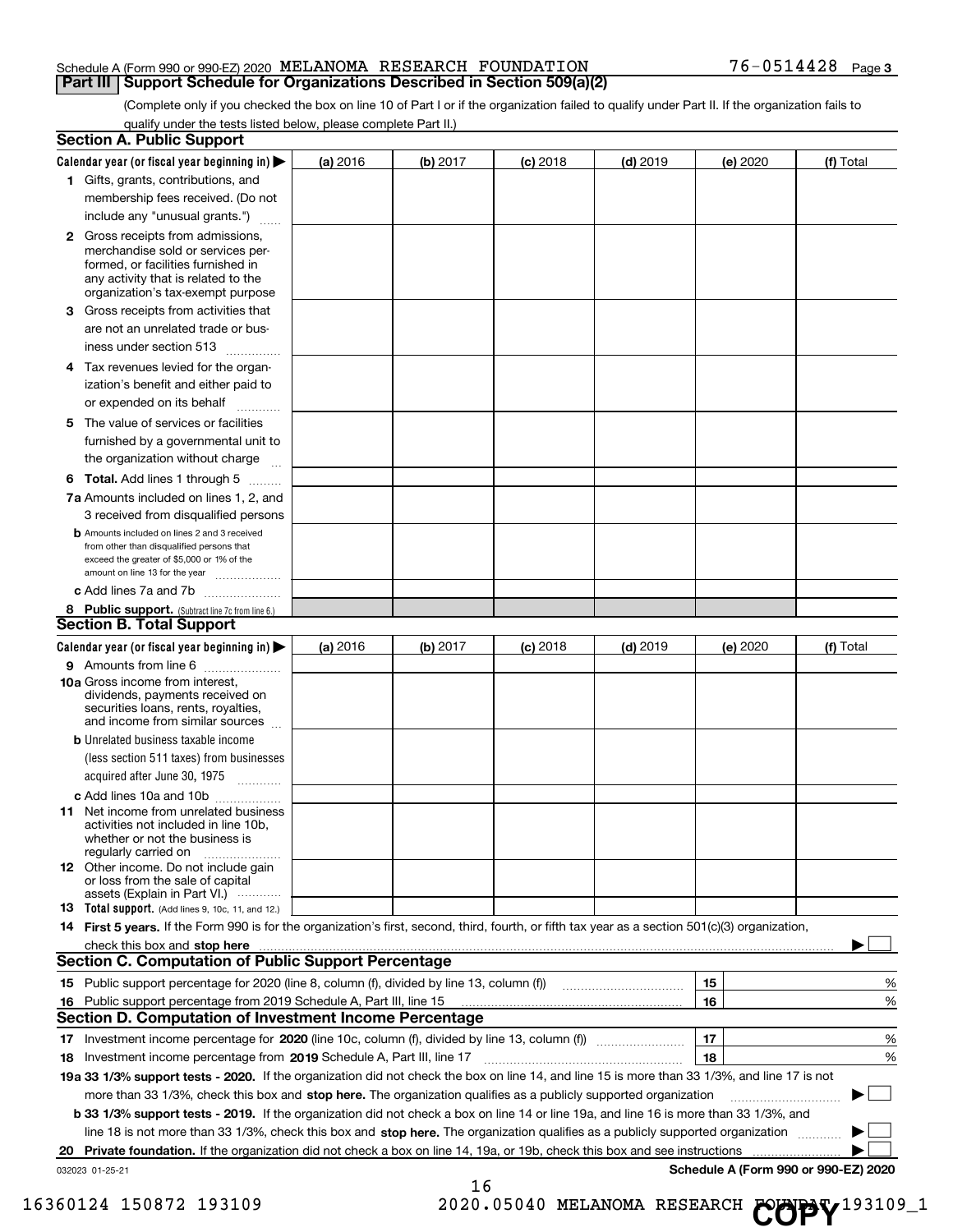# Schedule A (Form 990 or 990-EZ) 2020 Page MELANOMA RESEARCH FOUNDATION 76-0514428

# **Part IV Supporting Organizations**

(Complete only if you checked a box in line 12 on Part I. If you checked box 12a, Part I, complete Sections A and B. If you checked box 12b, Part I, complete Sections A and C. If you checked box 12c, Part I, complete Sections A, D, and E. If you checked box 12d, Part I, complete Sections A and D, and complete Part V.)

# **Section A. All Supporting Organizations**

- **1** Are all of the organization's supported organizations listed by name in the organization's governing documents? If "No," describe in Part VI how the supported organizations are designated. If designated by *class or purpose, describe the designation. If historic and continuing relationship, explain.*
- **2** under section 509(a)(1) or (2)? If "Yes," explain in Part VI how the organization determined that the supported *organization was described in section 509(a)(1) or (2).* Did the organization have any supported organization that does not have an IRS determination of status
- **3a** Did the organization have a supported organization described in section 501(c)(4), (5), or (6)? If "Yes," answer *lines 3b and 3c below.*
- **b** Did the organization confirm that each supported organization qualified under section 501(c)(4), (5), or (6) and satisfied the public support tests under section 509(a)(2)? If "Yes," describe in **Part VI** when and how the *organization made the determination.*
- **c** Did the organization ensure that all support to such organizations was used exclusively for section 170(c)(2)(B) purposes? If "Yes," explain in Part VI what controls the organization put in place to ensure such use.
- **4 a** *If* Was any supported organization not organized in the United States ("foreign supported organization")? *"Yes," and if you checked box 12a or 12b in Part I, answer lines 4b and 4c below.*
- **b** Did the organization have ultimate control and discretion in deciding whether to make grants to the foreign supported organization? If "Yes," describe in Part VI how the organization had such control and discretion *despite being controlled or supervised by or in connection with its supported organizations.*
- **c** Did the organization support any foreign supported organization that does not have an IRS determination under sections 501(c)(3) and 509(a)(1) or (2)? If "Yes," explain in Part VI what controls the organization used *to ensure that all support to the foreign supported organization was used exclusively for section 170(c)(2)(B) purposes.*
- **5a** Did the organization add, substitute, or remove any supported organizations during the tax year? If "Yes," answer lines 5b and 5c below (if applicable). Also, provide detail in Part VI, including (i) the names and EIN *numbers of the supported organizations added, substituted, or removed; (ii) the reasons for each such action; (iii) the authority under the organization's organizing document authorizing such action; and (iv) how the action was accomplished (such as by amendment to the organizing document).*
- **b Type I or Type II only.** Was any added or substituted supported organization part of a class already designated in the organization's organizing document?
- **c Substitutions only.**  Was the substitution the result of an event beyond the organization's control?
- **6** Did the organization provide support (whether in the form of grants or the provision of services or facilities) to **Part VI.** *If "Yes," provide detail in* support or benefit one or more of the filing organization's supported organizations? anyone other than (i) its supported organizations, (ii) individuals that are part of the charitable class benefited by one or more of its supported organizations, or (iii) other supporting organizations that also
- **7** Did the organization provide a grant, loan, compensation, or other similar payment to a substantial contributor regard to a substantial contributor? If "Yes," complete Part I of Schedule L (Form 990 or 990-EZ). (as defined in section 4958(c)(3)(C)), a family member of a substantial contributor, or a 35% controlled entity with
- **8** Did the organization make a loan to a disqualified person (as defined in section 4958) not described in line 7? *If "Yes," complete Part I of Schedule L (Form 990 or 990-EZ).*
- **9 a** Was the organization controlled directly or indirectly at any time during the tax year by one or more in section 509(a)(1) or (2))? If "Yes," provide detail in Part VI. disqualified persons, as defined in section 4946 (other than foundation managers and organizations described
- **b** the supporting organization had an interest? If "Yes," provide detail in Part VI. Did one or more disqualified persons (as defined in line 9a) hold a controlling interest in any entity in which
- **c** Did a disqualified person (as defined in line 9a) have an ownership interest in, or derive any personal benefit from, assets in which the supporting organization also had an interest? If "Yes," provide detail in Part VI.
- **10 a** Was the organization subject to the excess business holdings rules of section 4943 because of section supporting organizations)? If "Yes," answer line 10b below. 4943(f) (regarding certain Type II supporting organizations, and all Type III non-functionally integrated
	- **b** Did the organization have any excess business holdings in the tax year? (Use Schedule C, Form 4720, to *determine whether the organization had excess business holdings.)*

17

032024 01-25-21

| 1              |  |  |
|----------------|--|--|
|                |  |  |
|                |  |  |
| $\overline{2}$ |  |  |
|                |  |  |
| $\frac{3a}{2}$ |  |  |
|                |  |  |
|                |  |  |
| 3 <sub>b</sub> |  |  |
|                |  |  |
| $\frac{3c}{2}$ |  |  |
|                |  |  |
| <u>4a</u>      |  |  |
|                |  |  |
|                |  |  |
| 4 <sub>b</sub> |  |  |
|                |  |  |
|                |  |  |
|                |  |  |
|                |  |  |
| 4c             |  |  |
|                |  |  |
|                |  |  |
|                |  |  |
|                |  |  |
| <u>5a</u>      |  |  |
|                |  |  |
| <u>5b</u>      |  |  |
| <u>5c</u>      |  |  |
|                |  |  |
|                |  |  |
|                |  |  |
|                |  |  |
| 6              |  |  |
|                |  |  |
|                |  |  |
| $\overline{1}$ |  |  |
|                |  |  |
| 8              |  |  |
|                |  |  |
|                |  |  |
| $\frac{9a}{2}$ |  |  |
|                |  |  |
| <u>9b</u>      |  |  |
|                |  |  |
| $\frac{9c}{2}$ |  |  |
|                |  |  |
|                |  |  |
| 10a            |  |  |
|                |  |  |

**Yes No**

**Schedule A (Form 990 or 990-EZ) 2020**

**10b**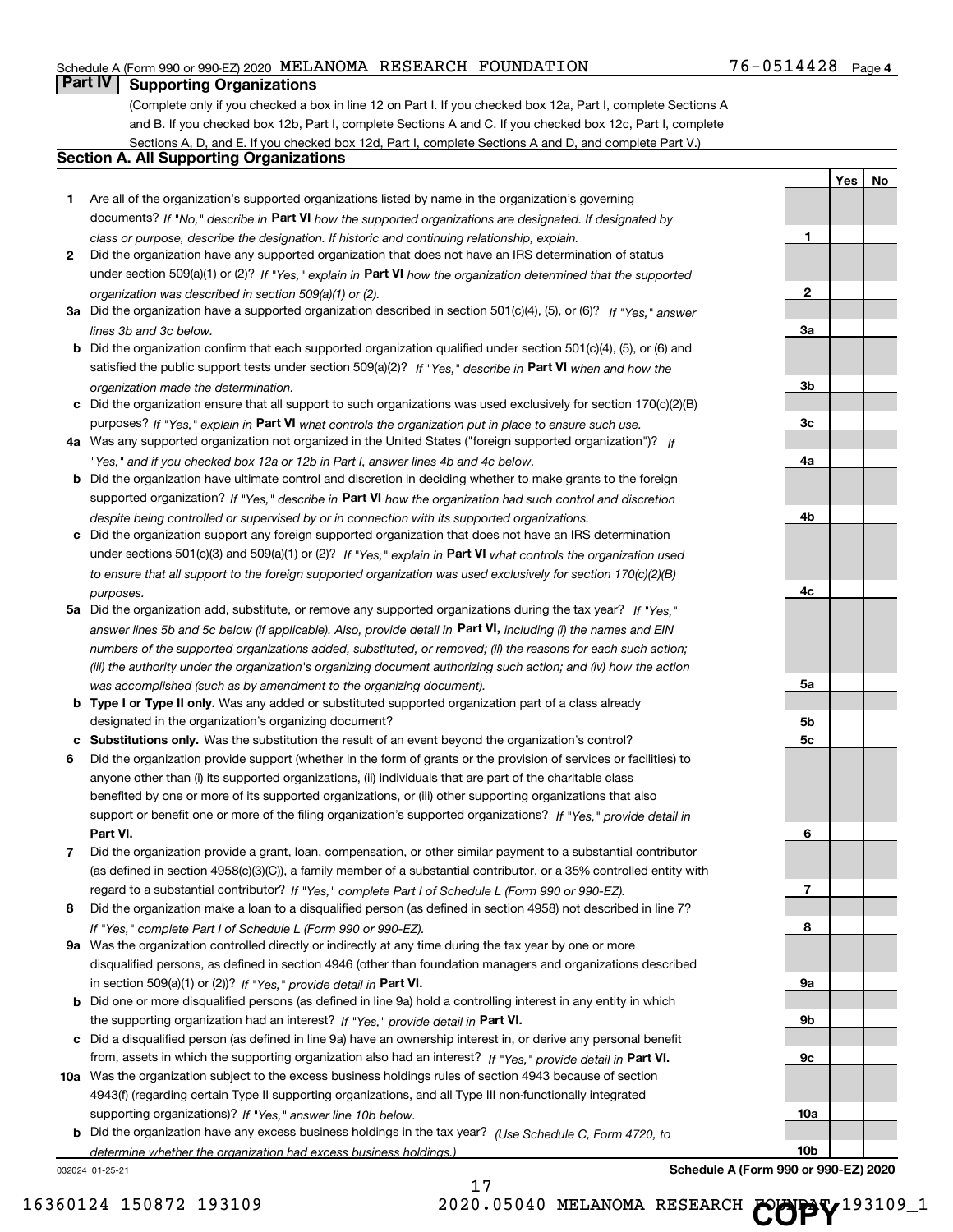# Schedule A (Form 990 or 990-EZ) 2020 Page MELANOMA RESEARCH FOUNDATION 76-0514428

|              | <b>Supporting Organizations (continued)</b><br>Part IV                                                                                                                                                                                                     |                 |     |    |
|--------------|------------------------------------------------------------------------------------------------------------------------------------------------------------------------------------------------------------------------------------------------------------|-----------------|-----|----|
|              |                                                                                                                                                                                                                                                            |                 | Yes | No |
| 11           | Has the organization accepted a gift or contribution from any of the following persons?                                                                                                                                                                    |                 |     |    |
|              | a A person who directly or indirectly controls, either alone or together with persons described in lines 11b and                                                                                                                                           |                 |     |    |
|              | 11c below, the governing body of a supported organization?                                                                                                                                                                                                 | 11a             |     |    |
|              | <b>b</b> A family member of a person described in line 11a above?                                                                                                                                                                                          | 11 <sub>b</sub> |     |    |
|              | c A 35% controlled entity of a person described in line 11a or 11b above? If "Yes" to line 11a, 11b, or 11c, provide                                                                                                                                       |                 |     |    |
|              | detail in Part VI.                                                                                                                                                                                                                                         | 11c             |     |    |
|              | <b>Section B. Type I Supporting Organizations</b>                                                                                                                                                                                                          |                 |     |    |
|              |                                                                                                                                                                                                                                                            |                 | Yes | No |
| 1.           | Did the governing body, members of the governing body, officers acting in their official capacity, or membership of one or                                                                                                                                 |                 |     |    |
|              | more supported organizations have the power to regularly appoint or elect at least a majority of the organization's officers,                                                                                                                              |                 |     |    |
|              | directors, or trustees at all times during the tax year? If "No," describe in Part VI how the supported organization(s)                                                                                                                                    |                 |     |    |
|              | effectively operated, supervised, or controlled the organization's activities. If the organization had more than one supported<br>organization, describe how the powers to appoint and/or remove officers, directors, or trustees were allocated among the |                 |     |    |
|              | supported organizations and what conditions or restrictions, if any, applied to such powers during the tax year.                                                                                                                                           | 1               |     |    |
| $\mathbf{2}$ | Did the organization operate for the benefit of any supported organization other than the supported                                                                                                                                                        |                 |     |    |
|              | organization(s) that operated, supervised, or controlled the supporting organization? If "Yes," explain in                                                                                                                                                 |                 |     |    |
|              | Part VI how providing such benefit carried out the purposes of the supported organization(s) that operated,                                                                                                                                                |                 |     |    |
|              | supervised, or controlled the supporting organization.                                                                                                                                                                                                     | $\mathbf{2}$    |     |    |
|              | <b>Section C. Type II Supporting Organizations</b>                                                                                                                                                                                                         |                 |     |    |
|              |                                                                                                                                                                                                                                                            |                 | Yes | No |
| 1.           | Were a majority of the organization's directors or trustees during the tax year also a majority of the directors                                                                                                                                           |                 |     |    |
|              | or trustees of each of the organization's supported organization(s)? If "No," describe in Part VI how control                                                                                                                                              |                 |     |    |
|              | or management of the supporting organization was vested in the same persons that controlled or managed                                                                                                                                                     |                 |     |    |
|              | the supported organization(s).                                                                                                                                                                                                                             | 1               |     |    |
|              | Section D. All Type III Supporting Organizations                                                                                                                                                                                                           |                 |     |    |
|              |                                                                                                                                                                                                                                                            |                 | Yes | No |
| 1            | Did the organization provide to each of its supported organizations, by the last day of the fifth month of the                                                                                                                                             |                 |     |    |
|              | organization's tax year, (i) a written notice describing the type and amount of support provided during the prior tax                                                                                                                                      |                 |     |    |
|              | year, (ii) a copy of the Form 990 that was most recently filed as of the date of notification, and (iii) copies of the                                                                                                                                     |                 |     |    |
|              | organization's governing documents in effect on the date of notification, to the extent not previously provided?                                                                                                                                           | 1               |     |    |
| 2            | Were any of the organization's officers, directors, or trustees either (i) appointed or elected by the supported                                                                                                                                           |                 |     |    |
|              | organization(s) or (ii) serving on the governing body of a supported organization? If "No, " explain in Part VI how                                                                                                                                        |                 |     |    |
|              | the organization maintained a close and continuous working relationship with the supported organization(s).                                                                                                                                                | $\mathbf{2}$    |     |    |
| 3            | By reason of the relationship described in line 2, above, did the organization's supported organizations have a                                                                                                                                            |                 |     |    |
|              | significant voice in the organization's investment policies and in directing the use of the organization's                                                                                                                                                 |                 |     |    |
|              | income or assets at all times during the tax year? If "Yes," describe in Part VI the role the organization's                                                                                                                                               |                 |     |    |
|              | supported organizations played in this regard.<br><b>Section E. Type III Functionally Integrated Supporting Organizations</b>                                                                                                                              | з               |     |    |
|              |                                                                                                                                                                                                                                                            |                 |     |    |
| 1            | Check the box next to the method that the organization used to satisfy the Integral Part Test during the year (see instructions).                                                                                                                          |                 |     |    |
| a            | The organization satisfied the Activities Test. Complete line 2 below.                                                                                                                                                                                     |                 |     |    |
| b            | The organization is the parent of each of its supported organizations. Complete line 3 below.                                                                                                                                                              |                 |     |    |
| c            | The organization supported a governmental entity. Describe in Part VI how you supported a governmental entity (see instructions)                                                                                                                           |                 |     |    |
| 2            | Activities Test. Answer lines 2a and 2b below.                                                                                                                                                                                                             |                 | Yes | No |
| а            | Did substantially all of the organization's activities during the tax year directly further the exempt purposes of                                                                                                                                         |                 |     |    |
|              | the supported organization(s) to which the organization was responsive? If "Yes," then in Part VI identify                                                                                                                                                 |                 |     |    |
|              | those supported organizations and explain how these activities directly furthered their exempt purposes,                                                                                                                                                   |                 |     |    |
|              | how the organization was responsive to those supported organizations, and how the organization determined                                                                                                                                                  |                 |     |    |

- *that these activities constituted substantially all of its activities.*
- **b** Did the activities described in line 2a, above, constitute activities that, but for the organization's involvement, **Part VI**  *the reasons for the organization's position that its supported organization(s) would have engaged in* one or more of the organization's supported organization(s) would have been engaged in? If "Yes," explain in *these activities but for the organization's involvement.*
- 3 Parent of Supported Organizations. Answer lines 3a and 3b below.

**a** Did the organization have the power to regularly appoint or elect a majority of the officers, directors, or trustees of each of the supported organizations? If "Yes" or "No" provide details in Part VI.

**b** Did the organization exercise a substantial degree of direction over the policies, programs, and activities of each of its supported organizations? If "Yes," describe in Part VI the role played by the organization in this regard.

032025 01-25-21

**Schedule A (Form 990 or 990-EZ) 2020**

**2a**

**2b**

**3a**

**3b**

16360124 150872 193109 2020.05040 MELANOMA RESEARCH COPY<sup>193109\_1</sup>

18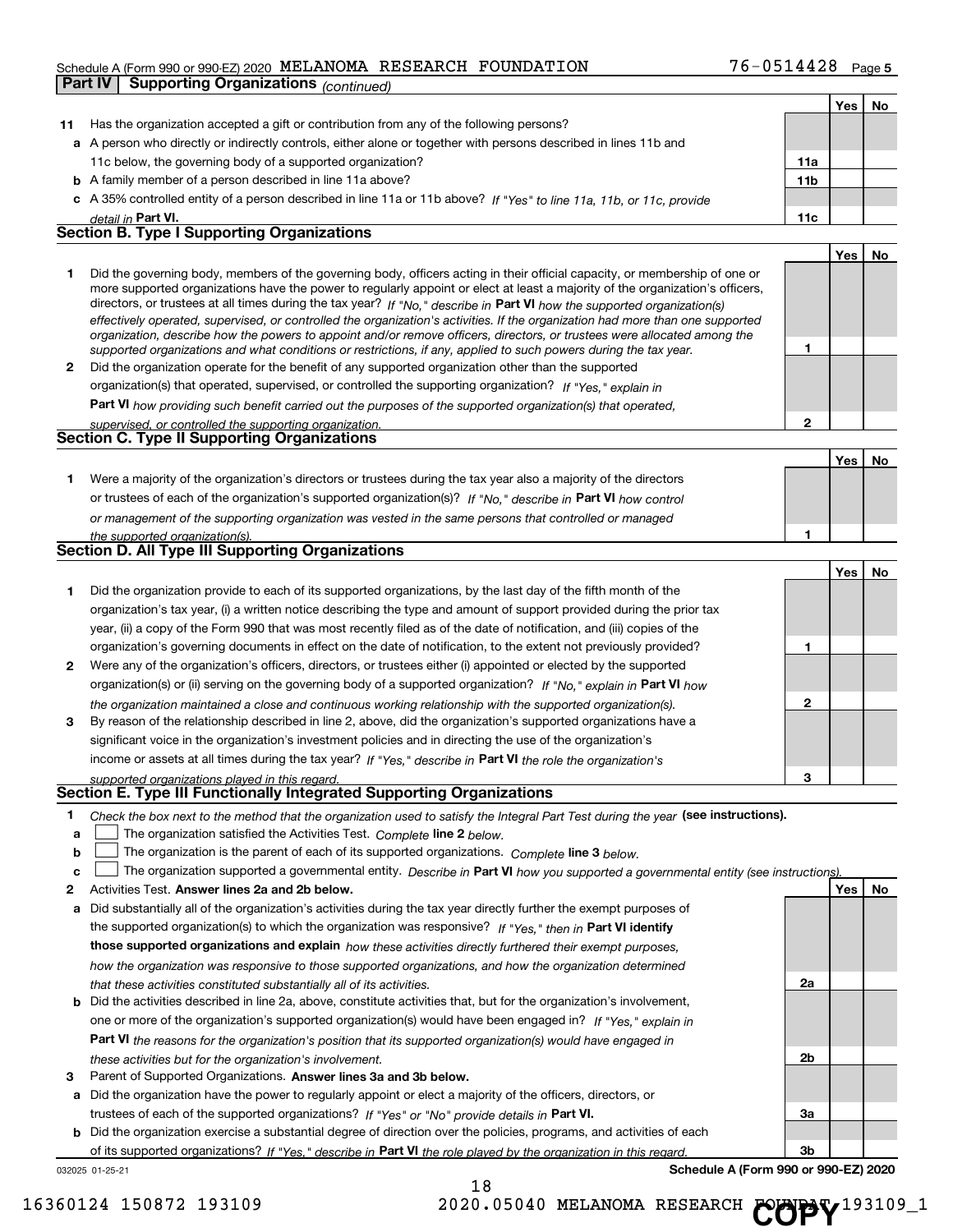| Schedule A (Form 990 or 990-EZ) 2020 MELANOMA RESEARCH FOUNDATION |  | Part V   Type III Non-Functionally Integrated 509(a)(3) Supporting Organizations | $76 - 0514428$ Page 6 |  |
|-------------------------------------------------------------------|--|----------------------------------------------------------------------------------|-----------------------|--|
|                                                                   |  |                                                                                  |                       |  |

**1**  $\Box$  Check here if the organization satisfied the Integral Part Test as a qualifying trust on Nov. 20, 1970 ( explain in Part VI). See instructions. All other Type III non-functionally integrated supporting organizations must complete Sections A through E.  $\begin{array}{c} \hline \end{array}$ 

|                | Section A - Adjusted Net Income                                                                                                   |                | (A) Prior Year | (B) Current Year<br>(optional) |
|----------------|-----------------------------------------------------------------------------------------------------------------------------------|----------------|----------------|--------------------------------|
| 1              | Net short-term capital gain                                                                                                       | $\blacksquare$ |                |                                |
| 2              | Recoveries of prior-year distributions                                                                                            | $\mathbf{2}$   |                |                                |
| 3              | Other gross income (see instructions)                                                                                             | 3              |                |                                |
| 4              | Add lines 1 through 3.                                                                                                            | 4              |                |                                |
| 5              | Depreciation and depletion                                                                                                        | 5              |                |                                |
| 6              | Portion of operating expenses paid or incurred for production or                                                                  |                |                |                                |
|                | collection of gross income or for management, conservation, or                                                                    |                |                |                                |
|                | maintenance of property held for production of income (see instructions)                                                          | 6              |                |                                |
| 7              | Other expenses (see instructions)                                                                                                 | $\overline{7}$ |                |                                |
| 8              | Adjusted Net Income (subtract lines 5, 6, and 7 from line 4)                                                                      | 8              |                |                                |
|                | <b>Section B - Minimum Asset Amount</b>                                                                                           |                | (A) Prior Year | (B) Current Year<br>(optional) |
| 1              | Aggregate fair market value of all non-exempt-use assets (see                                                                     |                |                |                                |
|                | instructions for short tax year or assets held for part of year):                                                                 |                |                |                                |
|                | <b>a</b> Average monthly value of securities                                                                                      | 1a             |                |                                |
|                | <b>b</b> Average monthly cash balances                                                                                            | 1 <sub>b</sub> |                |                                |
|                | c Fair market value of other non-exempt-use assets                                                                                | 1c             |                |                                |
|                | d Total (add lines 1a, 1b, and 1c)                                                                                                | 1d             |                |                                |
|                | e Discount claimed for blockage or other factors                                                                                  |                |                |                                |
|                | (explain in detail in Part VI):                                                                                                   |                |                |                                |
| $\mathbf{2}$   | Acquisition indebtedness applicable to non-exempt-use assets                                                                      | $\mathbf{2}$   |                |                                |
| 3              | Subtract line 2 from line 1d.                                                                                                     | 3              |                |                                |
| 4              | Cash deemed held for exempt use. Enter 0.015 of line 3 (for greater amount,                                                       |                |                |                                |
|                | see instructions)                                                                                                                 | 4              |                |                                |
| 5              | Net value of non-exempt-use assets (subtract line 4 from line 3)                                                                  | 5              |                |                                |
| 6              | Multiply line 5 by 0.035.                                                                                                         | 6              |                |                                |
| 7              | Recoveries of prior-year distributions                                                                                            | $\overline{7}$ |                |                                |
| 8              | Minimum Asset Amount (add line 7 to line 6)                                                                                       | 8              |                |                                |
|                | <b>Section C - Distributable Amount</b>                                                                                           |                |                | <b>Current Year</b>            |
| 1              | Adjusted net income for prior year (from Section A, line 8, column A)                                                             | 1              |                |                                |
| 2              | Enter 0.85 of line 1.                                                                                                             | $\overline{2}$ |                |                                |
| 3              | Minimum asset amount for prior year (from Section B, line 8, column A)                                                            | 3              |                |                                |
| 4              | Enter greater of line 2 or line 3.                                                                                                | 4              |                |                                |
| 5              | Income tax imposed in prior year                                                                                                  | 5              |                |                                |
| 6              | <b>Distributable Amount.</b> Subtract line 5 from line 4, unless subject to                                                       |                |                |                                |
|                | emergency temporary reduction (see instructions).                                                                                 | 6              |                |                                |
| $\overline{7}$ | Check here if the current year is the organization's first as a non-functionally integrated Type III supporting organization (see |                |                |                                |

instructions).

**Schedule A (Form 990 or 990-EZ) 2020**

032026 01-25-21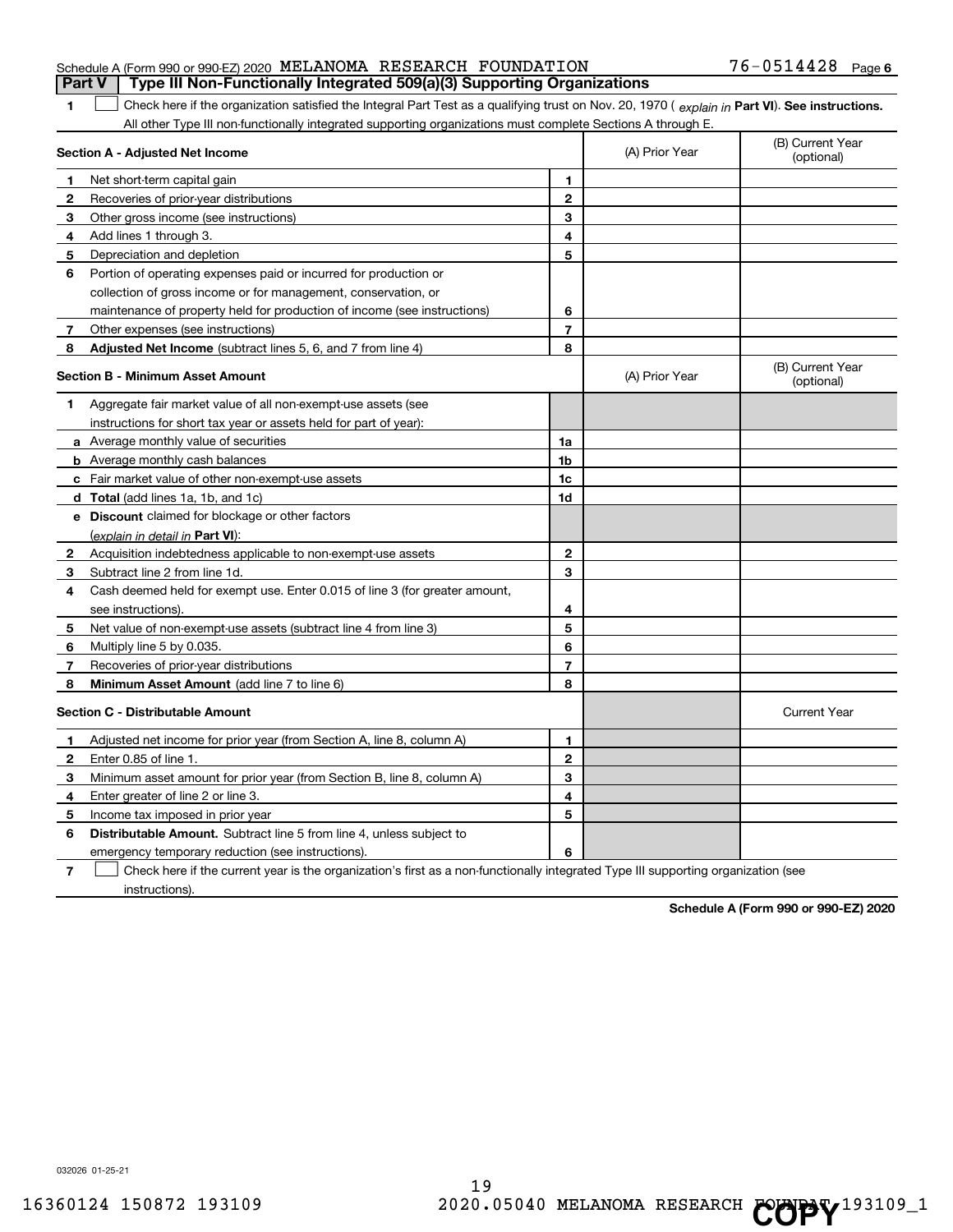### Schedule A (Form 990 or 990-EZ) 2020 MELANOMA RESEARCH FOUNDATLON Page MELANOMA RESEARCH FOUNDATION 76-0514428

| Part V | Type III Non-Functionally Integrated 509(a)(3) Supporting Organizations                                                   |                                    | (continued)                                    |                                                  |
|--------|---------------------------------------------------------------------------------------------------------------------------|------------------------------------|------------------------------------------------|--------------------------------------------------|
|        | <b>Section D - Distributions</b>                                                                                          |                                    |                                                | <b>Current Year</b>                              |
| 1      | Amounts paid to supported organizations to accomplish exempt purposes                                                     |                                    | 1                                              |                                                  |
| 2      | Amounts paid to perform activity that directly furthers exempt purposes of supported                                      |                                    |                                                |                                                  |
|        | organizations, in excess of income from activity                                                                          |                                    | 2                                              |                                                  |
| 3      | Administrative expenses paid to accomplish exempt purposes of supported organizations                                     |                                    | 3                                              |                                                  |
| 4      | Amounts paid to acquire exempt-use assets                                                                                 |                                    | 4                                              |                                                  |
| 5      | Qualified set-aside amounts (prior IRS approval required - provide details in Part VI)                                    |                                    | 5                                              |                                                  |
| 6      | Other distributions ( <i>describe in</i> Part VI). See instructions.                                                      |                                    | 6                                              |                                                  |
| 7      | <b>Total annual distributions.</b> Add lines 1 through 6.                                                                 |                                    | $\overline{7}$                                 |                                                  |
| 8      | Distributions to attentive supported organizations to which the organization is responsive                                |                                    |                                                |                                                  |
|        | (provide details in Part VI). See instructions.                                                                           |                                    | 8                                              |                                                  |
| 9      | Distributable amount for 2020 from Section C, line 6                                                                      |                                    | 9                                              |                                                  |
| 10     | Line 8 amount divided by line 9 amount                                                                                    |                                    | 10                                             |                                                  |
|        | <b>Section E - Distribution Allocations</b> (see instructions)                                                            | (i)<br><b>Excess Distributions</b> | (iii)<br><b>Underdistributions</b><br>Pre-2020 | (iii)<br><b>Distributable</b><br>Amount for 2020 |
| 1      | Distributable amount for 2020 from Section C, line 6                                                                      |                                    |                                                |                                                  |
| 2      | Underdistributions, if any, for years prior to 2020 (reason-                                                              |                                    |                                                |                                                  |
|        | able cause required - explain in Part VI). See instructions.                                                              |                                    |                                                |                                                  |
| З      | Excess distributions carryover, if any, to 2020                                                                           |                                    |                                                |                                                  |
|        | <b>a</b> From 2015                                                                                                        |                                    |                                                |                                                  |
|        | <b>b</b> From 2016                                                                                                        |                                    |                                                |                                                  |
|        | c From $2017$                                                                                                             |                                    |                                                |                                                  |
|        | d From 2018                                                                                                               |                                    |                                                |                                                  |
|        | e From 2019                                                                                                               |                                    |                                                |                                                  |
|        | Total of lines 3a through 3e                                                                                              |                                    |                                                |                                                  |
| g      | Applied to underdistributions of prior years                                                                              |                                    |                                                |                                                  |
|        | <b>h</b> Applied to 2020 distributable amount                                                                             |                                    |                                                |                                                  |
|        | Carryover from 2015 not applied (see instructions)                                                                        |                                    |                                                |                                                  |
|        | Remainder. Subtract lines 3g, 3h, and 3i from line 3f.                                                                    |                                    |                                                |                                                  |
| 4      | Distributions for 2020 from Section D,                                                                                    |                                    |                                                |                                                  |
|        | line $7:$                                                                                                                 |                                    |                                                |                                                  |
|        | <b>a</b> Applied to underdistributions of prior years                                                                     |                                    |                                                |                                                  |
|        | <b>b</b> Applied to 2020 distributable amount                                                                             |                                    |                                                |                                                  |
|        | c Remainder. Subtract lines 4a and 4b from line 4.                                                                        |                                    |                                                |                                                  |
| 5      | Remaining underdistributions for years prior to 2020, if<br>any. Subtract lines 3g and 4a from line 2. For result greater |                                    |                                                |                                                  |
|        | than zero, explain in Part VI. See instructions.                                                                          |                                    |                                                |                                                  |
| 6      | Remaining underdistributions for 2020. Subtract lines 3h                                                                  |                                    |                                                |                                                  |
|        | and 4b from line 1. For result greater than zero, explain in                                                              |                                    |                                                |                                                  |
|        | Part VI. See instructions.                                                                                                |                                    |                                                |                                                  |
| 7      | Excess distributions carryover to 2021. Add lines 3j                                                                      |                                    |                                                |                                                  |
|        | and 4c.                                                                                                                   |                                    |                                                |                                                  |
| 8      | Breakdown of line 7:                                                                                                      |                                    |                                                |                                                  |
|        | a Excess from 2016                                                                                                        |                                    |                                                |                                                  |
|        | <b>b</b> Excess from 2017                                                                                                 |                                    |                                                |                                                  |
|        | c Excess from 2018                                                                                                        |                                    |                                                |                                                  |
|        | d Excess from 2019                                                                                                        |                                    |                                                |                                                  |
|        | e Excess from 2020                                                                                                        |                                    |                                                |                                                  |

**Schedule A (Form 990 or 990-EZ) 2020**

032027 01-25-21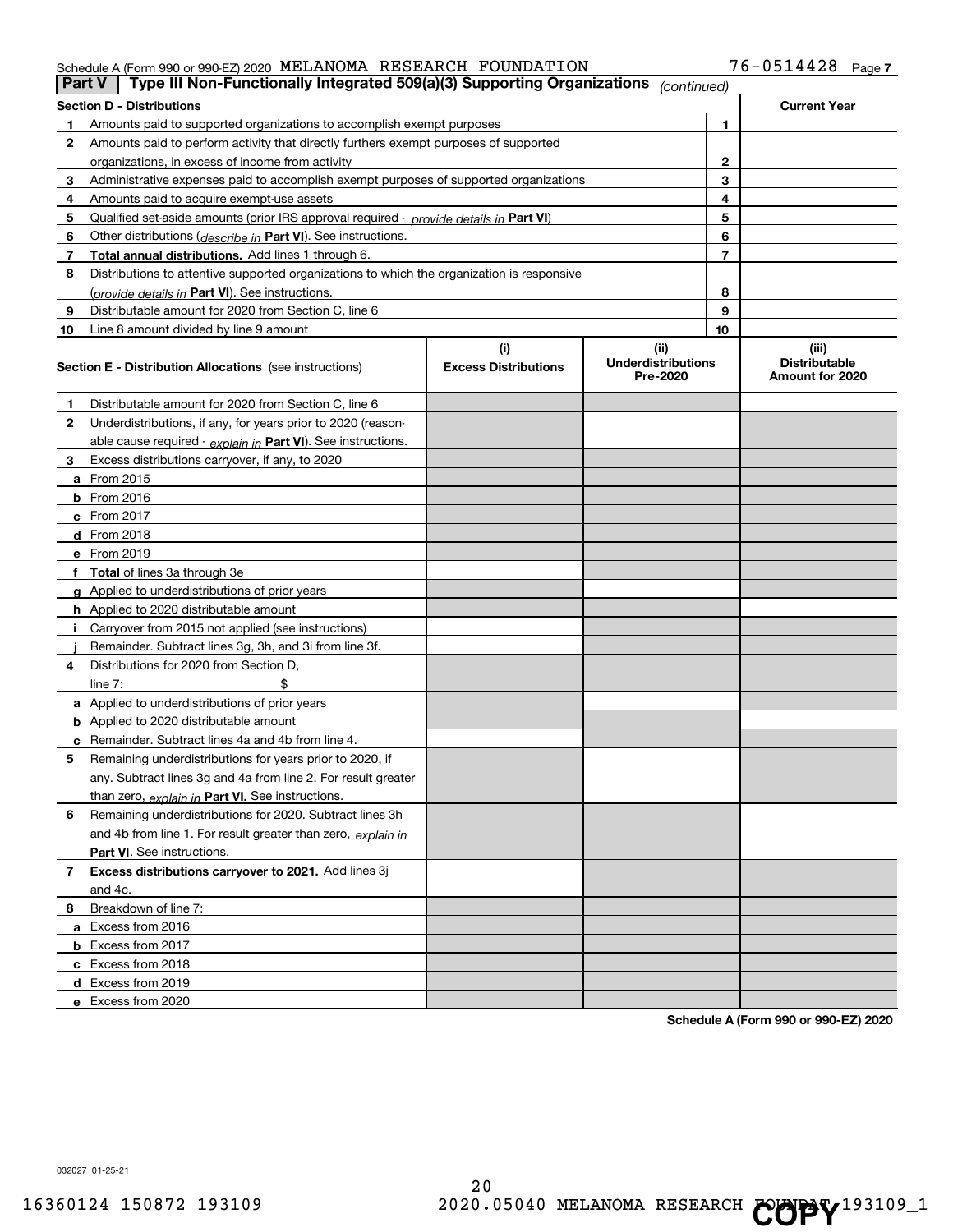Schedule A (Form 990 or 990-EZ) 2020 Page MELANOMA RESEARCH FOUNDATION

Part VI | Supplemental Information. Provide the explanations required by Part II, line 10; Part II, line 17a or 17b; Part III, line 12; Part IV, Section A, lines 1, 2, 3b, 3c, 4b, 4c, 5a, 6, 9a, 9b, 9c, 11a, 11b, and 11c; Part IV, Section B, lines 1 and 2; Part IV, Section C, line 1; Part IV, Section D, lines 2 and 3; Part IV, Section E, lines 1c, 2a, 2b, 3a, and 3b; Part V, line 1; Part V, Section B, line 1e; Part V, Section D, lines 5, 6, and 8; and Part V, Section E, lines 2, 5, and 6. Also complete this part for any additional information. (See instructions.)

SCHEDULE A, PART II, LINE 10, EXPLANATION FOR OTHER INCOME:

| 032028 01-25-21 |        | 21 | Schedule A (Form 990 or 990-EZ) 2020 |
|-----------------|--------|----|--------------------------------------|
|                 |        |    |                                      |
|                 |        |    |                                      |
|                 |        |    |                                      |
|                 |        |    |                                      |
|                 |        |    |                                      |
|                 |        |    |                                      |
|                 |        |    |                                      |
|                 |        |    |                                      |
|                 |        |    |                                      |
|                 |        |    |                                      |
|                 |        |    |                                      |
|                 |        |    |                                      |
|                 |        |    |                                      |
|                 |        |    |                                      |
|                 |        |    |                                      |
|                 |        |    |                                      |
|                 |        |    |                                      |
| 2020 AMOUNT: \$ | 5,037. |    |                                      |
| 2019 AMOUNT: \$ | 913.   |    |                                      |
| 2018 AMOUNT: \$ | 1,789. |    |                                      |
| 2017 AMOUNT: \$ | 2,552. |    |                                      |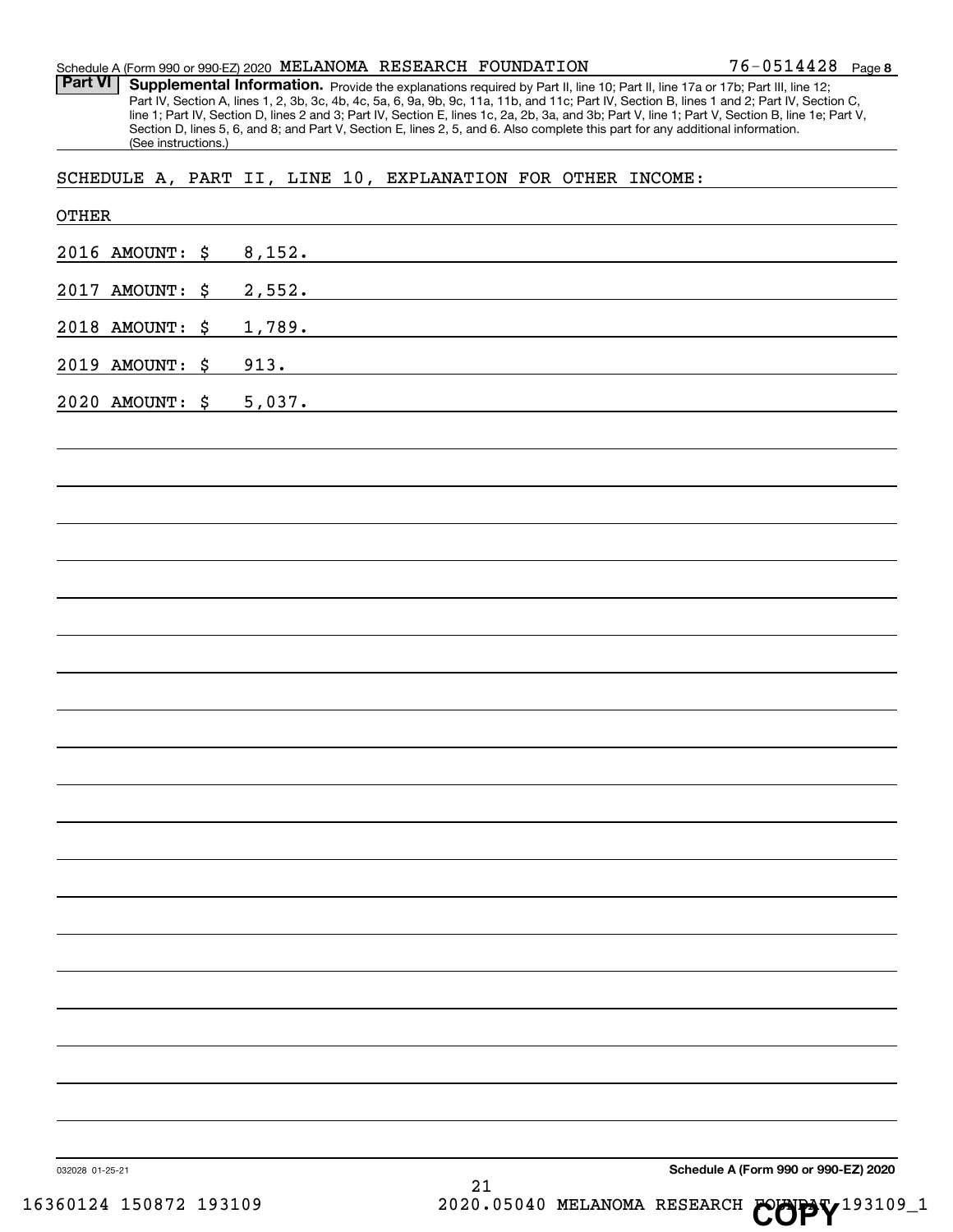nent of the Treasury Internal Revenue Service **(Form 990, 990-EZ,**

# \*\* PUBLIC DISCLOSURE COPY \*\*

# **Schedule B Schedule of Contributors**

**or 990-PF) | Attach to Form 990, Form 990-EZ, or Form 990-PF. | Go to www.irs.gov/Form990 for the latest information.** OMB No. 1545-0047

**2020**

**Employer identification number**

| 76-0514428 |  |  |  |  |  |  |  |  |  |
|------------|--|--|--|--|--|--|--|--|--|
|------------|--|--|--|--|--|--|--|--|--|

| Department or the ricasury<br><b>Internal Revenue Service</b> |  |
|---------------------------------------------------------------|--|
| Name of the organization                                      |  |

| Organization type (check one):<br>Section:<br>$ \mathbf{X} $ 501(c)( 3) (enter number) organization<br>$4947(a)(1)$ nonexempt charitable trust not treated as a private foundation<br>527 political organization<br>501(c)(3) exempt private foundation |                                                                       |  |  |
|---------------------------------------------------------------------------------------------------------------------------------------------------------------------------------------------------------------------------------------------------------|-----------------------------------------------------------------------|--|--|
| Filers of:                                                                                                                                                                                                                                              |                                                                       |  |  |
| Form 990 or 990-EZ                                                                                                                                                                                                                                      |                                                                       |  |  |
|                                                                                                                                                                                                                                                         |                                                                       |  |  |
|                                                                                                                                                                                                                                                         |                                                                       |  |  |
| Form 990-PF                                                                                                                                                                                                                                             |                                                                       |  |  |
|                                                                                                                                                                                                                                                         | 4947(a)(1) nonexempt charitable trust treated as a private foundation |  |  |
|                                                                                                                                                                                                                                                         |                                                                       |  |  |

MELANOMA RESEARCH FOUNDATION

501(c)(3) taxable private foundation  $\begin{array}{c} \hline \end{array}$ 

Check if your organization is covered by the General Rule or a Special Rule. **Note:**  Only a section 501(c)(7), (8), or (10) organization can check boxes for both the General Rule and a Special Rule. See instructions.

# **General Rule**

 $\begin{array}{c} \hline \end{array}$ 

For an organization filing Form 990, 990-EZ, or 990-PF that received, during the year, contributions totaling \$5,000 or more (in money or property) from any one contributor. Complete Parts I and II. See instructions for determining a contributor's total contributions.

## **Special Rules**

any one contributor, during the year, total contributions of the greater of  $\,$  (1) \$5,000; or (2) 2% of the amount on (i) Form 990, Part VIII, line 1h;  $\boxed{\textbf{X}}$  For an organization described in section 501(c)(3) filing Form 990 or 990-EZ that met the 33 1/3% support test of the regulations under sections 509(a)(1) and 170(b)(1)(A)(vi), that checked Schedule A (Form 990 or 990-EZ), Part II, line 13, 16a, or 16b, and that received from or (ii) Form 990-EZ, line 1. Complete Parts I and II.

For an organization described in section 501(c)(7), (8), or (10) filing Form 990 or 990-EZ that received from any one contributor, during the year, total contributions of more than \$1,000 exclusively for religious, charitable, scientific, literary, or educational purposes, or for the prevention of cruelty to children or animals. Complete Parts I (entering "N/A" in column (b) instead of the contributor name and address), II, and III.  $\begin{array}{c} \hline \end{array}$ 

purpose. Don't complete any of the parts unless the General Rule applies to this organization because it received *nonexclusively* year, contributions <sub>exclusively</sub> for religious, charitable, etc., purposes, but no such contributions totaled more than \$1,000. If this box is checked, enter here the total contributions that were received during the year for an *exclusively* religious, charitable, etc., For an organization described in section 501(c)(7), (8), or (10) filing Form 990 or 990-EZ that received from any one contributor, during the religious, charitable, etc., contributions totaling \$5,000 or more during the year  $\Box$ — $\Box$   $\Box$  $\begin{array}{c} \hline \end{array}$ 

**Caution:**  An organization that isn't covered by the General Rule and/or the Special Rules doesn't file Schedule B (Form 990, 990-EZ, or 990-PF),  **must** but it answer "No" on Part IV, line 2, of its Form 990; or check the box on line H of its Form 990-EZ or on its Form 990-PF, Part I, line 2, to certify that it doesn't meet the filing requirements of Schedule B (Form 990, 990-EZ, or 990-PF).

**For Paperwork Reduction Act Notice, see the instructions for Form 990, 990-EZ, or 990-PF. Schedule B (Form 990, 990-EZ, or 990-PF) (2020)** LHA

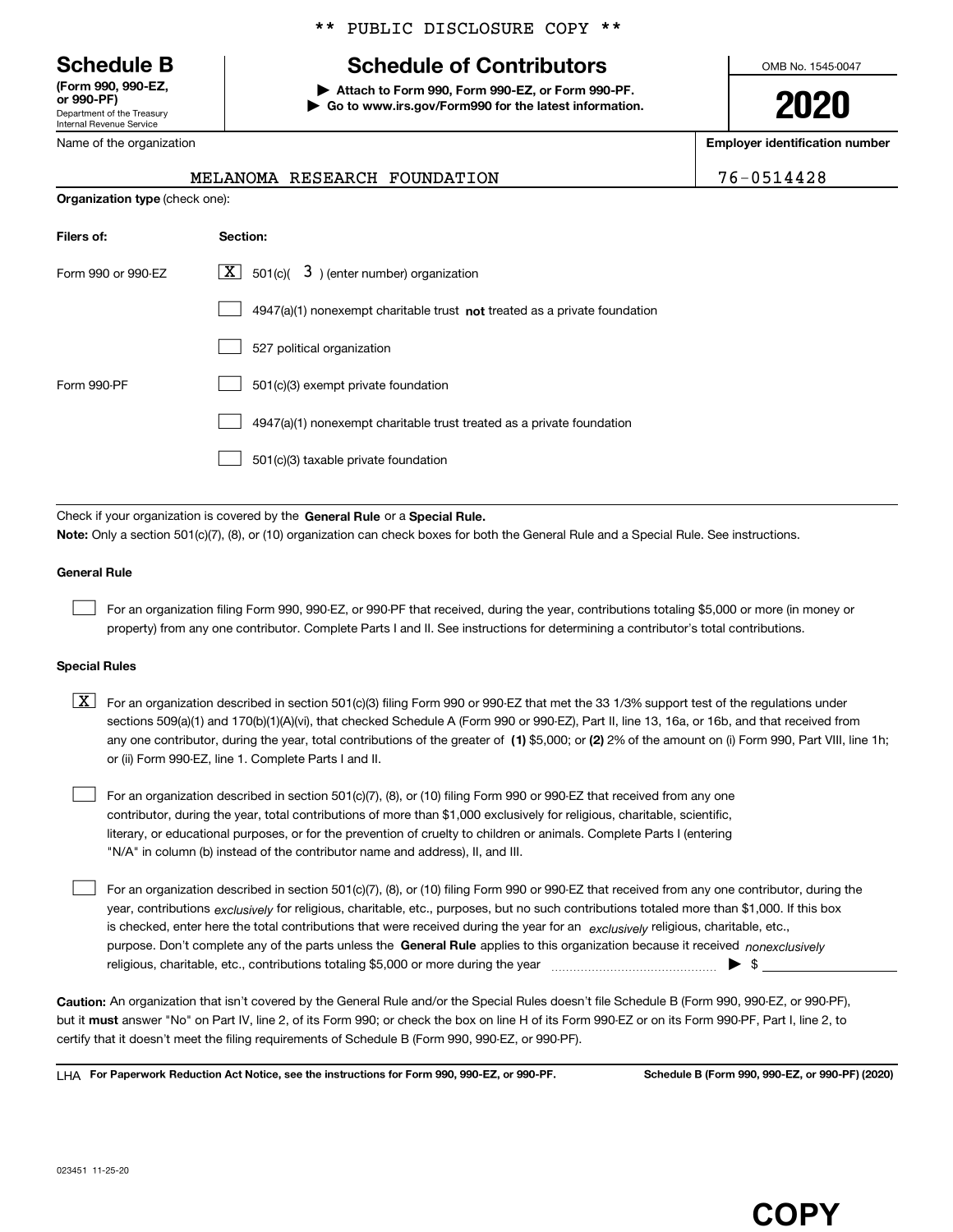**Employer identification number**

**(a) No. (b) Name, address, and ZIP + 4 (c) Total contributions (d) Type of contribution Person Payroll Noncash (a) No. (b) Name, address, and ZIP + 4 (c) Total contributions (d) Type of contribution Person Payroll Noncash (a) No. (b) Name, address, and ZIP + 4 (c) Total contributions (d) Type of contribution Person Payroll Noncash (a) No. (b) Name, address, and ZIP + 4 (c) Total contributions (d) Type of contribution Person Payroll Noncash (a) No. (b) Name, address, and ZIP + 4 (c) Total contributions (d) Type of contribution Person Payroll Noncash (a) No. (b) Name, address, and ZIP + 4 (c) Total contributions (d) Type of contribution Person Payroll** Part I Contributors (see instructions). Use duplicate copies of Part I if additional space is needed. \$ (Complete Part II for noncash contributions.) \$ (Complete Part II for noncash contributions.) \$ (Complete Part II for noncash contributions.) \$ (Complete Part II for noncash contributions.) \$ (Complete Part II for noncash contributions.)  $|X|$  $\begin{array}{c} \hline \end{array}$  $\begin{array}{c} \hline \end{array}$  $\boxed{\text{X}}$  $\begin{array}{c} \hline \end{array}$  $\begin{array}{c} \hline \end{array}$  $|X|$  $\begin{array}{c} \hline \end{array}$  $\begin{array}{c} \hline \end{array}$  $\boxed{\text{X}}$  $\begin{array}{c} \hline \end{array}$  $\begin{array}{c} \hline \end{array}$  $\boxed{\text{X}}$  $\begin{array}{c} \hline \end{array}$  $\begin{array}{c} \hline \end{array}$  $\boxed{\text{X}}$  $\begin{array}{c} \hline \end{array}$ 1 X 988,575.  $2$  Person  $\overline{\text{X}}$ 853,365. 3 X 267,500. 4 X 251,500.  $\overline{\phantom{a}}$  5  $\overline{\phantom{a}}$  Person  $\overline{\phantom{a}}$   $\overline{\phantom{a}}$ 236,810. 6 X MELANOMA RESEARCH FOUNDATION 76-0514428

> (Complete Part II for noncash contributions.)

**Noncash**

 $\begin{array}{c} \hline \end{array}$ 

023452 11-25-20 **Schedule B (Form 990, 990-EZ, or 990-PF) (2020)**

07430125 150872 193109 2020.05040 MELANOMA RESEARCH **COPY**<sup>193109\_1</sup>

165,000.

\$

24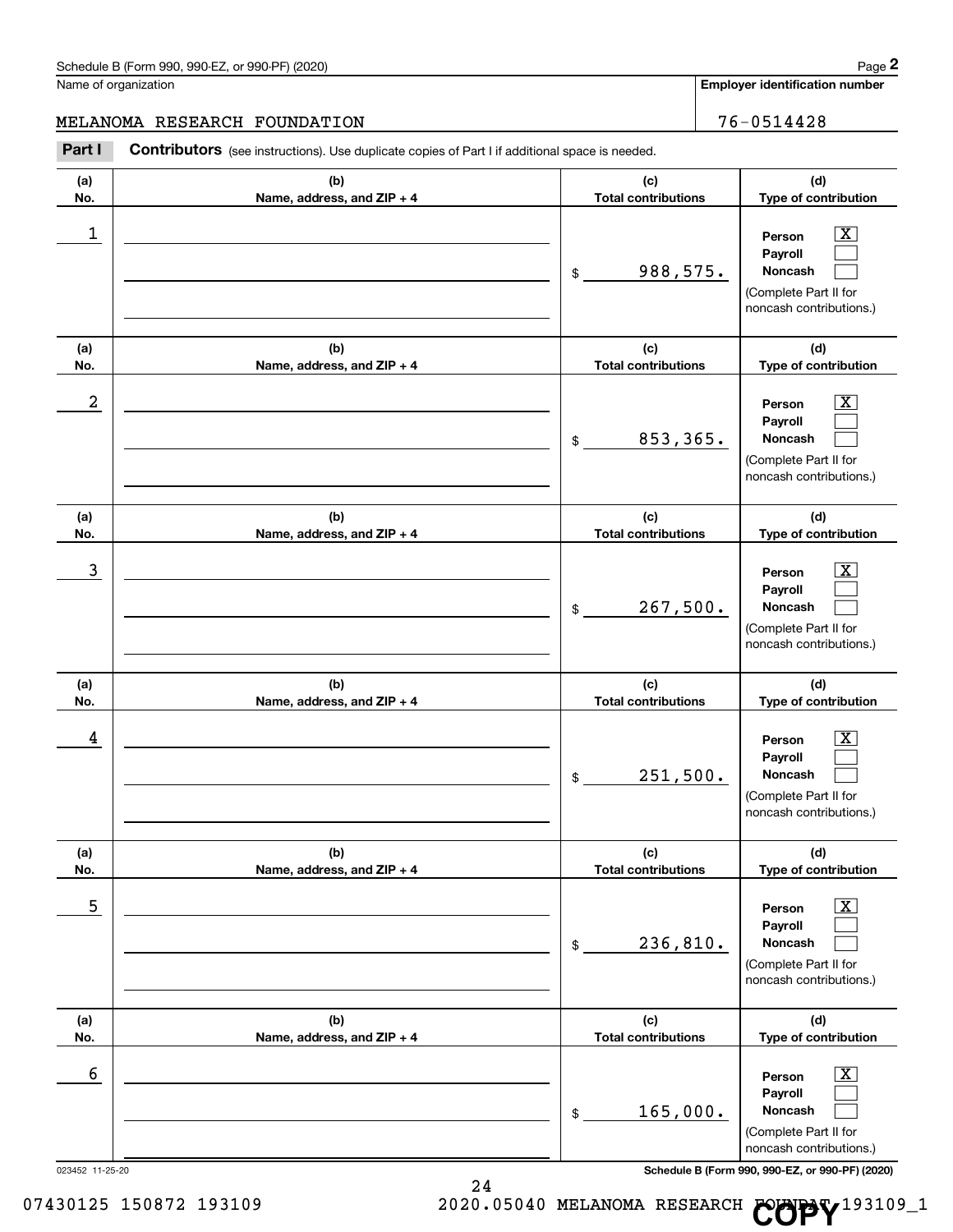**Employer identification number**

# MELANOMA RESEARCH FOUNDATION 76-0514428

**(a) No. (b) Name, address, and ZIP + 4 (c) Total contributions (d) Type of contribution Person Payroll Noncash (a) No. (b) Name, address, and ZIP + 4 (c) Total contributions (d) Type of contribution Person Payroll Noncash (a) No. (b) Name, address, and ZIP + 4 (c) Total contributions (d) Type of contribution Person Payroll Noncash (a) No. (b) Name, address, and ZIP + 4 (c) Total contributions (d) Type of contribution Person Payroll Noncash (a) No. (b) Name, address, and ZIP + 4 (c) Total contributions (d) Type of contribution Person Payroll Noncash (a) No. (b) Name, address, and ZIP + 4 (c) Total contributions (d) Type of contribution Person Payroll Noncash** Part I Contributors (see instructions). Use duplicate copies of Part I if additional space is needed. \$ (Complete Part II for noncash contributions.) \$ (Complete Part II for noncash contributions.) \$ (Complete Part II for noncash contributions.) \$ (Complete Part II for noncash contributions.) \$ (Complete Part II for noncash contributions.) \$ (Complete Part II for  $|X|$  $\begin{array}{c} \hline \end{array}$  $\begin{array}{c} \hline \end{array}$  $\boxed{\text{X}}$  $\begin{array}{c} \hline \end{array}$  $\begin{array}{c} \hline \end{array}$  $|X|$  $\begin{array}{c} \hline \end{array}$  $\begin{array}{c} \hline \end{array}$  $\begin{array}{c} \hline \end{array}$  $\begin{array}{c} \hline \end{array}$  $\begin{array}{c} \hline \end{array}$  $\begin{array}{c} \hline \end{array}$  $\begin{array}{c} \hline \end{array}$  $\begin{array}{c} \hline \end{array}$  $\begin{array}{c} \hline \end{array}$  $\begin{array}{c} \hline \end{array}$  $\begin{array}{c} \hline \end{array}$  $7$   $|$  Person  $\overline{\text{X}}$ 151,600.  $8$  Person  $\overline{\text{X}}$ 128,000. 9 X 115,000.

023452 11-25-20 **Schedule B (Form 990, 990-EZ, or 990-PF) (2020)**

noncash contributions.)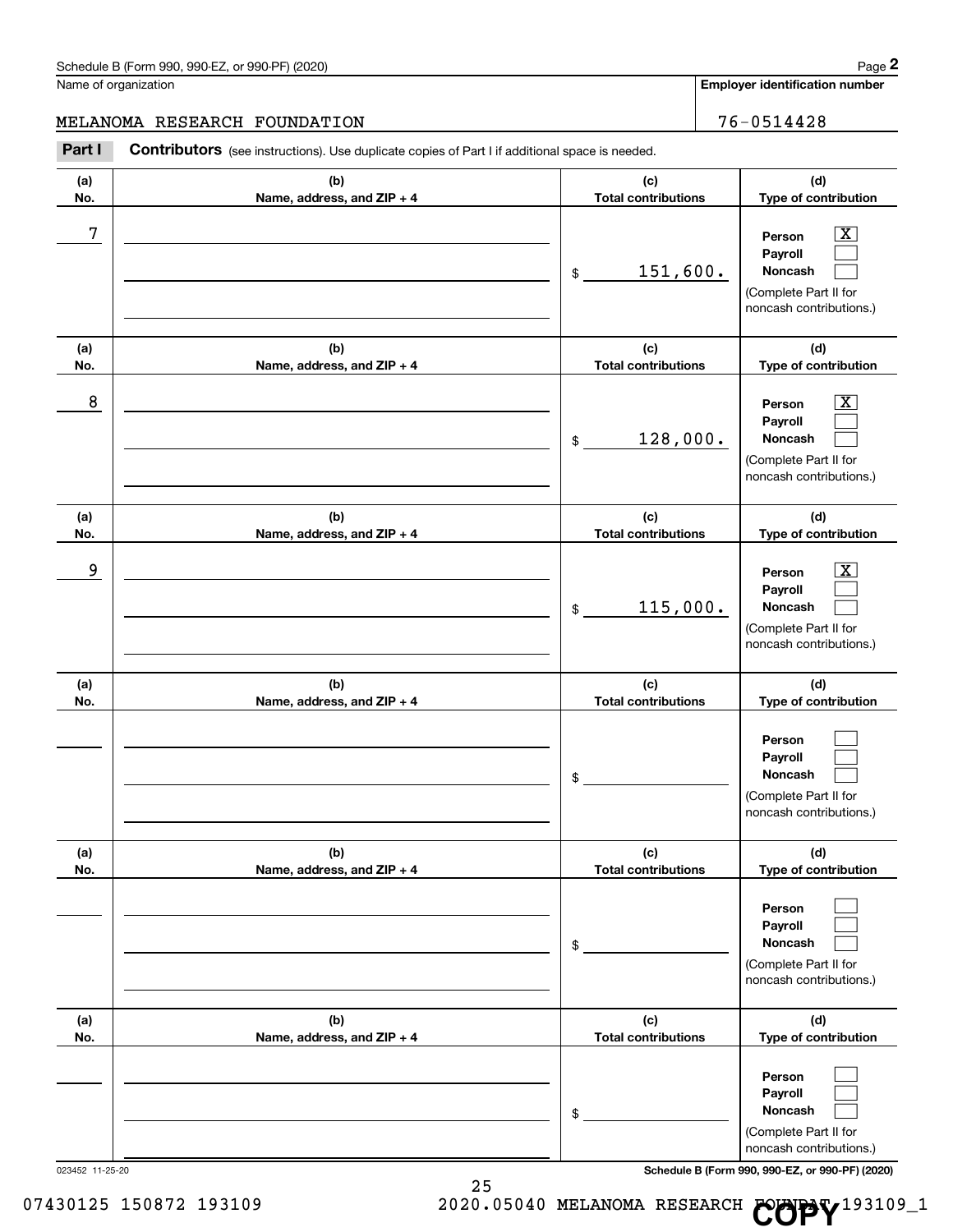**3**

**Employer identification number**

MELANOMA RESEARCH FOUNDATION 76-0514428

Part II Noncash Property (see instructions). Use duplicate copies of Part II if additional space is needed.

| (a)<br>No.<br>(b)<br>from<br>Description of noncash property given<br>Part I | (c)<br>FMV (or estimate)<br>(See instructions.) | (d)<br>Date received                            |
|------------------------------------------------------------------------------|-------------------------------------------------|-------------------------------------------------|
|                                                                              | $\frac{1}{2}$                                   |                                                 |
| (a)<br>No.<br>(b)<br>from<br>Description of noncash property given<br>Part I | (c)<br>FMV (or estimate)<br>(See instructions.) | (d)<br>Date received                            |
|                                                                              | $\frac{1}{2}$                                   |                                                 |
| (a)<br>No.<br>(b)<br>from<br>Description of noncash property given<br>Part I | (c)<br>FMV (or estimate)<br>(See instructions.) | (d)<br>Date received                            |
|                                                                              | $\mathfrak{S}$                                  |                                                 |
| (a)<br>No.<br>(b)<br>from<br>Description of noncash property given<br>Part I | (c)<br>FMV (or estimate)<br>(See instructions.) | (d)<br>Date received                            |
|                                                                              | \$                                              |                                                 |
| (a)<br>No.<br>(b)<br>from<br>Description of noncash property given<br>Part I | (c)<br>FMV (or estimate)<br>(See instructions.) | (d)<br>Date received                            |
|                                                                              | \$                                              |                                                 |
| (a)<br>No.<br>(b)<br>from<br>Description of noncash property given<br>Part I | (c)<br>FMV (or estimate)<br>(See instructions.) | (d)<br>Date received                            |
| 023453 11-25-20                                                              | \$                                              | Schedule B (Form 990, 990-EZ, or 990-PF) (2020) |



26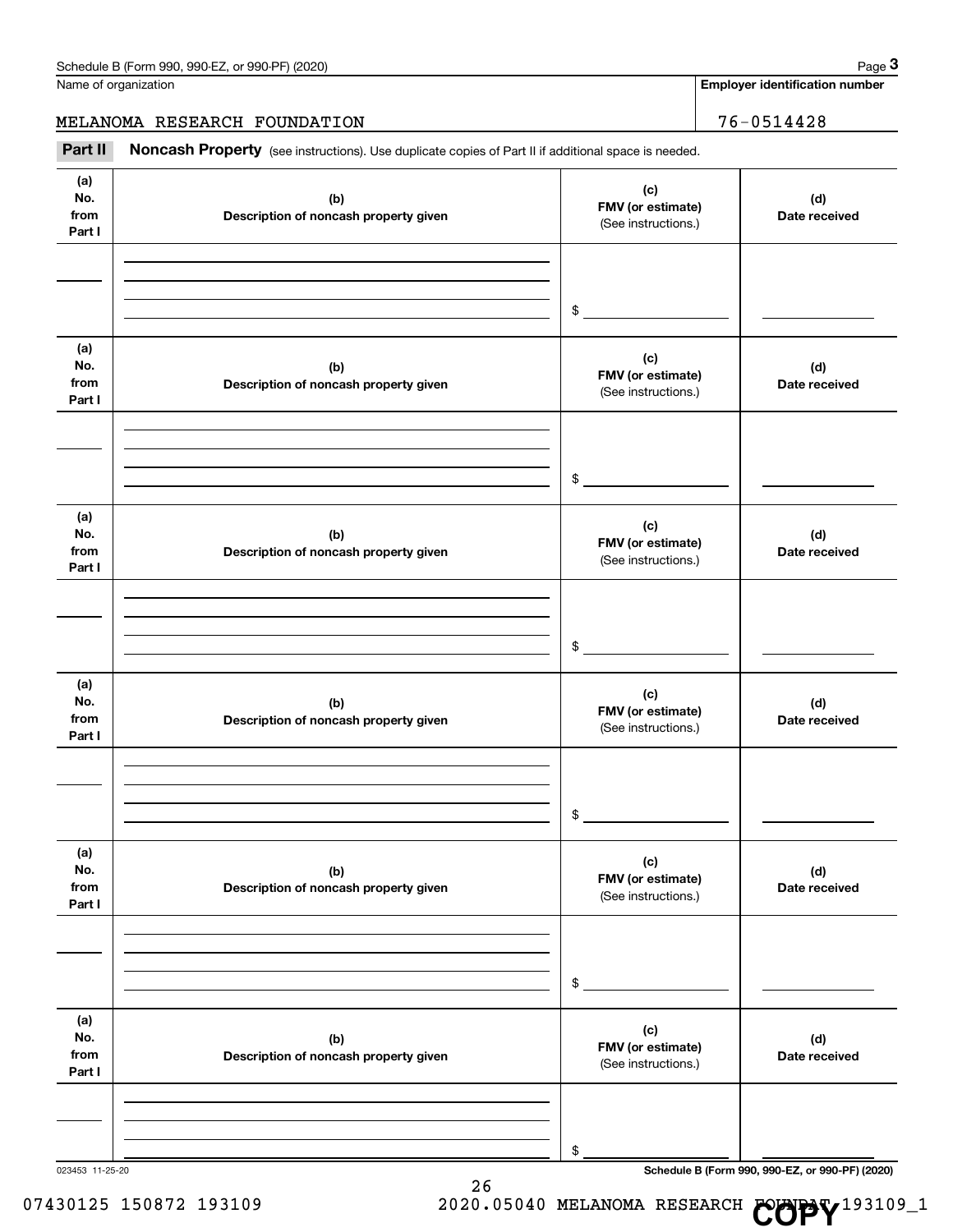|                             | $\frac{1}{2}$ and $\frac{1}{2}$ of $\frac{1}{2}$ or $\frac{1}{2}$ or $\frac{1}{2}$ or $\frac{1}{2}$ or $\frac{1}{2}$ $\frac{1}{2}$ $\frac{1}{2}$ $\frac{1}{2}$ $\frac{1}{2}$ $\frac{1}{2}$ $\frac{1}{2}$ $\frac{1}{2}$ $\frac{1}{2}$ $\frac{1}{2}$ $\frac{1}{2}$ $\frac{1}{2}$ $\frac{1}{2}$ $\frac{1}{2}$ $\$<br>Name of organization |                      | . uyu<br><b>Employer identification number</b>                                                                                                                                                                                                                                                                                                                    |
|-----------------------------|----------------------------------------------------------------------------------------------------------------------------------------------------------------------------------------------------------------------------------------------------------------------------------------------------------------------------------------|----------------------|-------------------------------------------------------------------------------------------------------------------------------------------------------------------------------------------------------------------------------------------------------------------------------------------------------------------------------------------------------------------|
| <b>Part III</b>             | MELANOMA RESEARCH FOUNDATION<br>from any one contributor. Complete columns (a) through (e) and the following line entry. For organizations                                                                                                                                                                                             |                      | 76-0514428<br>Exclusively religious, charitable, etc., contributions to organizations described in section 501(c)(7), (8), or (10) that total more than \$1,000 for the year<br>completing Part III, enter the total of exclusively religious, charitable, etc., contributions of \$1,000 or less for the year. (Enter this info. once.) $\blacktriangleright$ \$ |
| $(a)$ No.<br>from<br>Part I | Use duplicate copies of Part III if additional space is needed.<br>(b) Purpose of gift                                                                                                                                                                                                                                                 | (c) Use of gift      | (d) Description of how gift is held                                                                                                                                                                                                                                                                                                                               |
|                             | Transferee's name, address, and ZIP + 4                                                                                                                                                                                                                                                                                                | (e) Transfer of gift | Relationship of transferor to transferee                                                                                                                                                                                                                                                                                                                          |
| (a) No.<br>from<br>Part I   | (b) Purpose of gift                                                                                                                                                                                                                                                                                                                    | (c) Use of gift      | (d) Description of how gift is held                                                                                                                                                                                                                                                                                                                               |
|                             |                                                                                                                                                                                                                                                                                                                                        | (e) Transfer of gift |                                                                                                                                                                                                                                                                                                                                                                   |
|                             | Transferee's name, address, and ZIP + 4                                                                                                                                                                                                                                                                                                |                      | Relationship of transferor to transferee                                                                                                                                                                                                                                                                                                                          |
| (a) No.<br>from<br>Part I   | (b) Purpose of gift                                                                                                                                                                                                                                                                                                                    | (c) Use of gift      | (d) Description of how gift is held                                                                                                                                                                                                                                                                                                                               |
|                             |                                                                                                                                                                                                                                                                                                                                        | (e) Transfer of gift |                                                                                                                                                                                                                                                                                                                                                                   |
|                             | Transferee's name, address, and ZIP + 4                                                                                                                                                                                                                                                                                                |                      | Relationship of transferor to transferee                                                                                                                                                                                                                                                                                                                          |
| (a) No.<br>from<br>Part I   | (b) Purpose of gift                                                                                                                                                                                                                                                                                                                    | (c) Use of gift      | (d) Description of how gift is held                                                                                                                                                                                                                                                                                                                               |
|                             | Transferee's name, address, and ZIP + 4                                                                                                                                                                                                                                                                                                | (e) Transfer of gift | Relationship of transferor to transferee                                                                                                                                                                                                                                                                                                                          |
|                             |                                                                                                                                                                                                                                                                                                                                        |                      |                                                                                                                                                                                                                                                                                                                                                                   |

27

023454 11-25-20

**Schedule B (Form 990, 990-EZ, or 990-PF) (2020)**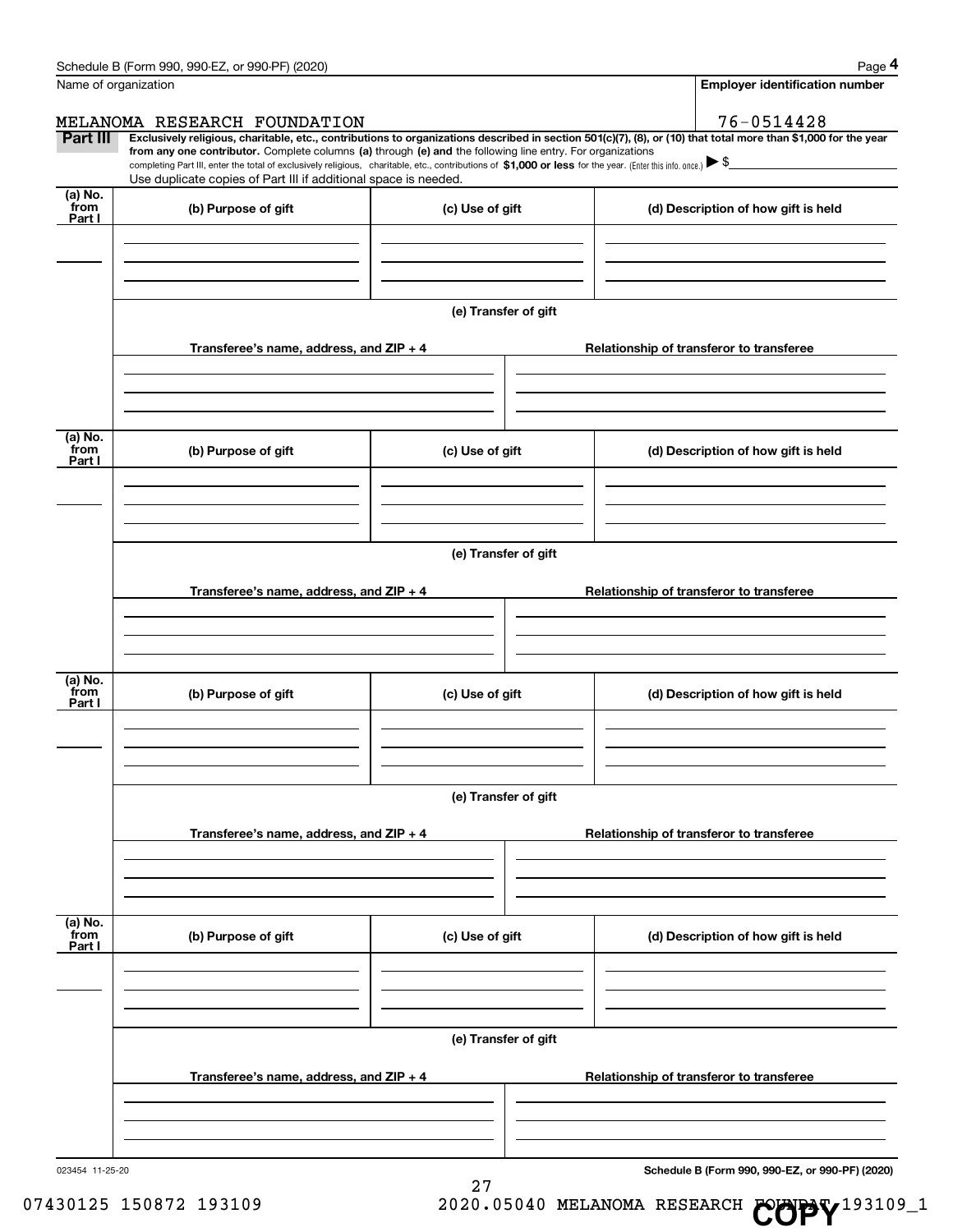| (Form 990 or 990-EZ)<br>For Organizations Exempt From Income Tax Under section 501(c) and section 527<br>Complete if the organization is described below. > Attach to Form 990 or Form 990-EZ.<br><b>Open to Public</b><br>Department of the Treasury<br>Inspection<br>Go to www.irs.gov/Form990 for instructions and the latest information.<br>Internal Revenue Service<br>If the organization answered "Yes," on Form 990, Part IV, line 3, or Form 990-EZ, Part V, line 46 (Political Campaign Activities), then<br>• Section 501(c)(3) organizations: Complete Parts I-A and B. Do not complete Part I-C.<br>• Section 501(c) (other than section 501(c)(3)) organizations: Complete Parts I-A and C below. Do not complete Part I-B.<br>• Section 527 organizations: Complete Part I-A only.<br>If the organization answered "Yes," on Form 990, Part IV, line 4, or Form 990-EZ, Part VI, line 47 (Lobbying Activities), then<br>• Section 501(c)(3) organizations that have filed Form 5768 (election under section 501(h)): Complete Part II-A. Do not complete Part II-B.<br>• Section 501(c)(3) organizations that have NOT filed Form 5768 (election under section 501(h)): Complete Part II-B. Do not complete Part II-A.<br>If the organization answered "Yes," on Form 990, Part IV, line 5 (Proxy Tax) (See separate instructions) or Form 990-EZ, Part V, line 35c (Proxy<br>Tax) (See separate instructions), then<br>• Section 501(c)(4), (5), or (6) organizations: Complete Part III.<br><b>Employer identification number</b><br>76-0514428<br>MELANOMA RESEARCH FOUNDATION<br>Complete if the organization is exempt under section 501(c) or is a section 527 organization.<br>Part I-A<br>1 Provide a description of the organization's direct and indirect political campaign activities in Part IV.<br>$\blacktriangleright$ \$<br>Political campaign activity expenditures<br>2<br>Volunteer hours for political campaign activities<br>З<br>Complete if the organization is exempt under section 501(c)(3).<br>Part I-B<br>$\bullet \mathsf{s} \_\_$<br>1 Enter the amount of any excise tax incurred by the organization under section 4955<br>Enter the amount of any excise tax incurred by organization managers under section 4955 [100] [100] S [200]<br>2<br>Yes<br>No<br>З<br>Yes<br>No<br><b>b</b> If "Yes," describe in Part IV.<br>Part I-C Complete if the organization is exempt under section 501(c), except section 501(c)(3).<br>$\blacktriangleright$ \$<br>1 Enter the amount directly expended by the filing organization for section 527 exempt function activities<br>Enter the amount of the filing organization's funds contributed to other organizations for section 527<br>2<br>$\blacktriangleright$ \$<br>exempt function activities<br>3 Total exempt function expenditures. Add lines 1 and 2. Enter here and on Form 1120-POL,<br>$\triangleright$ \$<br>Yes<br><b>No</b><br>Did the filing organization file Form 1120-POL for this year?<br>5 Enter the names, addresses and employer identification number (EIN) of all section 527 political organizations to which the filing organization<br>made payments. For each organization listed, enter the amount paid from the filing organization's funds. Also enter the amount of political<br>contributions received that were promptly and directly delivered to a separate political organization, such as a separate segregated fund or a<br>political action committee (PAC). If additional space is needed, provide information in Part IV.<br>(b) Address<br>(a) Name<br>$(c)$ EIN<br>(d) Amount paid from<br>(e) Amount of political<br>contributions received and<br>filing organization's<br>promptly and directly<br>funds. If none, enter -0-.<br>delivered to a separate<br>political organization.<br>If none, enter -0-. | <b>Political Campaign and Lobbying Activities</b><br><b>SCHEDULE C</b> |  |  |  |  | OMB No. 1545-0047 |  |  |  |  |  |  |
|-------------------------------------------------------------------------------------------------------------------------------------------------------------------------------------------------------------------------------------------------------------------------------------------------------------------------------------------------------------------------------------------------------------------------------------------------------------------------------------------------------------------------------------------------------------------------------------------------------------------------------------------------------------------------------------------------------------------------------------------------------------------------------------------------------------------------------------------------------------------------------------------------------------------------------------------------------------------------------------------------------------------------------------------------------------------------------------------------------------------------------------------------------------------------------------------------------------------------------------------------------------------------------------------------------------------------------------------------------------------------------------------------------------------------------------------------------------------------------------------------------------------------------------------------------------------------------------------------------------------------------------------------------------------------------------------------------------------------------------------------------------------------------------------------------------------------------------------------------------------------------------------------------------------------------------------------------------------------------------------------------------------------------------------------------------------------------------------------------------------------------------------------------------------------------------------------------------------------------------------------------------------------------------------------------------------------------------------------------------------------------------------------------------------------------------------------------------------------------------------------------------------------------------------------------------------------------------------------------------------------------------------------------------------------------------------------------------------------------------------------------------------------------------------------------------------------------------------------------------------------------------------------------------------------------------------------------------------------------------------------------------------------------------------------------------------------------------------------------------------------------------------------------------------------------------------------------------------------------------------------------------------------------------------------------------------------------------------------------------------------------------------------------------------------------------------------------------------------------------------------------------------------------------------------------------------------------------------------------------------------------------------------------------------------------------------------------------------------------------------------------------------------------------------------------------------------------------------------------|------------------------------------------------------------------------|--|--|--|--|-------------------|--|--|--|--|--|--|
|                                                                                                                                                                                                                                                                                                                                                                                                                                                                                                                                                                                                                                                                                                                                                                                                                                                                                                                                                                                                                                                                                                                                                                                                                                                                                                                                                                                                                                                                                                                                                                                                                                                                                                                                                                                                                                                                                                                                                                                                                                                                                                                                                                                                                                                                                                                                                                                                                                                                                                                                                                                                                                                                                                                                                                                                                                                                                                                                                                                                                                                                                                                                                                                                                                                                                                                                                                                                                                                                                                                                                                                                                                                                                                                                                                                                                                                       |                                                                        |  |  |  |  |                   |  |  |  |  |  |  |
|                                                                                                                                                                                                                                                                                                                                                                                                                                                                                                                                                                                                                                                                                                                                                                                                                                                                                                                                                                                                                                                                                                                                                                                                                                                                                                                                                                                                                                                                                                                                                                                                                                                                                                                                                                                                                                                                                                                                                                                                                                                                                                                                                                                                                                                                                                                                                                                                                                                                                                                                                                                                                                                                                                                                                                                                                                                                                                                                                                                                                                                                                                                                                                                                                                                                                                                                                                                                                                                                                                                                                                                                                                                                                                                                                                                                                                                       |                                                                        |  |  |  |  |                   |  |  |  |  |  |  |
|                                                                                                                                                                                                                                                                                                                                                                                                                                                                                                                                                                                                                                                                                                                                                                                                                                                                                                                                                                                                                                                                                                                                                                                                                                                                                                                                                                                                                                                                                                                                                                                                                                                                                                                                                                                                                                                                                                                                                                                                                                                                                                                                                                                                                                                                                                                                                                                                                                                                                                                                                                                                                                                                                                                                                                                                                                                                                                                                                                                                                                                                                                                                                                                                                                                                                                                                                                                                                                                                                                                                                                                                                                                                                                                                                                                                                                                       |                                                                        |  |  |  |  |                   |  |  |  |  |  |  |
|                                                                                                                                                                                                                                                                                                                                                                                                                                                                                                                                                                                                                                                                                                                                                                                                                                                                                                                                                                                                                                                                                                                                                                                                                                                                                                                                                                                                                                                                                                                                                                                                                                                                                                                                                                                                                                                                                                                                                                                                                                                                                                                                                                                                                                                                                                                                                                                                                                                                                                                                                                                                                                                                                                                                                                                                                                                                                                                                                                                                                                                                                                                                                                                                                                                                                                                                                                                                                                                                                                                                                                                                                                                                                                                                                                                                                                                       |                                                                        |  |  |  |  |                   |  |  |  |  |  |  |
|                                                                                                                                                                                                                                                                                                                                                                                                                                                                                                                                                                                                                                                                                                                                                                                                                                                                                                                                                                                                                                                                                                                                                                                                                                                                                                                                                                                                                                                                                                                                                                                                                                                                                                                                                                                                                                                                                                                                                                                                                                                                                                                                                                                                                                                                                                                                                                                                                                                                                                                                                                                                                                                                                                                                                                                                                                                                                                                                                                                                                                                                                                                                                                                                                                                                                                                                                                                                                                                                                                                                                                                                                                                                                                                                                                                                                                                       |                                                                        |  |  |  |  |                   |  |  |  |  |  |  |
|                                                                                                                                                                                                                                                                                                                                                                                                                                                                                                                                                                                                                                                                                                                                                                                                                                                                                                                                                                                                                                                                                                                                                                                                                                                                                                                                                                                                                                                                                                                                                                                                                                                                                                                                                                                                                                                                                                                                                                                                                                                                                                                                                                                                                                                                                                                                                                                                                                                                                                                                                                                                                                                                                                                                                                                                                                                                                                                                                                                                                                                                                                                                                                                                                                                                                                                                                                                                                                                                                                                                                                                                                                                                                                                                                                                                                                                       |                                                                        |  |  |  |  |                   |  |  |  |  |  |  |
|                                                                                                                                                                                                                                                                                                                                                                                                                                                                                                                                                                                                                                                                                                                                                                                                                                                                                                                                                                                                                                                                                                                                                                                                                                                                                                                                                                                                                                                                                                                                                                                                                                                                                                                                                                                                                                                                                                                                                                                                                                                                                                                                                                                                                                                                                                                                                                                                                                                                                                                                                                                                                                                                                                                                                                                                                                                                                                                                                                                                                                                                                                                                                                                                                                                                                                                                                                                                                                                                                                                                                                                                                                                                                                                                                                                                                                                       |                                                                        |  |  |  |  |                   |  |  |  |  |  |  |
|                                                                                                                                                                                                                                                                                                                                                                                                                                                                                                                                                                                                                                                                                                                                                                                                                                                                                                                                                                                                                                                                                                                                                                                                                                                                                                                                                                                                                                                                                                                                                                                                                                                                                                                                                                                                                                                                                                                                                                                                                                                                                                                                                                                                                                                                                                                                                                                                                                                                                                                                                                                                                                                                                                                                                                                                                                                                                                                                                                                                                                                                                                                                                                                                                                                                                                                                                                                                                                                                                                                                                                                                                                                                                                                                                                                                                                                       |                                                                        |  |  |  |  |                   |  |  |  |  |  |  |
|                                                                                                                                                                                                                                                                                                                                                                                                                                                                                                                                                                                                                                                                                                                                                                                                                                                                                                                                                                                                                                                                                                                                                                                                                                                                                                                                                                                                                                                                                                                                                                                                                                                                                                                                                                                                                                                                                                                                                                                                                                                                                                                                                                                                                                                                                                                                                                                                                                                                                                                                                                                                                                                                                                                                                                                                                                                                                                                                                                                                                                                                                                                                                                                                                                                                                                                                                                                                                                                                                                                                                                                                                                                                                                                                                                                                                                                       |                                                                        |  |  |  |  |                   |  |  |  |  |  |  |
|                                                                                                                                                                                                                                                                                                                                                                                                                                                                                                                                                                                                                                                                                                                                                                                                                                                                                                                                                                                                                                                                                                                                                                                                                                                                                                                                                                                                                                                                                                                                                                                                                                                                                                                                                                                                                                                                                                                                                                                                                                                                                                                                                                                                                                                                                                                                                                                                                                                                                                                                                                                                                                                                                                                                                                                                                                                                                                                                                                                                                                                                                                                                                                                                                                                                                                                                                                                                                                                                                                                                                                                                                                                                                                                                                                                                                                                       |                                                                        |  |  |  |  |                   |  |  |  |  |  |  |
|                                                                                                                                                                                                                                                                                                                                                                                                                                                                                                                                                                                                                                                                                                                                                                                                                                                                                                                                                                                                                                                                                                                                                                                                                                                                                                                                                                                                                                                                                                                                                                                                                                                                                                                                                                                                                                                                                                                                                                                                                                                                                                                                                                                                                                                                                                                                                                                                                                                                                                                                                                                                                                                                                                                                                                                                                                                                                                                                                                                                                                                                                                                                                                                                                                                                                                                                                                                                                                                                                                                                                                                                                                                                                                                                                                                                                                                       |                                                                        |  |  |  |  |                   |  |  |  |  |  |  |
|                                                                                                                                                                                                                                                                                                                                                                                                                                                                                                                                                                                                                                                                                                                                                                                                                                                                                                                                                                                                                                                                                                                                                                                                                                                                                                                                                                                                                                                                                                                                                                                                                                                                                                                                                                                                                                                                                                                                                                                                                                                                                                                                                                                                                                                                                                                                                                                                                                                                                                                                                                                                                                                                                                                                                                                                                                                                                                                                                                                                                                                                                                                                                                                                                                                                                                                                                                                                                                                                                                                                                                                                                                                                                                                                                                                                                                                       |                                                                        |  |  |  |  |                   |  |  |  |  |  |  |
|                                                                                                                                                                                                                                                                                                                                                                                                                                                                                                                                                                                                                                                                                                                                                                                                                                                                                                                                                                                                                                                                                                                                                                                                                                                                                                                                                                                                                                                                                                                                                                                                                                                                                                                                                                                                                                                                                                                                                                                                                                                                                                                                                                                                                                                                                                                                                                                                                                                                                                                                                                                                                                                                                                                                                                                                                                                                                                                                                                                                                                                                                                                                                                                                                                                                                                                                                                                                                                                                                                                                                                                                                                                                                                                                                                                                                                                       | Name of organization                                                   |  |  |  |  |                   |  |  |  |  |  |  |
|                                                                                                                                                                                                                                                                                                                                                                                                                                                                                                                                                                                                                                                                                                                                                                                                                                                                                                                                                                                                                                                                                                                                                                                                                                                                                                                                                                                                                                                                                                                                                                                                                                                                                                                                                                                                                                                                                                                                                                                                                                                                                                                                                                                                                                                                                                                                                                                                                                                                                                                                                                                                                                                                                                                                                                                                                                                                                                                                                                                                                                                                                                                                                                                                                                                                                                                                                                                                                                                                                                                                                                                                                                                                                                                                                                                                                                                       |                                                                        |  |  |  |  |                   |  |  |  |  |  |  |
|                                                                                                                                                                                                                                                                                                                                                                                                                                                                                                                                                                                                                                                                                                                                                                                                                                                                                                                                                                                                                                                                                                                                                                                                                                                                                                                                                                                                                                                                                                                                                                                                                                                                                                                                                                                                                                                                                                                                                                                                                                                                                                                                                                                                                                                                                                                                                                                                                                                                                                                                                                                                                                                                                                                                                                                                                                                                                                                                                                                                                                                                                                                                                                                                                                                                                                                                                                                                                                                                                                                                                                                                                                                                                                                                                                                                                                                       |                                                                        |  |  |  |  |                   |  |  |  |  |  |  |
|                                                                                                                                                                                                                                                                                                                                                                                                                                                                                                                                                                                                                                                                                                                                                                                                                                                                                                                                                                                                                                                                                                                                                                                                                                                                                                                                                                                                                                                                                                                                                                                                                                                                                                                                                                                                                                                                                                                                                                                                                                                                                                                                                                                                                                                                                                                                                                                                                                                                                                                                                                                                                                                                                                                                                                                                                                                                                                                                                                                                                                                                                                                                                                                                                                                                                                                                                                                                                                                                                                                                                                                                                                                                                                                                                                                                                                                       |                                                                        |  |  |  |  |                   |  |  |  |  |  |  |
|                                                                                                                                                                                                                                                                                                                                                                                                                                                                                                                                                                                                                                                                                                                                                                                                                                                                                                                                                                                                                                                                                                                                                                                                                                                                                                                                                                                                                                                                                                                                                                                                                                                                                                                                                                                                                                                                                                                                                                                                                                                                                                                                                                                                                                                                                                                                                                                                                                                                                                                                                                                                                                                                                                                                                                                                                                                                                                                                                                                                                                                                                                                                                                                                                                                                                                                                                                                                                                                                                                                                                                                                                                                                                                                                                                                                                                                       |                                                                        |  |  |  |  |                   |  |  |  |  |  |  |
|                                                                                                                                                                                                                                                                                                                                                                                                                                                                                                                                                                                                                                                                                                                                                                                                                                                                                                                                                                                                                                                                                                                                                                                                                                                                                                                                                                                                                                                                                                                                                                                                                                                                                                                                                                                                                                                                                                                                                                                                                                                                                                                                                                                                                                                                                                                                                                                                                                                                                                                                                                                                                                                                                                                                                                                                                                                                                                                                                                                                                                                                                                                                                                                                                                                                                                                                                                                                                                                                                                                                                                                                                                                                                                                                                                                                                                                       |                                                                        |  |  |  |  |                   |  |  |  |  |  |  |
|                                                                                                                                                                                                                                                                                                                                                                                                                                                                                                                                                                                                                                                                                                                                                                                                                                                                                                                                                                                                                                                                                                                                                                                                                                                                                                                                                                                                                                                                                                                                                                                                                                                                                                                                                                                                                                                                                                                                                                                                                                                                                                                                                                                                                                                                                                                                                                                                                                                                                                                                                                                                                                                                                                                                                                                                                                                                                                                                                                                                                                                                                                                                                                                                                                                                                                                                                                                                                                                                                                                                                                                                                                                                                                                                                                                                                                                       |                                                                        |  |  |  |  |                   |  |  |  |  |  |  |
|                                                                                                                                                                                                                                                                                                                                                                                                                                                                                                                                                                                                                                                                                                                                                                                                                                                                                                                                                                                                                                                                                                                                                                                                                                                                                                                                                                                                                                                                                                                                                                                                                                                                                                                                                                                                                                                                                                                                                                                                                                                                                                                                                                                                                                                                                                                                                                                                                                                                                                                                                                                                                                                                                                                                                                                                                                                                                                                                                                                                                                                                                                                                                                                                                                                                                                                                                                                                                                                                                                                                                                                                                                                                                                                                                                                                                                                       |                                                                        |  |  |  |  |                   |  |  |  |  |  |  |
|                                                                                                                                                                                                                                                                                                                                                                                                                                                                                                                                                                                                                                                                                                                                                                                                                                                                                                                                                                                                                                                                                                                                                                                                                                                                                                                                                                                                                                                                                                                                                                                                                                                                                                                                                                                                                                                                                                                                                                                                                                                                                                                                                                                                                                                                                                                                                                                                                                                                                                                                                                                                                                                                                                                                                                                                                                                                                                                                                                                                                                                                                                                                                                                                                                                                                                                                                                                                                                                                                                                                                                                                                                                                                                                                                                                                                                                       |                                                                        |  |  |  |  |                   |  |  |  |  |  |  |
|                                                                                                                                                                                                                                                                                                                                                                                                                                                                                                                                                                                                                                                                                                                                                                                                                                                                                                                                                                                                                                                                                                                                                                                                                                                                                                                                                                                                                                                                                                                                                                                                                                                                                                                                                                                                                                                                                                                                                                                                                                                                                                                                                                                                                                                                                                                                                                                                                                                                                                                                                                                                                                                                                                                                                                                                                                                                                                                                                                                                                                                                                                                                                                                                                                                                                                                                                                                                                                                                                                                                                                                                                                                                                                                                                                                                                                                       |                                                                        |  |  |  |  |                   |  |  |  |  |  |  |
|                                                                                                                                                                                                                                                                                                                                                                                                                                                                                                                                                                                                                                                                                                                                                                                                                                                                                                                                                                                                                                                                                                                                                                                                                                                                                                                                                                                                                                                                                                                                                                                                                                                                                                                                                                                                                                                                                                                                                                                                                                                                                                                                                                                                                                                                                                                                                                                                                                                                                                                                                                                                                                                                                                                                                                                                                                                                                                                                                                                                                                                                                                                                                                                                                                                                                                                                                                                                                                                                                                                                                                                                                                                                                                                                                                                                                                                       |                                                                        |  |  |  |  |                   |  |  |  |  |  |  |
|                                                                                                                                                                                                                                                                                                                                                                                                                                                                                                                                                                                                                                                                                                                                                                                                                                                                                                                                                                                                                                                                                                                                                                                                                                                                                                                                                                                                                                                                                                                                                                                                                                                                                                                                                                                                                                                                                                                                                                                                                                                                                                                                                                                                                                                                                                                                                                                                                                                                                                                                                                                                                                                                                                                                                                                                                                                                                                                                                                                                                                                                                                                                                                                                                                                                                                                                                                                                                                                                                                                                                                                                                                                                                                                                                                                                                                                       |                                                                        |  |  |  |  |                   |  |  |  |  |  |  |
|                                                                                                                                                                                                                                                                                                                                                                                                                                                                                                                                                                                                                                                                                                                                                                                                                                                                                                                                                                                                                                                                                                                                                                                                                                                                                                                                                                                                                                                                                                                                                                                                                                                                                                                                                                                                                                                                                                                                                                                                                                                                                                                                                                                                                                                                                                                                                                                                                                                                                                                                                                                                                                                                                                                                                                                                                                                                                                                                                                                                                                                                                                                                                                                                                                                                                                                                                                                                                                                                                                                                                                                                                                                                                                                                                                                                                                                       |                                                                        |  |  |  |  |                   |  |  |  |  |  |  |
|                                                                                                                                                                                                                                                                                                                                                                                                                                                                                                                                                                                                                                                                                                                                                                                                                                                                                                                                                                                                                                                                                                                                                                                                                                                                                                                                                                                                                                                                                                                                                                                                                                                                                                                                                                                                                                                                                                                                                                                                                                                                                                                                                                                                                                                                                                                                                                                                                                                                                                                                                                                                                                                                                                                                                                                                                                                                                                                                                                                                                                                                                                                                                                                                                                                                                                                                                                                                                                                                                                                                                                                                                                                                                                                                                                                                                                                       |                                                                        |  |  |  |  |                   |  |  |  |  |  |  |
|                                                                                                                                                                                                                                                                                                                                                                                                                                                                                                                                                                                                                                                                                                                                                                                                                                                                                                                                                                                                                                                                                                                                                                                                                                                                                                                                                                                                                                                                                                                                                                                                                                                                                                                                                                                                                                                                                                                                                                                                                                                                                                                                                                                                                                                                                                                                                                                                                                                                                                                                                                                                                                                                                                                                                                                                                                                                                                                                                                                                                                                                                                                                                                                                                                                                                                                                                                                                                                                                                                                                                                                                                                                                                                                                                                                                                                                       |                                                                        |  |  |  |  |                   |  |  |  |  |  |  |
|                                                                                                                                                                                                                                                                                                                                                                                                                                                                                                                                                                                                                                                                                                                                                                                                                                                                                                                                                                                                                                                                                                                                                                                                                                                                                                                                                                                                                                                                                                                                                                                                                                                                                                                                                                                                                                                                                                                                                                                                                                                                                                                                                                                                                                                                                                                                                                                                                                                                                                                                                                                                                                                                                                                                                                                                                                                                                                                                                                                                                                                                                                                                                                                                                                                                                                                                                                                                                                                                                                                                                                                                                                                                                                                                                                                                                                                       |                                                                        |  |  |  |  |                   |  |  |  |  |  |  |
|                                                                                                                                                                                                                                                                                                                                                                                                                                                                                                                                                                                                                                                                                                                                                                                                                                                                                                                                                                                                                                                                                                                                                                                                                                                                                                                                                                                                                                                                                                                                                                                                                                                                                                                                                                                                                                                                                                                                                                                                                                                                                                                                                                                                                                                                                                                                                                                                                                                                                                                                                                                                                                                                                                                                                                                                                                                                                                                                                                                                                                                                                                                                                                                                                                                                                                                                                                                                                                                                                                                                                                                                                                                                                                                                                                                                                                                       |                                                                        |  |  |  |  |                   |  |  |  |  |  |  |
|                                                                                                                                                                                                                                                                                                                                                                                                                                                                                                                                                                                                                                                                                                                                                                                                                                                                                                                                                                                                                                                                                                                                                                                                                                                                                                                                                                                                                                                                                                                                                                                                                                                                                                                                                                                                                                                                                                                                                                                                                                                                                                                                                                                                                                                                                                                                                                                                                                                                                                                                                                                                                                                                                                                                                                                                                                                                                                                                                                                                                                                                                                                                                                                                                                                                                                                                                                                                                                                                                                                                                                                                                                                                                                                                                                                                                                                       |                                                                        |  |  |  |  |                   |  |  |  |  |  |  |
|                                                                                                                                                                                                                                                                                                                                                                                                                                                                                                                                                                                                                                                                                                                                                                                                                                                                                                                                                                                                                                                                                                                                                                                                                                                                                                                                                                                                                                                                                                                                                                                                                                                                                                                                                                                                                                                                                                                                                                                                                                                                                                                                                                                                                                                                                                                                                                                                                                                                                                                                                                                                                                                                                                                                                                                                                                                                                                                                                                                                                                                                                                                                                                                                                                                                                                                                                                                                                                                                                                                                                                                                                                                                                                                                                                                                                                                       |                                                                        |  |  |  |  |                   |  |  |  |  |  |  |
|                                                                                                                                                                                                                                                                                                                                                                                                                                                                                                                                                                                                                                                                                                                                                                                                                                                                                                                                                                                                                                                                                                                                                                                                                                                                                                                                                                                                                                                                                                                                                                                                                                                                                                                                                                                                                                                                                                                                                                                                                                                                                                                                                                                                                                                                                                                                                                                                                                                                                                                                                                                                                                                                                                                                                                                                                                                                                                                                                                                                                                                                                                                                                                                                                                                                                                                                                                                                                                                                                                                                                                                                                                                                                                                                                                                                                                                       |                                                                        |  |  |  |  |                   |  |  |  |  |  |  |
|                                                                                                                                                                                                                                                                                                                                                                                                                                                                                                                                                                                                                                                                                                                                                                                                                                                                                                                                                                                                                                                                                                                                                                                                                                                                                                                                                                                                                                                                                                                                                                                                                                                                                                                                                                                                                                                                                                                                                                                                                                                                                                                                                                                                                                                                                                                                                                                                                                                                                                                                                                                                                                                                                                                                                                                                                                                                                                                                                                                                                                                                                                                                                                                                                                                                                                                                                                                                                                                                                                                                                                                                                                                                                                                                                                                                                                                       |                                                                        |  |  |  |  |                   |  |  |  |  |  |  |
|                                                                                                                                                                                                                                                                                                                                                                                                                                                                                                                                                                                                                                                                                                                                                                                                                                                                                                                                                                                                                                                                                                                                                                                                                                                                                                                                                                                                                                                                                                                                                                                                                                                                                                                                                                                                                                                                                                                                                                                                                                                                                                                                                                                                                                                                                                                                                                                                                                                                                                                                                                                                                                                                                                                                                                                                                                                                                                                                                                                                                                                                                                                                                                                                                                                                                                                                                                                                                                                                                                                                                                                                                                                                                                                                                                                                                                                       |                                                                        |  |  |  |  |                   |  |  |  |  |  |  |
|                                                                                                                                                                                                                                                                                                                                                                                                                                                                                                                                                                                                                                                                                                                                                                                                                                                                                                                                                                                                                                                                                                                                                                                                                                                                                                                                                                                                                                                                                                                                                                                                                                                                                                                                                                                                                                                                                                                                                                                                                                                                                                                                                                                                                                                                                                                                                                                                                                                                                                                                                                                                                                                                                                                                                                                                                                                                                                                                                                                                                                                                                                                                                                                                                                                                                                                                                                                                                                                                                                                                                                                                                                                                                                                                                                                                                                                       |                                                                        |  |  |  |  |                   |  |  |  |  |  |  |
|                                                                                                                                                                                                                                                                                                                                                                                                                                                                                                                                                                                                                                                                                                                                                                                                                                                                                                                                                                                                                                                                                                                                                                                                                                                                                                                                                                                                                                                                                                                                                                                                                                                                                                                                                                                                                                                                                                                                                                                                                                                                                                                                                                                                                                                                                                                                                                                                                                                                                                                                                                                                                                                                                                                                                                                                                                                                                                                                                                                                                                                                                                                                                                                                                                                                                                                                                                                                                                                                                                                                                                                                                                                                                                                                                                                                                                                       |                                                                        |  |  |  |  |                   |  |  |  |  |  |  |
|                                                                                                                                                                                                                                                                                                                                                                                                                                                                                                                                                                                                                                                                                                                                                                                                                                                                                                                                                                                                                                                                                                                                                                                                                                                                                                                                                                                                                                                                                                                                                                                                                                                                                                                                                                                                                                                                                                                                                                                                                                                                                                                                                                                                                                                                                                                                                                                                                                                                                                                                                                                                                                                                                                                                                                                                                                                                                                                                                                                                                                                                                                                                                                                                                                                                                                                                                                                                                                                                                                                                                                                                                                                                                                                                                                                                                                                       |                                                                        |  |  |  |  |                   |  |  |  |  |  |  |
|                                                                                                                                                                                                                                                                                                                                                                                                                                                                                                                                                                                                                                                                                                                                                                                                                                                                                                                                                                                                                                                                                                                                                                                                                                                                                                                                                                                                                                                                                                                                                                                                                                                                                                                                                                                                                                                                                                                                                                                                                                                                                                                                                                                                                                                                                                                                                                                                                                                                                                                                                                                                                                                                                                                                                                                                                                                                                                                                                                                                                                                                                                                                                                                                                                                                                                                                                                                                                                                                                                                                                                                                                                                                                                                                                                                                                                                       |                                                                        |  |  |  |  |                   |  |  |  |  |  |  |
|                                                                                                                                                                                                                                                                                                                                                                                                                                                                                                                                                                                                                                                                                                                                                                                                                                                                                                                                                                                                                                                                                                                                                                                                                                                                                                                                                                                                                                                                                                                                                                                                                                                                                                                                                                                                                                                                                                                                                                                                                                                                                                                                                                                                                                                                                                                                                                                                                                                                                                                                                                                                                                                                                                                                                                                                                                                                                                                                                                                                                                                                                                                                                                                                                                                                                                                                                                                                                                                                                                                                                                                                                                                                                                                                                                                                                                                       |                                                                        |  |  |  |  |                   |  |  |  |  |  |  |
|                                                                                                                                                                                                                                                                                                                                                                                                                                                                                                                                                                                                                                                                                                                                                                                                                                                                                                                                                                                                                                                                                                                                                                                                                                                                                                                                                                                                                                                                                                                                                                                                                                                                                                                                                                                                                                                                                                                                                                                                                                                                                                                                                                                                                                                                                                                                                                                                                                                                                                                                                                                                                                                                                                                                                                                                                                                                                                                                                                                                                                                                                                                                                                                                                                                                                                                                                                                                                                                                                                                                                                                                                                                                                                                                                                                                                                                       |                                                                        |  |  |  |  |                   |  |  |  |  |  |  |
|                                                                                                                                                                                                                                                                                                                                                                                                                                                                                                                                                                                                                                                                                                                                                                                                                                                                                                                                                                                                                                                                                                                                                                                                                                                                                                                                                                                                                                                                                                                                                                                                                                                                                                                                                                                                                                                                                                                                                                                                                                                                                                                                                                                                                                                                                                                                                                                                                                                                                                                                                                                                                                                                                                                                                                                                                                                                                                                                                                                                                                                                                                                                                                                                                                                                                                                                                                                                                                                                                                                                                                                                                                                                                                                                                                                                                                                       |                                                                        |  |  |  |  |                   |  |  |  |  |  |  |
|                                                                                                                                                                                                                                                                                                                                                                                                                                                                                                                                                                                                                                                                                                                                                                                                                                                                                                                                                                                                                                                                                                                                                                                                                                                                                                                                                                                                                                                                                                                                                                                                                                                                                                                                                                                                                                                                                                                                                                                                                                                                                                                                                                                                                                                                                                                                                                                                                                                                                                                                                                                                                                                                                                                                                                                                                                                                                                                                                                                                                                                                                                                                                                                                                                                                                                                                                                                                                                                                                                                                                                                                                                                                                                                                                                                                                                                       |                                                                        |  |  |  |  |                   |  |  |  |  |  |  |
|                                                                                                                                                                                                                                                                                                                                                                                                                                                                                                                                                                                                                                                                                                                                                                                                                                                                                                                                                                                                                                                                                                                                                                                                                                                                                                                                                                                                                                                                                                                                                                                                                                                                                                                                                                                                                                                                                                                                                                                                                                                                                                                                                                                                                                                                                                                                                                                                                                                                                                                                                                                                                                                                                                                                                                                                                                                                                                                                                                                                                                                                                                                                                                                                                                                                                                                                                                                                                                                                                                                                                                                                                                                                                                                                                                                                                                                       |                                                                        |  |  |  |  |                   |  |  |  |  |  |  |
|                                                                                                                                                                                                                                                                                                                                                                                                                                                                                                                                                                                                                                                                                                                                                                                                                                                                                                                                                                                                                                                                                                                                                                                                                                                                                                                                                                                                                                                                                                                                                                                                                                                                                                                                                                                                                                                                                                                                                                                                                                                                                                                                                                                                                                                                                                                                                                                                                                                                                                                                                                                                                                                                                                                                                                                                                                                                                                                                                                                                                                                                                                                                                                                                                                                                                                                                                                                                                                                                                                                                                                                                                                                                                                                                                                                                                                                       |                                                                        |  |  |  |  |                   |  |  |  |  |  |  |
|                                                                                                                                                                                                                                                                                                                                                                                                                                                                                                                                                                                                                                                                                                                                                                                                                                                                                                                                                                                                                                                                                                                                                                                                                                                                                                                                                                                                                                                                                                                                                                                                                                                                                                                                                                                                                                                                                                                                                                                                                                                                                                                                                                                                                                                                                                                                                                                                                                                                                                                                                                                                                                                                                                                                                                                                                                                                                                                                                                                                                                                                                                                                                                                                                                                                                                                                                                                                                                                                                                                                                                                                                                                                                                                                                                                                                                                       |                                                                        |  |  |  |  |                   |  |  |  |  |  |  |
|                                                                                                                                                                                                                                                                                                                                                                                                                                                                                                                                                                                                                                                                                                                                                                                                                                                                                                                                                                                                                                                                                                                                                                                                                                                                                                                                                                                                                                                                                                                                                                                                                                                                                                                                                                                                                                                                                                                                                                                                                                                                                                                                                                                                                                                                                                                                                                                                                                                                                                                                                                                                                                                                                                                                                                                                                                                                                                                                                                                                                                                                                                                                                                                                                                                                                                                                                                                                                                                                                                                                                                                                                                                                                                                                                                                                                                                       |                                                                        |  |  |  |  |                   |  |  |  |  |  |  |
|                                                                                                                                                                                                                                                                                                                                                                                                                                                                                                                                                                                                                                                                                                                                                                                                                                                                                                                                                                                                                                                                                                                                                                                                                                                                                                                                                                                                                                                                                                                                                                                                                                                                                                                                                                                                                                                                                                                                                                                                                                                                                                                                                                                                                                                                                                                                                                                                                                                                                                                                                                                                                                                                                                                                                                                                                                                                                                                                                                                                                                                                                                                                                                                                                                                                                                                                                                                                                                                                                                                                                                                                                                                                                                                                                                                                                                                       |                                                                        |  |  |  |  |                   |  |  |  |  |  |  |
|                                                                                                                                                                                                                                                                                                                                                                                                                                                                                                                                                                                                                                                                                                                                                                                                                                                                                                                                                                                                                                                                                                                                                                                                                                                                                                                                                                                                                                                                                                                                                                                                                                                                                                                                                                                                                                                                                                                                                                                                                                                                                                                                                                                                                                                                                                                                                                                                                                                                                                                                                                                                                                                                                                                                                                                                                                                                                                                                                                                                                                                                                                                                                                                                                                                                                                                                                                                                                                                                                                                                                                                                                                                                                                                                                                                                                                                       |                                                                        |  |  |  |  |                   |  |  |  |  |  |  |
|                                                                                                                                                                                                                                                                                                                                                                                                                                                                                                                                                                                                                                                                                                                                                                                                                                                                                                                                                                                                                                                                                                                                                                                                                                                                                                                                                                                                                                                                                                                                                                                                                                                                                                                                                                                                                                                                                                                                                                                                                                                                                                                                                                                                                                                                                                                                                                                                                                                                                                                                                                                                                                                                                                                                                                                                                                                                                                                                                                                                                                                                                                                                                                                                                                                                                                                                                                                                                                                                                                                                                                                                                                                                                                                                                                                                                                                       |                                                                        |  |  |  |  |                   |  |  |  |  |  |  |
|                                                                                                                                                                                                                                                                                                                                                                                                                                                                                                                                                                                                                                                                                                                                                                                                                                                                                                                                                                                                                                                                                                                                                                                                                                                                                                                                                                                                                                                                                                                                                                                                                                                                                                                                                                                                                                                                                                                                                                                                                                                                                                                                                                                                                                                                                                                                                                                                                                                                                                                                                                                                                                                                                                                                                                                                                                                                                                                                                                                                                                                                                                                                                                                                                                                                                                                                                                                                                                                                                                                                                                                                                                                                                                                                                                                                                                                       |                                                                        |  |  |  |  |                   |  |  |  |  |  |  |
| For Paperwork Reduction Act Notice, see the Instructions for Form 990 or 990-EZ.<br>Schedule C (Form 990 or 990-EZ) 2020                                                                                                                                                                                                                                                                                                                                                                                                                                                                                                                                                                                                                                                                                                                                                                                                                                                                                                                                                                                                                                                                                                                                                                                                                                                                                                                                                                                                                                                                                                                                                                                                                                                                                                                                                                                                                                                                                                                                                                                                                                                                                                                                                                                                                                                                                                                                                                                                                                                                                                                                                                                                                                                                                                                                                                                                                                                                                                                                                                                                                                                                                                                                                                                                                                                                                                                                                                                                                                                                                                                                                                                                                                                                                                                              |                                                                        |  |  |  |  |                   |  |  |  |  |  |  |

LHA

032041 12-02-20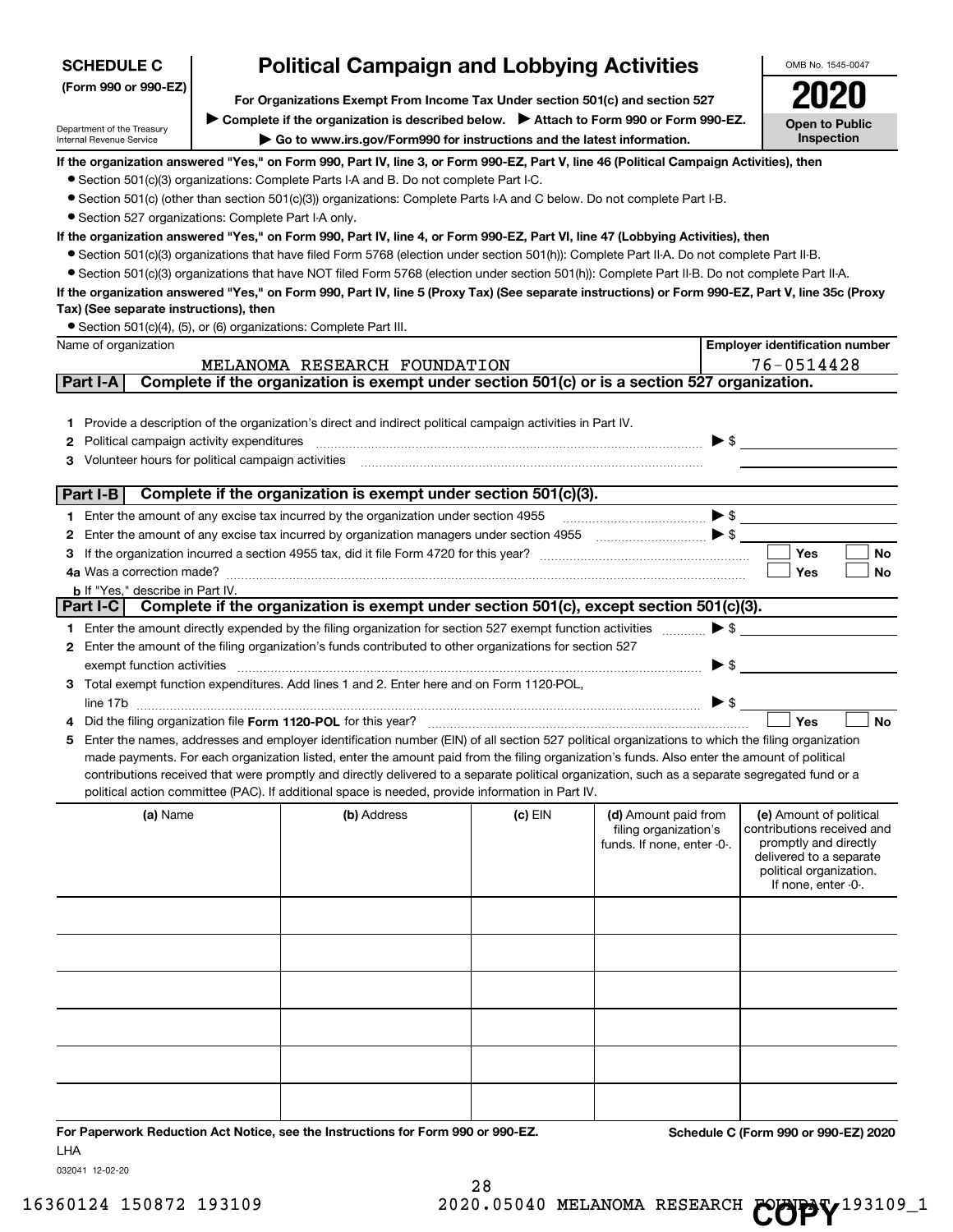| Schedule C (Form 990 or 990-EZ) 2020 MELANOMA RESEARCH FOUNDATION                                                                                                                          |                                        |                                                                                                         |            |                          | 76-0514428 Page 2    |
|--------------------------------------------------------------------------------------------------------------------------------------------------------------------------------------------|----------------------------------------|---------------------------------------------------------------------------------------------------------|------------|--------------------------|----------------------|
| Complete if the organization is exempt under section 501(c)(3) and filed Form 5768 (election under<br>Part II-A<br>section 501(h)).                                                        |                                        |                                                                                                         |            |                          |                      |
| A Check $\blacktriangleright$                                                                                                                                                              |                                        |                                                                                                         |            |                          |                      |
| if the filing organization belongs to an affiliated group (and list in Part IV each affiliated group member's name, address, EIN,<br>expenses, and share of excess lobbying expenditures). |                                        |                                                                                                         |            |                          |                      |
| if the filing organization checked box A and "limited control" provisions apply.<br><b>B</b> Check $\blacktriangleright$                                                                   |                                        |                                                                                                         |            |                          |                      |
|                                                                                                                                                                                            | <b>Limits on Lobbying Expenditures</b> |                                                                                                         |            | (a) Filing               | (b) Affiliated group |
|                                                                                                                                                                                            |                                        | (The term "expenditures" means amounts paid or incurred.)                                               |            | organization's<br>totals | totals               |
| 1a Total lobbying expenditures to influence public opinion (grassroots lobbying)                                                                                                           |                                        |                                                                                                         |            |                          |                      |
| <b>b</b> Total lobbying expenditures to influence a legislative body (direct lobbying)                                                                                                     |                                        |                                                                                                         |            |                          |                      |
| с                                                                                                                                                                                          |                                        |                                                                                                         |            |                          |                      |
| <b>d</b> Other exempt purpose expenditures                                                                                                                                                 |                                        |                                                                                                         |            |                          |                      |
| e Total exempt purpose expenditures (add lines 1c and 1d) [11] [12] Total exempt purpose of an analyzing meta-                                                                             |                                        |                                                                                                         |            |                          |                      |
| f Lobbying nontaxable amount. Enter the amount from the following table in both columns.                                                                                                   |                                        |                                                                                                         |            |                          |                      |
| If the amount on line 1e, column (a) or (b) is:                                                                                                                                            |                                        | The lobbying nontaxable amount is:                                                                      |            |                          |                      |
| Not over \$500,000                                                                                                                                                                         |                                        | 20% of the amount on line 1e.                                                                           |            |                          |                      |
| Over \$500,000 but not over \$1,000,000                                                                                                                                                    |                                        | \$100,000 plus 15% of the excess over \$500,000.                                                        |            |                          |                      |
| Over \$1,000,000 but not over \$1,500,000                                                                                                                                                  |                                        | \$175,000 plus 10% of the excess over \$1,000,000.                                                      |            |                          |                      |
| Over \$1,500,000 but not over \$17,000,000                                                                                                                                                 |                                        | \$225,000 plus 5% of the excess over \$1,500,000.                                                       |            |                          |                      |
| Over \$17,000,000                                                                                                                                                                          | \$1,000,000.                           |                                                                                                         |            |                          |                      |
|                                                                                                                                                                                            |                                        |                                                                                                         |            |                          |                      |
| g Grassroots nontaxable amount (enter 25% of line 1f)                                                                                                                                      |                                        |                                                                                                         |            |                          |                      |
| h Subtract line 1g from line 1a. If zero or less, enter -0-                                                                                                                                |                                        |                                                                                                         |            |                          |                      |
| i Subtract line 1f from line 1c. If zero or less, enter -0-                                                                                                                                |                                        |                                                                                                         |            |                          |                      |
| If there is an amount other than zero on either line 1h or line 1i, did the organization file Form 4720                                                                                    |                                        |                                                                                                         |            |                          |                      |
| reporting section 4911 tax for this year?                                                                                                                                                  |                                        |                                                                                                         |            |                          | Yes<br>No            |
| (Some organizations that made a section 501(h) election do not have to complete all of the five columns below.                                                                             |                                        | 4-Year Averaging Period Under Section 501(h)<br>See the separate instructions for lines 2a through 2f.) |            |                          |                      |
|                                                                                                                                                                                            |                                        | Lobbying Expenditures During 4-Year Averaging Period                                                    |            |                          |                      |
| Calendar year<br>(or fiscal year beginning in)                                                                                                                                             | (a) 2017                               | (b) 2018                                                                                                | $(c)$ 2019 | $(d)$ 2020               | (e) Total            |
| 2a Lobbying nontaxable amount                                                                                                                                                              |                                        |                                                                                                         |            |                          |                      |
| <b>b</b> Lobbying ceiling amount<br>$(150\% \text{ of line } 2a, \text{ column}(e))$                                                                                                       |                                        |                                                                                                         |            |                          |                      |
| c Total lobbying expenditures                                                                                                                                                              |                                        |                                                                                                         |            |                          |                      |
| d Grassroots nontaxable amount                                                                                                                                                             |                                        |                                                                                                         |            |                          |                      |
| e Grassroots ceiling amount                                                                                                                                                                |                                        |                                                                                                         |            |                          |                      |
| (150% of line 2d, column (e))                                                                                                                                                              |                                        |                                                                                                         |            |                          |                      |
| f Grassroots lobbying expenditures                                                                                                                                                         |                                        |                                                                                                         |            |                          |                      |

**Schedule C (Form 990 or 990-EZ) 2020**

032042 12-02-20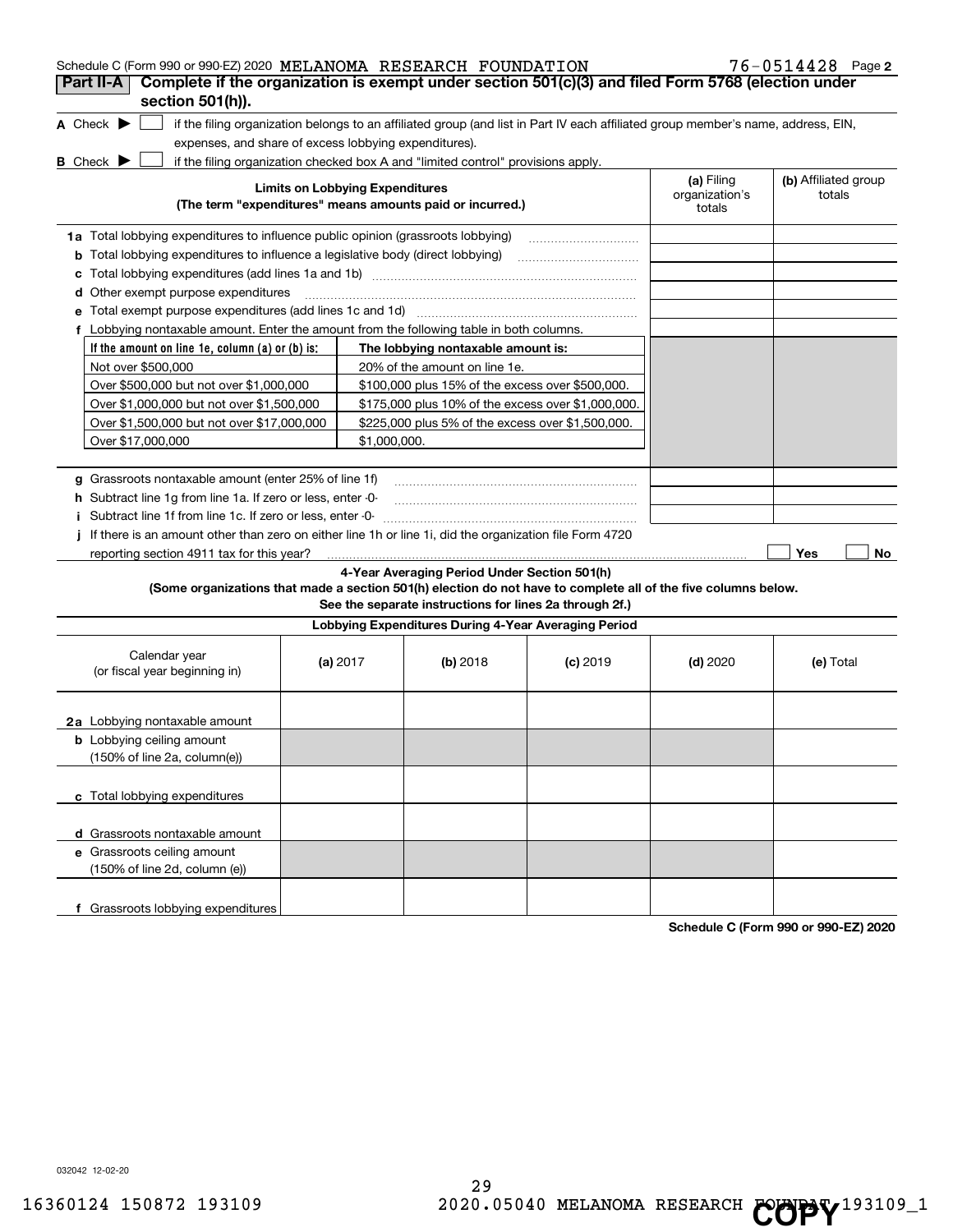# Schedule C (Form 990 or 990-EZ) 2020  $\,$ MELANOMA RESEARCH FOUNDATION  $\,$  76  $-$  0514428 Page

# 76-0514428 Page 3

# **Part II-B** Complete if the organization is exempt under section 501(c)(3) and has NOT filed Form 5768 **(election under section 501(h)).**

|                | For each "Yes" response on lines 1a through 1i below, provide in Part IV a detailed description                                                                                                                                                                                                                                              |             | (a)                                  | (b)    |          |
|----------------|----------------------------------------------------------------------------------------------------------------------------------------------------------------------------------------------------------------------------------------------------------------------------------------------------------------------------------------------|-------------|--------------------------------------|--------|----------|
|                | of the lobbying activity.                                                                                                                                                                                                                                                                                                                    | Yes         | No                                   | Amount |          |
| 1.             | During the year, did the filing organization attempt to influence foreign, national, state, or<br>local legislation, including any attempt to influence public opinion on a legislative matter<br>or referendum, through the use of:                                                                                                         |             |                                      |        |          |
|                |                                                                                                                                                                                                                                                                                                                                              | x           |                                      |        |          |
|                | <b>b</b> Paid staff or management (include compensation in expenses reported on lines 1c through 1i)?<br>$\mathbf{r}$                                                                                                                                                                                                                        | х           |                                      |        |          |
|                |                                                                                                                                                                                                                                                                                                                                              |             | х                                    |        |          |
|                |                                                                                                                                                                                                                                                                                                                                              |             | X                                    |        |          |
|                | <b>e</b> Publications, or published or broadcast statements?                                                                                                                                                                                                                                                                                 |             | X                                    |        |          |
|                | f Grants to other organizations for lobbying purposes?                                                                                                                                                                                                                                                                                       |             | X                                    |        |          |
|                | g Direct contact with legislators, their staffs, government officials, or a legislative body?                                                                                                                                                                                                                                                |             | X                                    |        |          |
|                | h Rallies, demonstrations, seminars, conventions, speeches, lectures, or any similar means?                                                                                                                                                                                                                                                  |             | X                                    |        |          |
|                | <i>i</i> Other activities?                                                                                                                                                                                                                                                                                                                   | $\mathbf X$ |                                      |        | 60, 145. |
|                |                                                                                                                                                                                                                                                                                                                                              |             |                                      |        | 60, 145. |
|                | 2a Did the activities in line 1 cause the organization to be not described in section 501(c)(3)?                                                                                                                                                                                                                                             |             | Χ                                    |        |          |
|                |                                                                                                                                                                                                                                                                                                                                              |             |                                      |        |          |
|                | c If "Yes," enter the amount of any tax incurred by organization managers under section 4912                                                                                                                                                                                                                                                 |             |                                      |        |          |
|                | d If the filing organization incurred a section 4912 tax, did it file Form 4720 for this year?                                                                                                                                                                                                                                               |             |                                      |        |          |
|                | Complete if the organization is exempt under section 501(c)(4), section 501(c)(5), or section<br> Part III-A <br>$501(c)(6)$ .                                                                                                                                                                                                               |             |                                      |        |          |
|                |                                                                                                                                                                                                                                                                                                                                              |             |                                      | Yes    | No       |
| 1.             |                                                                                                                                                                                                                                                                                                                                              |             | 1                                    |        |          |
| 2              |                                                                                                                                                                                                                                                                                                                                              |             | $\mathbf{2}$                         |        |          |
| з              | Did the organization agree to carry over lobbying and political campaign activity expenditures from the prior year?                                                                                                                                                                                                                          |             | 3                                    |        |          |
|                | Part III-B Complete if the organization is exempt under section 501(c)(4), section 501(c)(5), or section<br>501(c)(6) and if either (a) BOTH Part III-A, lines 1 and 2, are answered "No" OR (b) Part III-A, line 3, is<br>answered "Yes."                                                                                                   |             |                                      |        |          |
| 1.             | Dues, assessments and similar amounts from members [11] matter contract the state and similar amounts from members [11] matter and similar amounts from members [11] matter and similar amounts from members [11] matter and s                                                                                                               |             | 1                                    |        |          |
| 2              | Section 162(e) nondeductible lobbying and political expenditures (do not include amounts of political                                                                                                                                                                                                                                        |             |                                      |        |          |
|                | expenses for which the section 527(f) tax was paid).                                                                                                                                                                                                                                                                                         |             |                                      |        |          |
|                |                                                                                                                                                                                                                                                                                                                                              |             | 2a                                   |        |          |
|                | <b>b</b> Carryover from last year                                                                                                                                                                                                                                                                                                            |             | 2b                                   |        |          |
| с              |                                                                                                                                                                                                                                                                                                                                              |             | 2c                                   |        |          |
| з              | Aggregate amount reported in section 6033(e)(1)(A) notices of nondeductible section 162(e) dues                                                                                                                                                                                                                                              |             | 3                                    |        |          |
| 4              | If notices were sent and the amount on line 2c exceeds the amount on line 3, what portion of the excess                                                                                                                                                                                                                                      |             |                                      |        |          |
|                | does the organization agree to carryover to the reasonable estimate of nondeductible lobbying and political                                                                                                                                                                                                                                  |             |                                      |        |          |
|                | expenditure next year?                                                                                                                                                                                                                                                                                                                       |             | 4                                    |        |          |
| 5              |                                                                                                                                                                                                                                                                                                                                              |             | 5                                    |        |          |
| <b>Part IV</b> | <b>Supplemental Information</b><br>Provide the descriptions required for Part I-A, line 1; Part I-B, line 4; Part I-C, line 5; Part II-A (affiliated group list); Part II-A, lines 1 and 2 (See<br>instructions); and Part II-B, line 1. Also, complete this part for any additional information.<br>PART II-B, LINE 1, LOBBYING ACTIVITIES: |             |                                      |        |          |
|                | A LOBBY FIRM IS RETAINED TO ASSIST WITH DEVELOPING, COORDINATING AND                                                                                                                                                                                                                                                                         |             |                                      |        |          |
|                | IMPLEMENTING AN ALL-ENCOMPASSING ADVOCACY PROGRAM WHICH INCLUDES BUT IS                                                                                                                                                                                                                                                                      |             |                                      |        |          |
|                | NOT LIMITED TO FEDERAL FUNDING FOR MELANOMA RESEARCH, ISSUES RELATED TO                                                                                                                                                                                                                                                                      |             |                                      |        |          |
|                | ADOLESCENTS AND YOUNG ADULTS, PEDIATRIC PATIENTS, RARE MELANOMA                                                                                                                                                                                                                                                                              |             |                                      |        |          |
|                | SUBTYPES, ACCESS TO CARE, PREVENTION AND SURVIVORSHIP.                                                                                                                                                                                                                                                                                       |             | Schedule C (Form 990 or 990-EZ) 2020 |        |          |

032043 12-02-20

30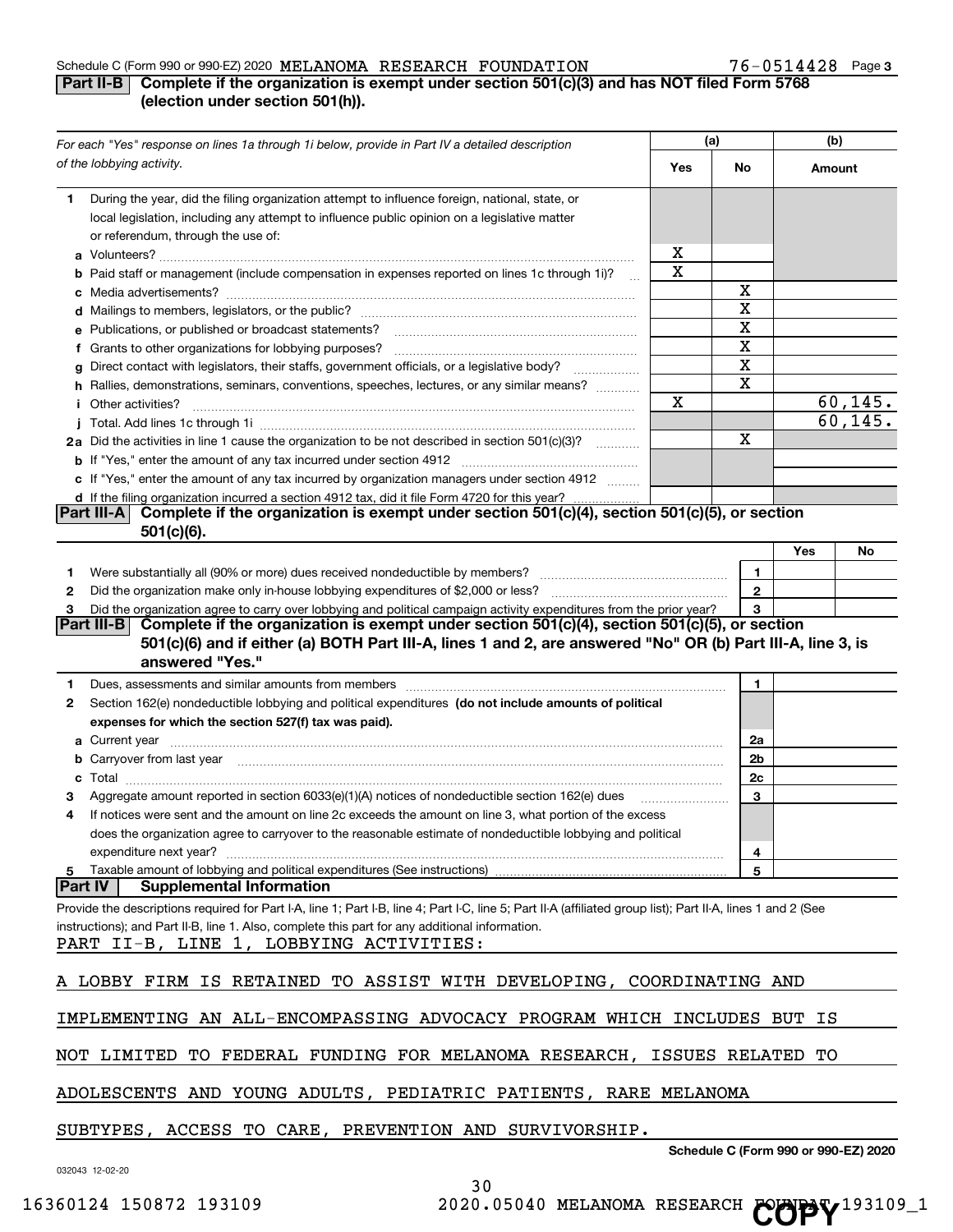| <b>SCHEDULE D</b> |  |
|-------------------|--|
|-------------------|--|

| (Form 990) |  |  |
|------------|--|--|
|------------|--|--|

**(Form 990) | Complete if the organization answered "Yes" on Form 990, Part IV, line 6, 7, 8, 9, 10, 11a, 11b, 11c, 11d, 11e, 11f, 12a, or 12b. | Attach to Form 990. |Go to www.irs.gov/Form990 for instructions and the latest information. SCHEDULE D Supplemental Financial Statements**<br> **Form 990**<br>
Part IV, line 6, 7, 8, 9, 10, 11a, 11b, 11c, 11d, 11e, 11f, 12a, or 12b.



Department of the Treasury Internal Revenue Service

|         | Name of the organization                                                                                                                                                                                                      | <b>Employer identification number</b><br>76-0514428 |                                                    |                              |                                 |           |
|---------|-------------------------------------------------------------------------------------------------------------------------------------------------------------------------------------------------------------------------------|-----------------------------------------------------|----------------------------------------------------|------------------------------|---------------------------------|-----------|
|         | MELANOMA RESEARCH FOUNDATION<br>Organizations Maintaining Donor Advised Funds or Other Similar Funds or Accounts. Complete if the                                                                                             |                                                     |                                                    |                              |                                 |           |
| Part I  |                                                                                                                                                                                                                               |                                                     |                                                    |                              |                                 |           |
|         | organization answered "Yes" on Form 990, Part IV, line 6.                                                                                                                                                                     | (a) Donor advised funds                             |                                                    | (b) Funds and other accounts |                                 |           |
|         |                                                                                                                                                                                                                               |                                                     |                                                    |                              |                                 |           |
| 1       |                                                                                                                                                                                                                               |                                                     |                                                    |                              |                                 |           |
| 2       | Aggregate value of contributions to (during year)                                                                                                                                                                             |                                                     |                                                    |                              |                                 |           |
| 3       | Aggregate value of grants from (during year)                                                                                                                                                                                  |                                                     |                                                    |                              |                                 |           |
| 4       |                                                                                                                                                                                                                               |                                                     |                                                    |                              |                                 |           |
| 5       | Did the organization inform all donors and donor advisors in writing that the assets held in donor advised funds                                                                                                              |                                                     |                                                    |                              |                                 |           |
|         |                                                                                                                                                                                                                               |                                                     |                                                    |                              | Yes                             | No        |
| 6       | Did the organization inform all grantees, donors, and donor advisors in writing that grant funds can be used only                                                                                                             |                                                     |                                                    |                              |                                 |           |
|         | for charitable purposes and not for the benefit of the donor or donor advisor, or for any other purpose conferring                                                                                                            |                                                     |                                                    |                              |                                 |           |
| Part II | impermissible private benefit?<br><b>Conservation Easements.</b> Complete if the organization answered "Yes" on Form 990, Part IV, line 7.                                                                                    |                                                     |                                                    |                              | Yes                             | No        |
| 1       | Purpose(s) of conservation easements held by the organization (check all that apply).                                                                                                                                         |                                                     |                                                    |                              |                                 |           |
|         | Preservation of land for public use (for example, recreation or education)                                                                                                                                                    |                                                     | Preservation of a historically important land area |                              |                                 |           |
|         | Protection of natural habitat                                                                                                                                                                                                 |                                                     | Preservation of a certified historic structure     |                              |                                 |           |
|         | Preservation of open space                                                                                                                                                                                                    |                                                     |                                                    |                              |                                 |           |
| 2       | Complete lines 2a through 2d if the organization held a qualified conservation contribution in the form of a conservation easement on the last                                                                                |                                                     |                                                    |                              |                                 |           |
|         | day of the tax year.                                                                                                                                                                                                          |                                                     |                                                    |                              | Held at the End of the Tax Year |           |
| а       |                                                                                                                                                                                                                               |                                                     |                                                    | 2a                           |                                 |           |
| b       | Total acreage restricted by conservation easements                                                                                                                                                                            |                                                     |                                                    | 2 <sub>b</sub>               |                                 |           |
| с       |                                                                                                                                                                                                                               |                                                     |                                                    | 2c                           |                                 |           |
| d       | Number of conservation easements included in (c) acquired after 7/25/06, and not on a historic structure                                                                                                                      |                                                     |                                                    |                              |                                 |           |
|         | listed in the National Register [11, 1200] [12] The National Register [11, 1200] [12] The National Register [11, 1200] [12] The National Register [11, 1200] [12] The National Register [11, 1200] [12] The National Register |                                                     |                                                    | 2d                           |                                 |           |
| 3       | Number of conservation easements modified, transferred, released, extinguished, or terminated by the organization during the tax                                                                                              |                                                     |                                                    |                              |                                 |           |
|         | $\mathsf{year}$                                                                                                                                                                                                               |                                                     |                                                    |                              |                                 |           |
| 4       | Number of states where property subject to conservation easement is located >                                                                                                                                                 |                                                     |                                                    |                              |                                 |           |
| 5       | Does the organization have a written policy regarding the periodic monitoring, inspection, handling of                                                                                                                        |                                                     |                                                    |                              |                                 |           |
|         | violations, and enforcement of the conservation easements it holds?                                                                                                                                                           |                                                     |                                                    |                              | Yes                             | <b>No</b> |
| 6       | Staff and volunteer hours devoted to monitoring, inspecting, handling of violations, and enforcing conservation easements during the year                                                                                     |                                                     |                                                    |                              |                                 |           |
|         |                                                                                                                                                                                                                               |                                                     |                                                    |                              |                                 |           |
| 7       | Amount of expenses incurred in monitoring, inspecting, handling of violations, and enforcing conservation easements during the year                                                                                           |                                                     |                                                    |                              |                                 |           |
|         | $\blacktriangleright$ \$                                                                                                                                                                                                      |                                                     |                                                    |                              |                                 |           |
| 8       | Does each conservation easement reported on line 2(d) above satisfy the requirements of section 170(h)(4)(B)(i)                                                                                                               |                                                     |                                                    |                              |                                 |           |
|         |                                                                                                                                                                                                                               |                                                     |                                                    |                              | Yes                             | No        |
|         | In Part XIII, describe how the organization reports conservation easements in its revenue and expense statement and                                                                                                           |                                                     |                                                    |                              |                                 |           |
|         | balance sheet, and include, if applicable, the text of the footnote to the organization's financial statements that describes the                                                                                             |                                                     |                                                    |                              |                                 |           |
|         | organization's accounting for conservation easements.                                                                                                                                                                         |                                                     |                                                    |                              |                                 |           |
|         | Organizations Maintaining Collections of Art, Historical Treasures, or Other Similar Assets.<br>Part III                                                                                                                      |                                                     |                                                    |                              |                                 |           |
|         | Complete if the organization answered "Yes" on Form 990, Part IV, line 8.                                                                                                                                                     |                                                     |                                                    |                              |                                 |           |
|         | 1a If the organization elected, as permitted under FASB ASC 958, not to report in its revenue statement and balance sheet works                                                                                               |                                                     |                                                    |                              |                                 |           |
|         | of art, historical treasures, or other similar assets held for public exhibition, education, or research in furtherance of public                                                                                             |                                                     |                                                    |                              |                                 |           |
|         | service, provide in Part XIII the text of the footnote to its financial statements that describes these items.                                                                                                                |                                                     |                                                    |                              |                                 |           |
| b       | If the organization elected, as permitted under FASB ASC 958, to report in its revenue statement and balance sheet works of                                                                                                   |                                                     |                                                    |                              |                                 |           |
|         | art, historical treasures, or other similar assets held for public exhibition, education, or research in furtherance of public service,                                                                                       |                                                     |                                                    |                              |                                 |           |
|         | provide the following amounts relating to these items:                                                                                                                                                                        |                                                     |                                                    |                              |                                 |           |
|         |                                                                                                                                                                                                                               |                                                     |                                                    | \$                           |                                 |           |
|         | (ii) Assets included in Form 990, Part X                                                                                                                                                                                      |                                                     |                                                    | $\blacktriangleright$ \$     |                                 |           |
| 2       | If the organization received or held works of art, historical treasures, or other similar assets for financial gain, provide                                                                                                  |                                                     |                                                    |                              |                                 |           |
|         | the following amounts required to be reported under FASB ASC 958 relating to these items:                                                                                                                                     |                                                     |                                                    |                              |                                 |           |
| a       |                                                                                                                                                                                                                               |                                                     |                                                    | - \$                         |                                 |           |
|         | <b>b</b> Assets included in Form 990, Part X                                                                                                                                                                                  |                                                     |                                                    | $\blacktriangleright$ s      |                                 |           |
|         | LHA For Paperwork Reduction Act Notice, see the Instructions for Form 990.                                                                                                                                                    |                                                     |                                                    |                              | Schedule D (Form 990) 2020      |           |
|         | 032051 12-01-20                                                                                                                                                                                                               | າ 1                                                 |                                                    |                              |                                 |           |

| ⊥ د |  |  |  |                  |  |
|-----|--|--|--|------------------|--|
|     |  |  |  | אר זהוא הוהראה ה |  |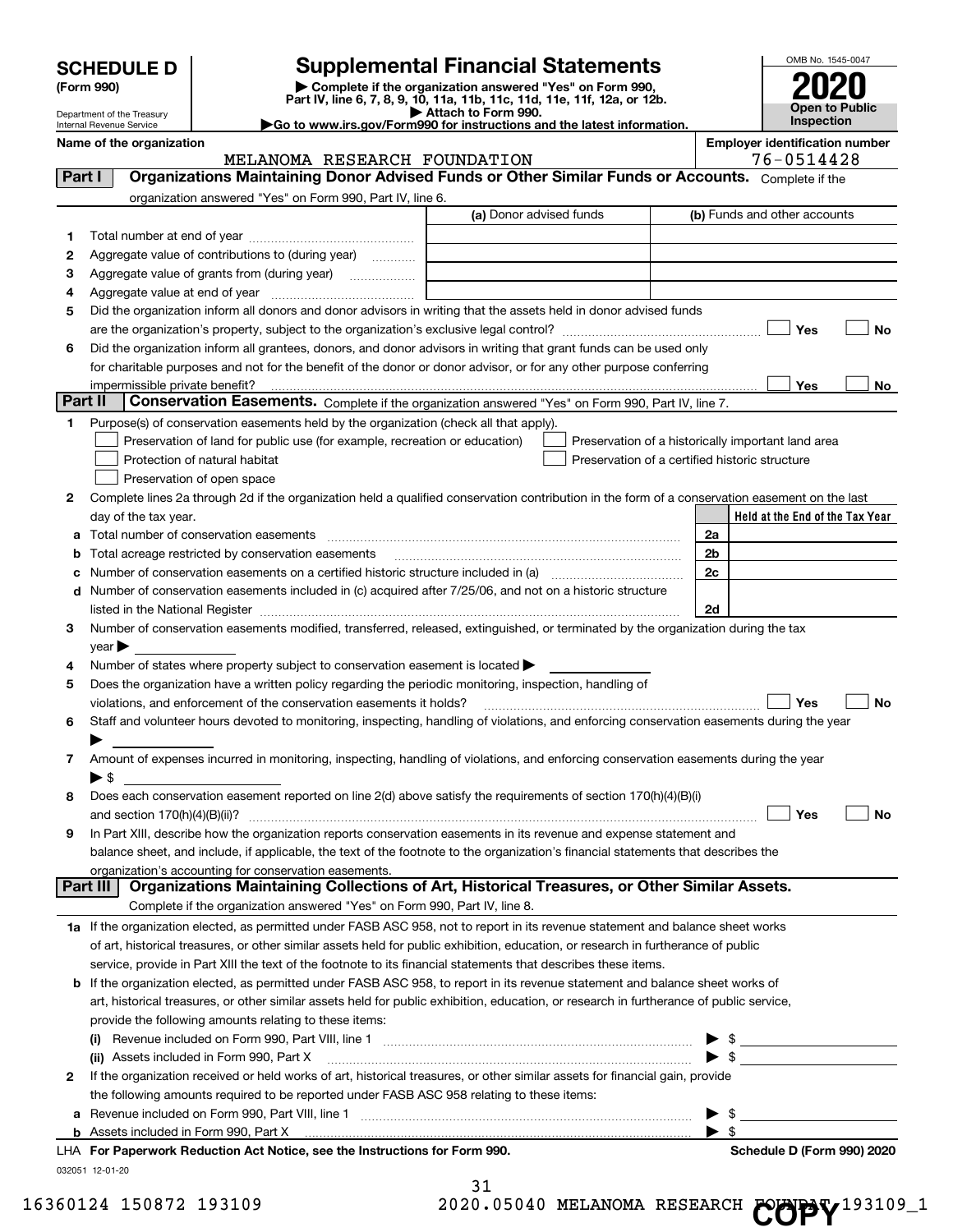|        | Schedule D (Form 990) 2020                                                                                                                                                                                                     | MELANOMA RESEARCH FOUNDATION            |   |                |                                    |                                 | 76-0514428 Page 2    |                     |          |    |
|--------|--------------------------------------------------------------------------------------------------------------------------------------------------------------------------------------------------------------------------------|-----------------------------------------|---|----------------|------------------------------------|---------------------------------|----------------------|---------------------|----------|----|
|        | Part III<br>Organizations Maintaining Collections of Art, Historical Treasures, or Other Similar Assets (continued)                                                                                                            |                                         |   |                |                                    |                                 |                      |                     |          |    |
| 3      | Using the organization's acquisition, accession, and other records, check any of the following that make significant use of its                                                                                                |                                         |   |                |                                    |                                 |                      |                     |          |    |
|        | collection items (check all that apply):                                                                                                                                                                                       |                                         |   |                |                                    |                                 |                      |                     |          |    |
| a      | Public exhibition                                                                                                                                                                                                              | d                                       |   |                | Loan or exchange program           |                                 |                      |                     |          |    |
| b      | Scholarly research                                                                                                                                                                                                             | е                                       |   |                |                                    |                                 |                      |                     |          |    |
| c      | Preservation for future generations                                                                                                                                                                                            |                                         |   |                |                                    |                                 |                      |                     |          |    |
| 4      | Provide a description of the organization's collections and explain how they further the organization's exempt purpose in Part XIII.                                                                                           |                                         |   |                |                                    |                                 |                      |                     |          |    |
| 5      | During the year, did the organization solicit or receive donations of art, historical treasures, or other similar assets                                                                                                       |                                         |   |                |                                    |                                 |                      |                     |          |    |
|        | to be sold to raise funds rather than to be maintained as part of the organization's collection?                                                                                                                               |                                         |   |                |                                    |                                 |                      | Yes                 |          | No |
|        | <b>Part IV</b><br>Escrow and Custodial Arrangements. Complete if the organization answered "Yes" on Form 990, Part IV, line 9, or                                                                                              |                                         |   |                |                                    |                                 |                      |                     |          |    |
|        | reported an amount on Form 990, Part X, line 21.                                                                                                                                                                               |                                         |   |                |                                    |                                 |                      |                     |          |    |
|        | 1a Is the organization an agent, trustee, custodian or other intermediary for contributions or other assets not included                                                                                                       |                                         |   |                |                                    |                                 |                      |                     |          |    |
|        | on Form 990, Part X? [11] matter contracts and contracts and contracts are contracted as a function of the set of the set of the set of the set of the set of the set of the set of the set of the set of the set of the set o |                                         |   |                |                                    |                                 |                      | Yes                 |          | No |
|        | If "Yes," explain the arrangement in Part XIII and complete the following table:                                                                                                                                               |                                         |   |                |                                    |                                 |                      |                     |          |    |
|        |                                                                                                                                                                                                                                |                                         |   |                |                                    |                                 |                      | Amount              |          |    |
| c      | Beginning balance                                                                                                                                                                                                              |                                         |   |                |                                    | 1c                              |                      |                     |          |    |
|        | Additions during the year manufactured and an annual contract of the year manufactured and a set of the year manufactured and a set of the year manufactured and a set of the year manufactured and set of the year manufactur |                                         |   |                |                                    | 1d                              |                      |                     |          |    |
| е      | Distributions during the year measurement contains and all the state of the state of the state of the state of                                                                                                                 |                                         |   |                |                                    | 1e                              |                      |                     |          |    |
|        | Ending balance material content contracts and all the content of the content of the content of the content of the content of the content of the content of the content of the content of the content of the content of the con |                                         |   |                |                                    | 1f                              |                      | Yes                 |          |    |
|        | 2a Did the organization include an amount on Form 990, Part X, line 21, for escrow or custodial account liability?                                                                                                             |                                         |   |                |                                    |                                 |                      |                     |          | No |
| Part V | <b>b</b> If "Yes," explain the arrangement in Part XIII. Check here if the explanation has been provided on Part XIII<br>Endowment Funds. Complete if the organization answered "Yes" on Form 990, Part IV, line 10.           |                                         |   |                |                                    |                                 |                      |                     |          |    |
|        |                                                                                                                                                                                                                                | (a) Current year                        |   | (b) Prior year | (c) Two years back                 |                                 | (d) Three years back | (e) Four years back |          |    |
| 1a     | Beginning of year balance                                                                                                                                                                                                      |                                         |   |                |                                    |                                 |                      |                     |          |    |
| b      |                                                                                                                                                                                                                                |                                         |   |                |                                    |                                 |                      |                     |          |    |
|        | Net investment earnings, gains, and losses                                                                                                                                                                                     |                                         |   |                |                                    |                                 |                      |                     |          |    |
| a      |                                                                                                                                                                                                                                |                                         |   |                |                                    |                                 |                      |                     |          |    |
| е      | Other expenditures for facilities                                                                                                                                                                                              |                                         |   |                |                                    |                                 |                      |                     |          |    |
|        | and programs                                                                                                                                                                                                                   |                                         |   |                |                                    |                                 |                      |                     |          |    |
| 1.     |                                                                                                                                                                                                                                |                                         |   |                |                                    |                                 |                      |                     |          |    |
| g      | End of year balance                                                                                                                                                                                                            |                                         |   |                |                                    |                                 |                      |                     |          |    |
| 2      | Provide the estimated percentage of the current year end balance (line 1g, column (a)) held as:                                                                                                                                |                                         |   |                |                                    |                                 |                      |                     |          |    |
|        | Board designated or quasi-endowment > ____                                                                                                                                                                                     |                                         | % |                |                                    |                                 |                      |                     |          |    |
| b      |                                                                                                                                                                                                                                | %                                       |   |                |                                    |                                 |                      |                     |          |    |
| c      | Term endowment $\blacktriangleright$                                                                                                                                                                                           | %                                       |   |                |                                    |                                 |                      |                     |          |    |
|        | The percentages on lines 2a, 2b, and 2c should equal 100%.                                                                                                                                                                     |                                         |   |                |                                    |                                 |                      |                     |          |    |
|        | 3a Are there endowment funds not in the possession of the organization that are held and administered for the organization                                                                                                     |                                         |   |                |                                    |                                 |                      |                     |          |    |
|        | by:                                                                                                                                                                                                                            |                                         |   |                |                                    |                                 |                      |                     | Yes      | No |
|        | (i)                                                                                                                                                                                                                            |                                         |   |                |                                    |                                 |                      | 3a(i)               |          |    |
|        |                                                                                                                                                                                                                                |                                         |   |                |                                    |                                 |                      | 3a(ii)              |          |    |
| b      |                                                                                                                                                                                                                                |                                         |   |                |                                    |                                 |                      | 3b                  |          |    |
|        | Describe in Part XIII the intended uses of the organization's endowment funds.                                                                                                                                                 |                                         |   |                |                                    |                                 |                      |                     |          |    |
|        | Land, Buildings, and Equipment.<br>Part VI                                                                                                                                                                                     |                                         |   |                |                                    |                                 |                      |                     |          |    |
|        | Complete if the organization answered "Yes" on Form 990, Part IV, line 11a. See Form 990, Part X, line 10.                                                                                                                     |                                         |   |                |                                    |                                 |                      |                     |          |    |
|        | Description of property                                                                                                                                                                                                        | (a) Cost or other<br>basis (investment) |   |                | (b) Cost or other<br>basis (other) | (c) Accumulated<br>depreciation |                      | (d) Book value      |          |    |
|        |                                                                                                                                                                                                                                |                                         |   |                |                                    |                                 |                      |                     |          |    |
| b      |                                                                                                                                                                                                                                |                                         |   |                |                                    |                                 |                      |                     |          |    |
|        |                                                                                                                                                                                                                                |                                         |   |                | 170,608.                           | 24,380.                         |                      |                     | 146,228. |    |
| d      |                                                                                                                                                                                                                                |                                         |   |                | 342,370.                           | 325,618.                        |                      |                     | 16,752.  |    |
|        | e Other                                                                                                                                                                                                                        |                                         |   |                | 130,152.                           | 78,297.                         |                      |                     | 51,855.  |    |
|        | Total. Add lines 1a through 1e. (Column (d) must equal Form 990. Part X. column (B). line 10c.)                                                                                                                                |                                         |   |                |                                    |                                 |                      |                     | 214,835. |    |

**Schedule D (Form 990) 2020**

032052 12-01-20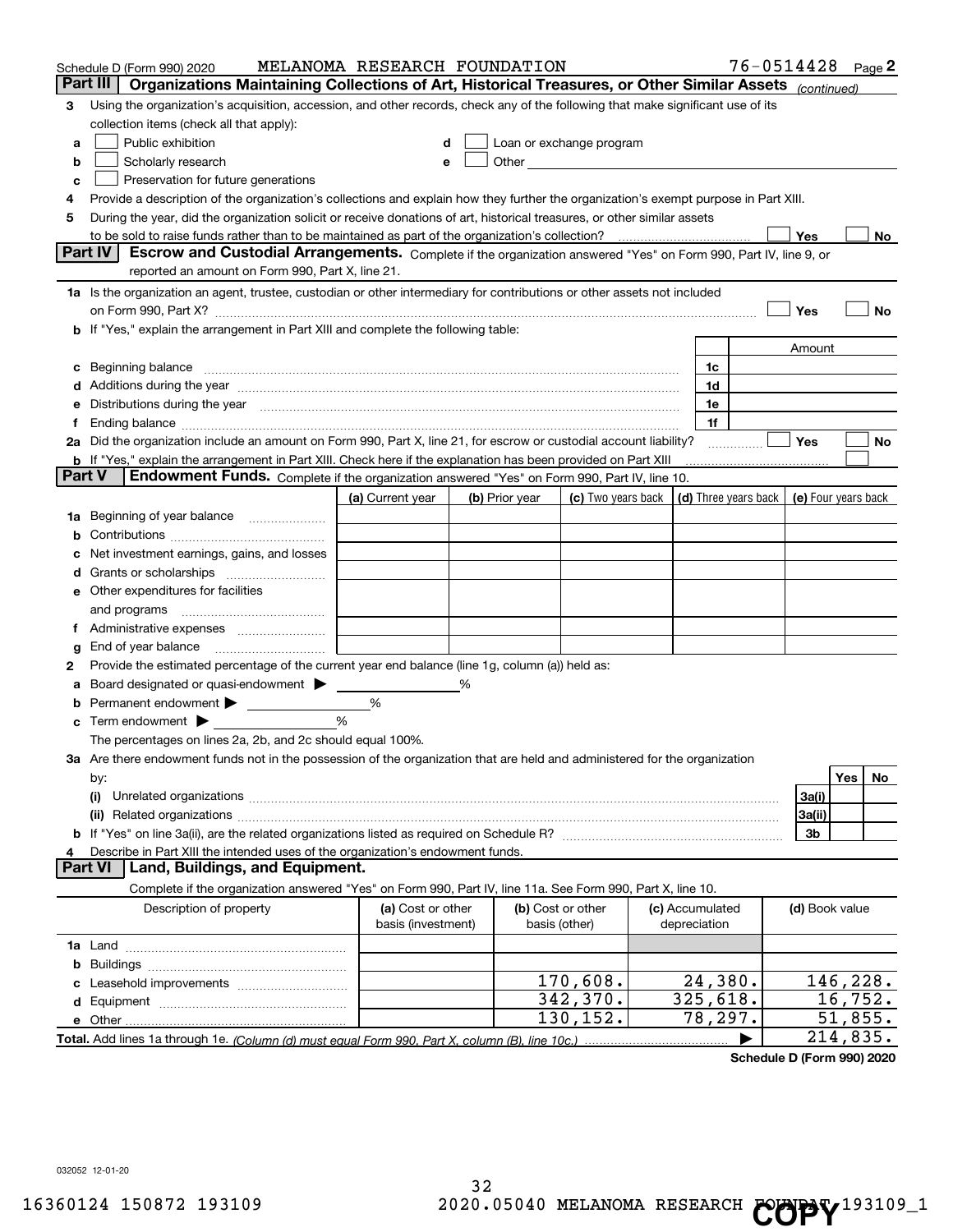| Schedule D (Form 990) 2020                                                                                                                        | MELANOMA RESEARCH FOUNDATION |                                                           | 76-0514428<br>Page $3$ |
|---------------------------------------------------------------------------------------------------------------------------------------------------|------------------------------|-----------------------------------------------------------|------------------------|
| Part VII Investments - Other Securities.                                                                                                          |                              |                                                           |                        |
| Complete if the organization answered "Yes" on Form 990, Part IV, line 11b. See Form 990, Part X, line 12.                                        |                              |                                                           |                        |
| (a) Description of security or category (including name of security)                                                                              | (b) Book value               | (c) Method of valuation: Cost or end-of-year market value |                        |
| (1) Financial derivatives                                                                                                                         |                              |                                                           |                        |
|                                                                                                                                                   |                              |                                                           |                        |
| $(3)$ Other                                                                                                                                       |                              |                                                           |                        |
| (A)                                                                                                                                               |                              |                                                           |                        |
| (B)                                                                                                                                               |                              |                                                           |                        |
| (C)                                                                                                                                               |                              |                                                           |                        |
| (D)                                                                                                                                               |                              |                                                           |                        |
| (E)                                                                                                                                               |                              |                                                           |                        |
| (F)                                                                                                                                               |                              |                                                           |                        |
| (G)                                                                                                                                               |                              |                                                           |                        |
| (H)                                                                                                                                               |                              |                                                           |                        |
| Total. (Col. (b) must equal Form 990, Part X, col. (B) line 12.)                                                                                  |                              |                                                           |                        |
| Part VIII Investments - Program Related.                                                                                                          |                              |                                                           |                        |
| Complete if the organization answered "Yes" on Form 990, Part IV, line 11c. See Form 990, Part X, line 13.                                        |                              |                                                           |                        |
| (a) Description of investment                                                                                                                     | (b) Book value               | (c) Method of valuation: Cost or end-of-year market value |                        |
| (1)                                                                                                                                               |                              |                                                           |                        |
| (2)                                                                                                                                               |                              |                                                           |                        |
| (3)                                                                                                                                               |                              |                                                           |                        |
| (4)                                                                                                                                               |                              |                                                           |                        |
| (5)                                                                                                                                               |                              |                                                           |                        |
|                                                                                                                                                   |                              |                                                           |                        |
| (6)                                                                                                                                               |                              |                                                           |                        |
| (7)                                                                                                                                               |                              |                                                           |                        |
| (8)                                                                                                                                               |                              |                                                           |                        |
| (9)                                                                                                                                               |                              |                                                           |                        |
| Total. (Col. (b) must equal Form 990, Part X, col. (B) line 13.)<br>Part IX<br><b>Other Assets.</b>                                               |                              |                                                           |                        |
| Complete if the organization answered "Yes" on Form 990, Part IV, line 11d. See Form 990, Part X, line 15.                                        |                              |                                                           |                        |
|                                                                                                                                                   | (a) Description              |                                                           | (b) Book value         |
| (1)                                                                                                                                               |                              |                                                           |                        |
|                                                                                                                                                   |                              |                                                           |                        |
| (2)                                                                                                                                               |                              |                                                           |                        |
| (3)                                                                                                                                               |                              |                                                           |                        |
| (4)                                                                                                                                               |                              |                                                           |                        |
| (5)                                                                                                                                               |                              |                                                           |                        |
| (6)                                                                                                                                               |                              |                                                           |                        |
| (7)                                                                                                                                               |                              |                                                           |                        |
| (8)                                                                                                                                               |                              |                                                           |                        |
| (9)                                                                                                                                               |                              |                                                           |                        |
| Part X<br><b>Other Liabilities.</b>                                                                                                               |                              |                                                           |                        |
|                                                                                                                                                   |                              |                                                           |                        |
| Complete if the organization answered "Yes" on Form 990, Part IV, line 11e or 11f. See Form 990, Part X, line 25.<br>(a) Description of liability |                              |                                                           | (b) Book value         |
| 1.                                                                                                                                                |                              |                                                           |                        |
| (1)<br>Federal income taxes                                                                                                                       |                              |                                                           |                        |
| DEFERRED RENT AND LEASE INCENTIVES<br>(2)                                                                                                         |                              |                                                           | 341,942.               |
| (3)                                                                                                                                               |                              |                                                           |                        |
| (4)                                                                                                                                               |                              |                                                           |                        |
| (5)                                                                                                                                               |                              |                                                           |                        |
| (6)                                                                                                                                               |                              |                                                           |                        |
| (7)                                                                                                                                               |                              |                                                           |                        |
| (8)                                                                                                                                               |                              |                                                           |                        |
| (9)                                                                                                                                               |                              |                                                           |                        |
| Total. (Column (b) must equal Form 990, Part X, col. (B) line 25.)                                                                                |                              |                                                           | 341,942.               |

**Total.**  *(Column (b) must equal Form 990, Part X, col. (B) line 25.)* |

**2.** Liability for uncertain tax positions. In Part XIII, provide the text of the footnote to the organization's financial statements that reports the organization's liability for uncertain tax positions under FASB ASC 740. Check here if the text of the footnote has been provided in Part XIII  $\boxed{\text{X}}$ 

**Schedule D (Form 990) 2020**

032053 12-01-20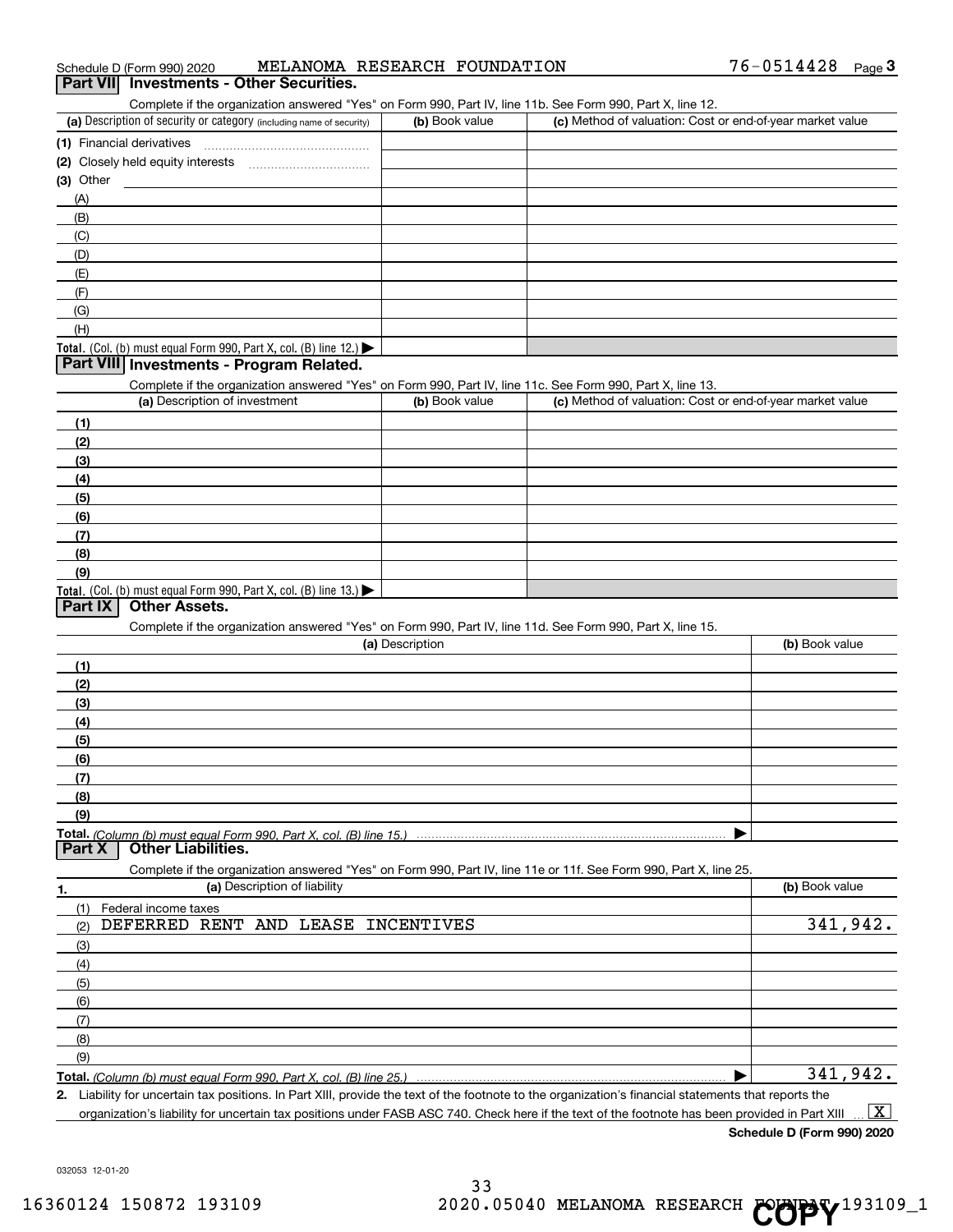|    | MELANOMA RESEARCH FOUNDATION<br>Schedule D (Form 990) 2020                                                                                                                                                                          |                | 76-0514428 Page 4 |                |              |
|----|-------------------------------------------------------------------------------------------------------------------------------------------------------------------------------------------------------------------------------------|----------------|-------------------|----------------|--------------|
|    | Reconciliation of Revenue per Audited Financial Statements With Revenue per Return.<br><b>Part XI</b>                                                                                                                               |                |                   |                |              |
|    | Complete if the organization answered "Yes" on Form 990, Part IV, line 12a.                                                                                                                                                         |                |                   |                |              |
| 1  | Total revenue, gains, and other support per audited financial statements                                                                                                                                                            |                |                   | $\blacksquare$ | 5,974,212.   |
| 2  | Amounts included on line 1 but not on Form 990, Part VIII, line 12:                                                                                                                                                                 |                |                   |                |              |
| a  | Net unrealized gains (losses) on investments [11] matter contracts and the unrealized gains (losses) on investments                                                                                                                 | 2a             | 64,336.           |                |              |
| b  |                                                                                                                                                                                                                                     | 2 <sub>b</sub> | 781,631.          |                |              |
| c  | Recoveries of prior year grants [11,111] Recoveries of prior year grants [11,111] Recoveries of prior year grants                                                                                                                   | 2c             |                   |                |              |
| d  | Other (Describe in Part XIII.) <b>Construction Construction</b> Chern Construction Chern Chern Chern Chern Chern Chern                                                                                                              | 2d             |                   |                |              |
| е  | Add lines 2a through 2d                                                                                                                                                                                                             |                |                   | <b>2e</b>      | 845,967.     |
| 3  |                                                                                                                                                                                                                                     |                |                   | 3              | 5,128,245.   |
| 4  | Amounts included on Form 990, Part VIII, line 12, but not on line 1:                                                                                                                                                                |                |                   |                |              |
| a  |                                                                                                                                                                                                                                     | 4a             |                   |                |              |
| b  | Other (Describe in Part XIII.) <b>2006</b> 2007 2010 2010 2010 2010 2011 2012 2013 2014 2014 2015 2016 2017 2018 2019 2016 2017 2018 2019 2016 2017 2018 2019 2016 2017 2018 2019 2018 2019 2019 2016 2017 2018 2019 2018 2019 2019 | 4b             |                   |                |              |
|    | c Add lines 4a and 4b                                                                                                                                                                                                               |                |                   | 4с             | $0 \cdot$    |
| 5  |                                                                                                                                                                                                                                     |                |                   | 5              | 5, 128, 245. |
|    | Part XII   Reconciliation of Expenses per Audited Financial Statements With Expenses per Return.                                                                                                                                    |                |                   |                |              |
|    | Complete if the organization answered "Yes" on Form 990, Part IV, line 12a.                                                                                                                                                         |                |                   |                |              |
| 1  |                                                                                                                                                                                                                                     |                |                   | $\blacksquare$ | 5,552,065.   |
| 2  | Amounts included on line 1 but not on Form 990, Part IX, line 25:                                                                                                                                                                   |                |                   |                |              |
| a  |                                                                                                                                                                                                                                     | 2a             | 781,631.          |                |              |
| b  |                                                                                                                                                                                                                                     | 2 <sub>b</sub> |                   |                |              |
| c. |                                                                                                                                                                                                                                     | 2c             |                   |                |              |
| d  |                                                                                                                                                                                                                                     | 2d             |                   |                |              |
|    |                                                                                                                                                                                                                                     |                |                   | 2e             | 781,631.     |
| 3  |                                                                                                                                                                                                                                     |                |                   | 3              | 4,770,434.   |
| 4  | Amounts included on Form 990, Part IX, line 25, but not on line 1:                                                                                                                                                                  |                |                   |                |              |
| a  |                                                                                                                                                                                                                                     | 4a             |                   |                |              |
| b  | Other (Describe in Part XIII.)                                                                                                                                                                                                      | 4 <sub>b</sub> | 38,017.           |                |              |
|    | c Add lines 4a and 4b                                                                                                                                                                                                               |                |                   | 4с             | 38,017.      |
| 5  |                                                                                                                                                                                                                                     |                |                   | 5              | 4,808,451.   |
|    | Part XIII Supplemental Information.                                                                                                                                                                                                 |                |                   |                |              |
|    | Provide the descriptions required for Part II lines 3, 5, and 9: Part III lines 1a and 4: Part IV lines 1b and 2b: Part V, line 4: Part X, line 2: Part XI                                                                          |                |                   |                |              |

Provide the descriptions required for Part II, lines 3, 5, and 9; Part III, lines 1a and 4; Part IV, lines 1b and 2b; Part V, line 4; Part X, line 2; Part XI, lines 2d and 4b; and Part XII, lines 2d and 4b. Also complete this part to provide any additional information.

PART X, LINE 2:

THE FOUNDATION PERFORMED AN EVALUATION OF UNCERTAINTY IN INCOME TAXES FOR

THE YEAR ENDED MARCH 31, 2021, AND DETERMINED THAT THERE WERE NO MATTERS

THAT WOULD REQUIRE RECOGNITION IN THE FINANCIAL STATEMENTS OR THAT MAY

HAVE ANY EFFECT ON ITS TAX-EXEMPT STATUS.

# PART XII, LINE 4B - OTHER ADJUSTMENTS:

# REFUND OF GRANT 38,017.

032054 12-01-20

**Schedule D (Form 990) 2020**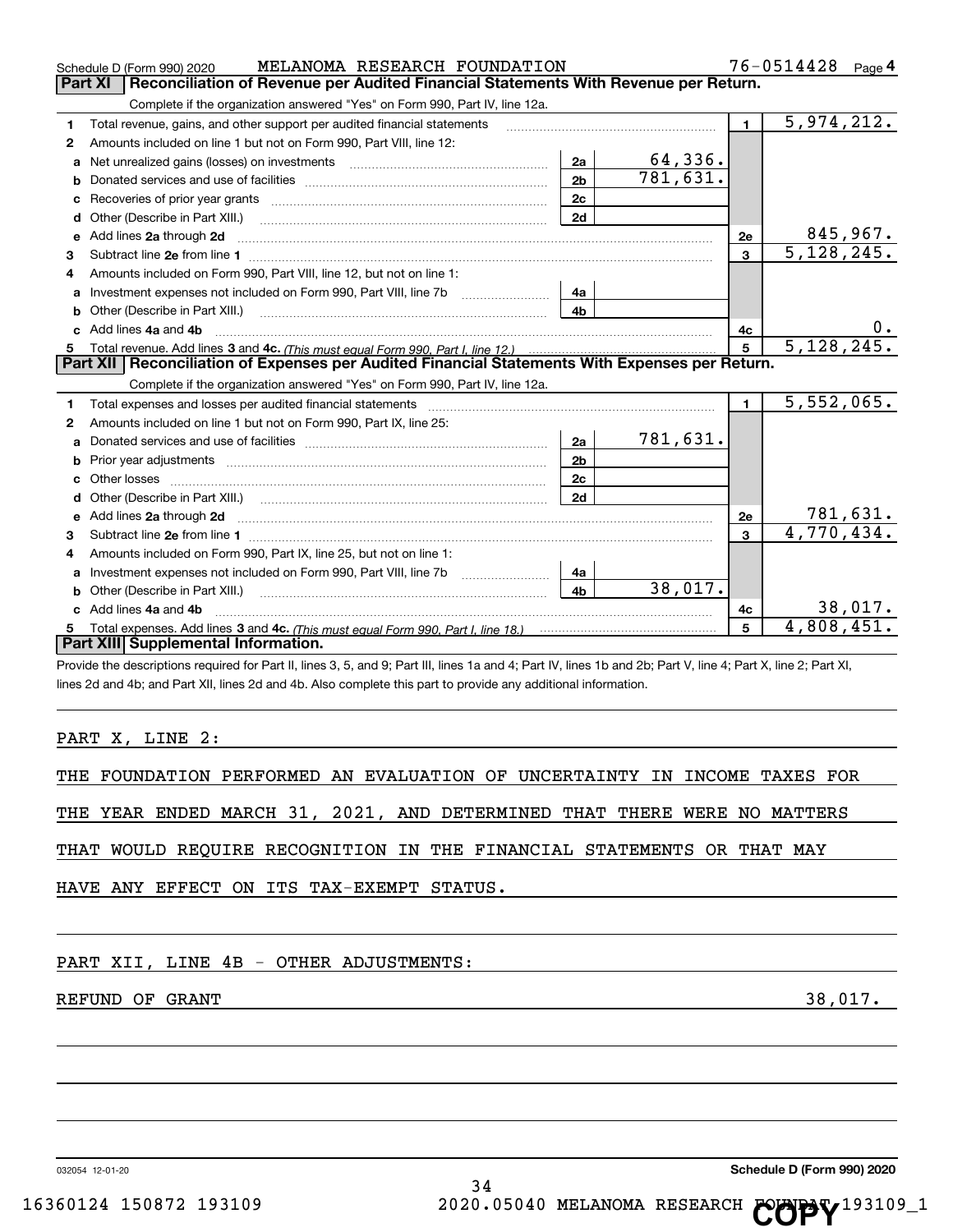| <b>SCHEDULE I</b><br>(Form 990)                                                                                                                                                |                          | <b>Grants and Other Assistance to Organizations,</b><br>Governments, and Individuals in the United States<br>Complete if the organization answered "Yes" on Form 990, Part IV, line 21 or 22. |                                                       |                                         |                                                                |                                          | OMB No. 1545-0047                      |  |  |
|--------------------------------------------------------------------------------------------------------------------------------------------------------------------------------|--------------------------|-----------------------------------------------------------------------------------------------------------------------------------------------------------------------------------------------|-------------------------------------------------------|-----------------------------------------|----------------------------------------------------------------|------------------------------------------|----------------------------------------|--|--|
| Department of the Treasury<br>Internal Revenue Service                                                                                                                         |                          |                                                                                                                                                                                               | Attach to Form 990.                                   |                                         |                                                                |                                          | <b>Open to Public</b><br>Inspection    |  |  |
| Name of the organization                                                                                                                                                       |                          |                                                                                                                                                                                               | Go to www.irs.gov/Form990 for the latest information. |                                         |                                                                |                                          | <b>Employer identification number</b>  |  |  |
| 76-0514428<br>MELANOMA RESEARCH FOUNDATION                                                                                                                                     |                          |                                                                                                                                                                                               |                                                       |                                         |                                                                |                                          |                                        |  |  |
| Part I<br><b>General Information on Grants and Assistance</b>                                                                                                                  |                          |                                                                                                                                                                                               |                                                       |                                         |                                                                |                                          |                                        |  |  |
| Does the organization maintain records to substantiate the amount of the grants or assistance, the grantees' eligibility for the grants or assistance, and the selection<br>1. |                          |                                                                                                                                                                                               |                                                       |                                         |                                                                |                                          |                                        |  |  |
|                                                                                                                                                                                |                          |                                                                                                                                                                                               |                                                       |                                         |                                                                |                                          | $\sqrt{X}$ Yes<br>l No                 |  |  |
| 2 Describe in Part IV the organization's procedures for monitoring the use of grant funds in the United States.<br>Part II                                                     |                          |                                                                                                                                                                                               |                                                       |                                         |                                                                |                                          |                                        |  |  |
| Grants and Other Assistance to Domestic Organizations and Domestic Governments. Complete if the organization answered "Yes" on Form 990, Part IV, line 21, for any             |                          |                                                                                                                                                                                               |                                                       |                                         |                                                                |                                          |                                        |  |  |
| recipient that received more than \$5,000. Part II can be duplicated if additional space is needed.<br>1 (a) Name and address of organization<br>or government                 | $(b)$ EIN                | (c) IRC section<br>(if applicable)                                                                                                                                                            | (d) Amount of<br>cash grant                           | (e) Amount of<br>non-cash<br>assistance | (f) Method of<br>valuation (book,<br>FMV, appraisal,<br>other) | (g) Description of<br>noncash assistance | (h) Purpose of grant<br>or assistance  |  |  |
| UNIVERSITY OF PITTSBURGH<br>500 ROSS STREET, 154-0455<br>PITTSBURGH, PA 15262                                                                                                  | $25-0965591$ 501(C)(3)   |                                                                                                                                                                                               | 350,000,                                              | 0.                                      |                                                                |                                          | TO SUPPORT MELANOMA<br>CANCER RESEARCH |  |  |
| BECKMAN RESEARCH INST OF THE CITY<br>OF HOPE - 1500 EAST DUARTE ROAD -<br>DUARTE, CA 91010                                                                                     | $95-3432210$ $501(C)(3)$ |                                                                                                                                                                                               | 150,000                                               | 0.                                      |                                                                |                                          | TO SUPPORT MELANOMA<br>CANCER RESEARCH |  |  |
| MASSACHUSETTS GENERAL HOSPITAL<br>P.O. BOX 3829<br>BOSTON, MA 02241-3829                                                                                                       | $04 - 2697983$ 501(C)(3) |                                                                                                                                                                                               | 150,000                                               | 0.                                      |                                                                |                                          | TO SUPPORT MELANOMA<br>CANCER RESEARCH |  |  |
| THE ROCKEFELLER UNIVERSITY<br>P.O. BOX 164<br>NEW YORK, NY 10065                                                                                                               | $13 - 1624158$ 501(C)(3) |                                                                                                                                                                                               | 150,000                                               | 0.                                      |                                                                |                                          | TO SUPPORT MELANOMA<br>CANCER RESEARCH |  |  |
| THE WISTAR INSTITUTE<br>3601 SPRUCE STREET<br>PHILADELPHIA, PA 19104-4265                                                                                                      | $23 - 6434390$ 501(C)(3) |                                                                                                                                                                                               | 100,000,                                              | 0.                                      |                                                                |                                          | TO SUPPORT MELANOMA<br>CANCER RESEARCH |  |  |
| THE UNIVERSITY OF TEXAS M./D.<br>ANDERSON CANCER CENTER - P.O. BOX<br>4266 - HOUSTON, TX 77210                                                                                 | $74-6001118$ 501(C)(3)   |                                                                                                                                                                                               | 100,000.                                              | $\mathbf{0}$ .                          |                                                                |                                          | TO SUPPORT MELANOMA<br>CANCER RESEARCH |  |  |
| Enter total number of section $501(c)(3)$ and government organizations listed in the line 1 table<br>2                                                                         |                          |                                                                                                                                                                                               |                                                       |                                         |                                                                |                                          | 11.                                    |  |  |
| Enter total number of other organizations listed in the line 1 table<br>3                                                                                                      |                          |                                                                                                                                                                                               |                                                       |                                         |                                                                |                                          | 0.                                     |  |  |

**For Paperwork Reduction Act Notice, see the Instructions for Form 990. Schedule I (Form 990) 2020** LHA

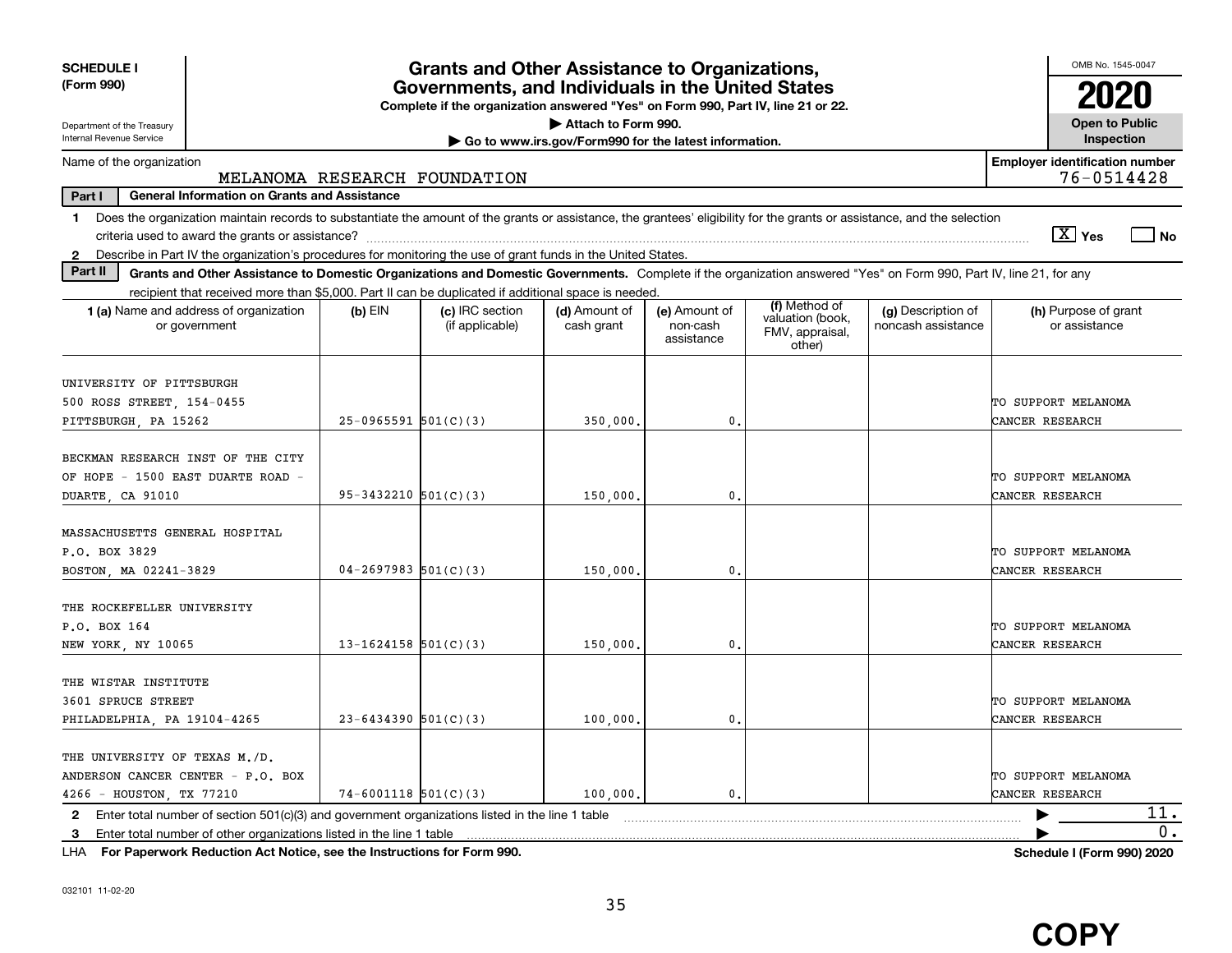# Schedule I (Form 990) Page 1 MELANOMA RESEARCH FOUNDATION

Part II | Continuation of Grants and Other Assistance to Domestic Organizations and Domestic Governments (Schedule I (Form 990), Part II.)

| (a) Name and address of<br>organization or government                                            | $(b)$ EIN                | (c) IRC section<br>if applicable | (d) Amount of<br>cash grant | (e) Amount of<br>non-cash<br>assistance | (f) Method of<br>valuation<br>(book, FMV,<br>appraisal, other) | (g) Description of<br>non-cash assistance | (h) Purpose of grant<br>or assistance  |
|--------------------------------------------------------------------------------------------------|--------------------------|----------------------------------|-----------------------------|-----------------------------------------|----------------------------------------------------------------|-------------------------------------------|----------------------------------------|
| MEMORIAL SLOAN KETTERING CANCER<br>CENTER - P.O. BOX 2710 - NEW YORK,                            |                          |                                  |                             |                                         |                                                                |                                           | TO SUPPORT MELANOMA                    |
| NY 10087-7106                                                                                    | 13-1924236 $501(C)(3)$   |                                  | 100,000.                    | $\mathbf{0}$ .                          |                                                                |                                           | CANCER RESEARCH                        |
| BRIGHAM & WOMEN'S HOSPITAL<br>P.O. BOX 3149<br>BOSTON, MA 02241-3149                             | $04-2312909$ 501(C)(3)   |                                  | 65,000.                     | $\mathbf{0}$ .                          |                                                                |                                           | TO SUPPORT MELANOMA<br>CANCER RESEARCH |
| H. LEE MOFFITT CANCER CENTER &<br>RESEARCH INSTITUTE - 12902<br>MAGNOLIA DRIVE - TAMPA, FL 33612 | $59-3238636$ $501(C)(3)$ |                                  | 50,000.                     | 0.                                      |                                                                |                                           | TO SUPPORT MELANOMA<br>CANCER RESEARCH |
| THOMAS JEFFERSON UNIVERSITY<br>P.O. BOX 71331<br>PHILADELPHIA, PA 19176-1331                     | $23 - 1352294$ 501(C)(3) |                                  | 10,000                      | 0.                                      |                                                                |                                           | TO SUPPORT MELANOMA<br>CANCER RESEARCH |
| UCSF FOUNDATION<br>220 MONTGOMERY STREET, 5TH FLOOR<br>SAN FRANCISCO, CA 94104                   | 94-2829914 $501(C)(3)$   |                                  | 10,000.                     | 0.                                      |                                                                |                                           | TO SUPPORT MELANOMA<br>CANCER RESEARCH |
|                                                                                                  |                          |                                  |                             |                                         |                                                                |                                           |                                        |
|                                                                                                  |                          |                                  |                             |                                         |                                                                |                                           |                                        |
|                                                                                                  |                          |                                  |                             |                                         |                                                                |                                           |                                        |
|                                                                                                  |                          |                                  |                             |                                         |                                                                |                                           |                                        |

Т

36

**Schedule I (Form 990)**



76-0514428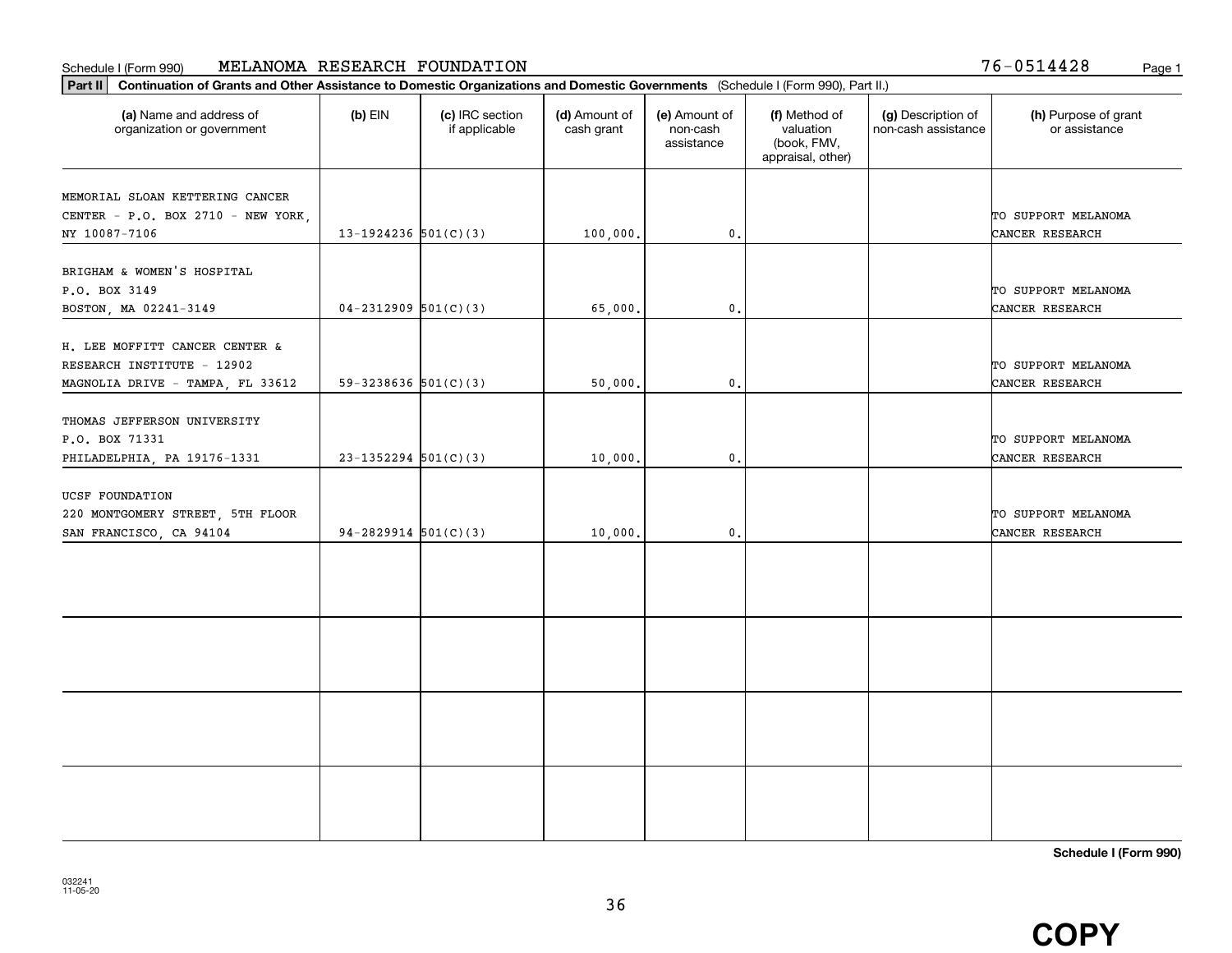Schedule I (Form 990) 2020

| MELANOMA RESEARCH FOUNDATION |  |  |  |
|------------------------------|--|--|--|
|------------------------------|--|--|--|

76-0514428

**2**

Part III | Grants and Other Assistance to Domestic Individuals. Complete if the organization answered "Yes" on Form 990, Part IV, line 22. Part III can be duplicated if additional space is needed.

| (a) Type of grant or assistance | (b) Number of<br>recipients | (c) Amount of<br>cash grant | (d) Amount of non-<br>cash assistance | (e) Method of valuation<br>(book, FMV, appraisal, other) | (f) Description of noncash assistance |
|---------------------------------|-----------------------------|-----------------------------|---------------------------------------|----------------------------------------------------------|---------------------------------------|
|                                 |                             |                             |                                       |                                                          |                                       |
| STUDENT MEDICAL AWARDS          | 11                          | 33,000.                     | $\mathbf{0}$ .                        |                                                          |                                       |
|                                 |                             |                             |                                       |                                                          |                                       |
|                                 |                             |                             |                                       |                                                          |                                       |
|                                 |                             |                             |                                       |                                                          |                                       |
|                                 |                             |                             |                                       |                                                          |                                       |
|                                 |                             |                             |                                       |                                                          |                                       |
|                                 |                             |                             |                                       |                                                          |                                       |
|                                 |                             |                             |                                       |                                                          |                                       |
|                                 |                             |                             |                                       |                                                          |                                       |

Part IV | Supplemental Information. Provide the information required in Part I, line 2; Part III, column (b); and any other additional information.

PART I, LINE 2:

THE MRF'S SCIENTIFIC LEADERSHIP IS COMPRISED OF MULTIDISCIPLINARY EXPERTS

IN BASIC AND TRANSLATIONAL RESEARCH, DERMATOLOGY, EPIDEMIOLOGY, GENOMICS,

PATHOLOGY, SURGERY AND MEDICAL ONCOLOGY. MEMBERS OF ALL OUR ADVISORY/

STEERING COMMITTEES ARE VOLUNTEERS THAT ASSIST IN PROVIDING THE SCIENTIFIC

DIRECTION OF THE MRF.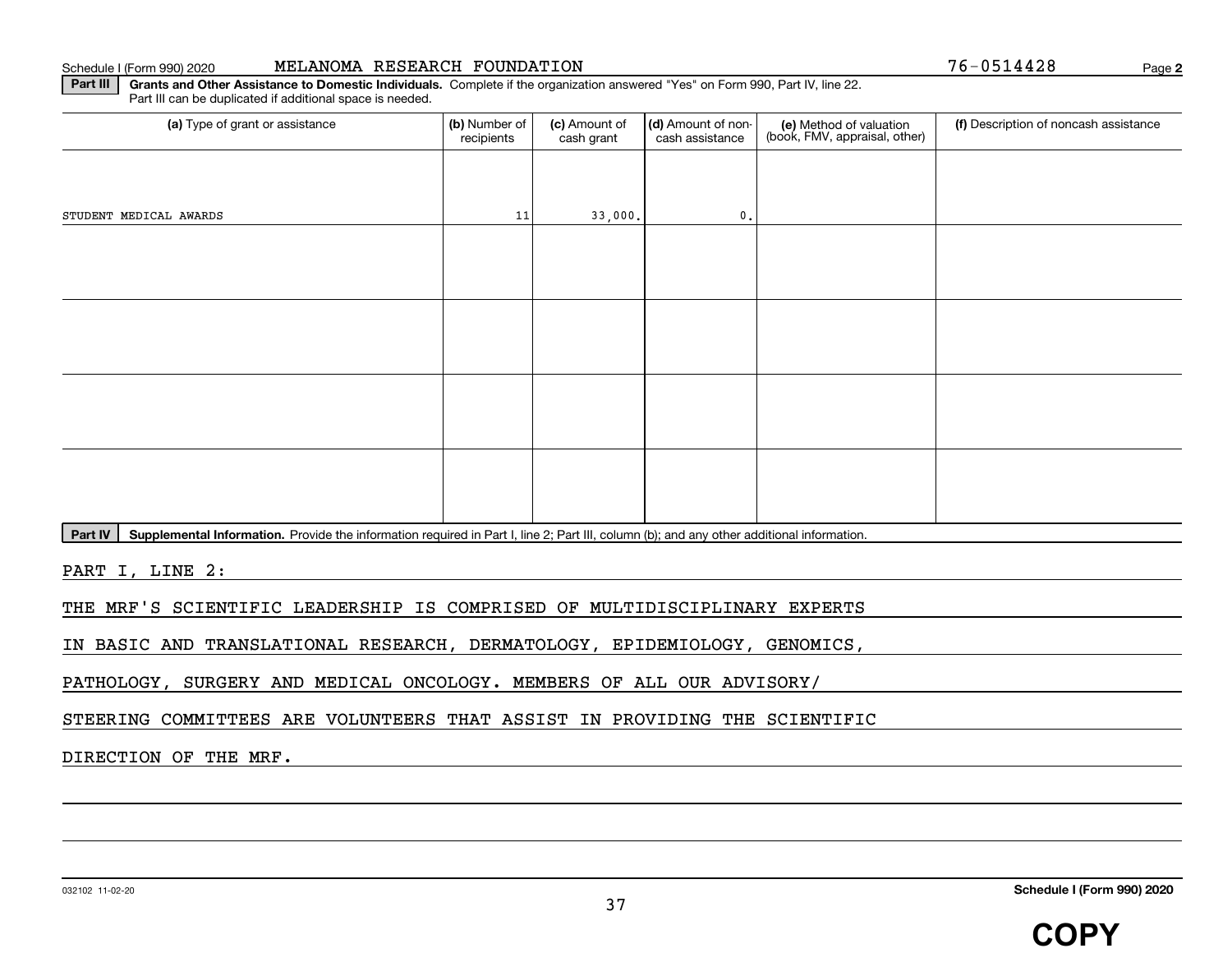| <b>SCHEDULE J</b>                                      | <b>Compensation Information</b>                                                                                             |                                       | OMB No. 1545-0047          |     |                         |
|--------------------------------------------------------|-----------------------------------------------------------------------------------------------------------------------------|---------------------------------------|----------------------------|-----|-------------------------|
| (Form 990)                                             |                                                                                                                             |                                       |                            |     |                         |
|                                                        | For certain Officers, Directors, Trustees, Key Employees, and Highest<br><b>Compensated Employees</b>                       |                                       |                            |     |                         |
|                                                        | Complete if the organization answered "Yes" on Form 990, Part IV, line 23.                                                  |                                       | Open to Public             |     |                         |
| Department of the Treasury<br>Internal Revenue Service | Attach to Form 990.<br>Go to www.irs.gov/Form990 for instructions and the latest information.                               |                                       | Inspection                 |     |                         |
| Name of the organization                               |                                                                                                                             | <b>Employer identification number</b> |                            |     |                         |
|                                                        | MELANOMA RESEARCH FOUNDATION                                                                                                |                                       | 76-0514428                 |     |                         |
| Part I                                                 | <b>Questions Regarding Compensation</b>                                                                                     |                                       |                            |     |                         |
|                                                        |                                                                                                                             |                                       |                            | Yes | No.                     |
|                                                        | 1a Check the appropriate box(es) if the organization provided any of the following to or for a person listed on Form 990,   |                                       |                            |     |                         |
|                                                        | Part VII, Section A, line 1a. Complete Part III to provide any relevant information regarding these items.                  |                                       |                            |     |                         |
| First-class or charter travel                          | Housing allowance or residence for personal use                                                                             |                                       |                            |     |                         |
| Travel for companions                                  | Payments for business use of personal residence                                                                             |                                       |                            |     |                         |
|                                                        | Health or social club dues or initiation fees<br>Tax indemnification and gross-up payments                                  |                                       |                            |     |                         |
|                                                        | Discretionary spending account<br>Personal services (such as maid, chauffeur, chef)                                         |                                       |                            |     |                         |
|                                                        |                                                                                                                             |                                       |                            |     |                         |
|                                                        | <b>b</b> If any of the boxes on line 1a are checked, did the organization follow a written policy regarding payment or      |                                       |                            |     |                         |
|                                                        | reimbursement or provision of all of the expenses described above? If "No," complete Part III to explain                    |                                       | 1b                         |     |                         |
| 2                                                      | Did the organization require substantiation prior to reimbursing or allowing expenses incurred by all directors,            |                                       |                            |     |                         |
|                                                        |                                                                                                                             |                                       | $\mathbf{2}$               |     |                         |
|                                                        |                                                                                                                             |                                       |                            |     |                         |
| з                                                      | Indicate which, if any, of the following the organization used to establish the compensation of the organization's          |                                       |                            |     |                         |
|                                                        | CEO/Executive Director. Check all that apply. Do not check any boxes for methods used by a related organization to          |                                       |                            |     |                         |
|                                                        | establish compensation of the CEO/Executive Director, but explain in Part III.                                              |                                       |                            |     |                         |
| Compensation committee<br>ΣI                           | Written employment contract                                                                                                 |                                       |                            |     |                         |
|                                                        | Compensation survey or study<br>Independent compensation consultant                                                         |                                       |                            |     |                         |
|                                                        | Approval by the board or compensation committee<br>Form 990 of other organizations                                          |                                       |                            |     |                         |
|                                                        |                                                                                                                             |                                       |                            |     |                         |
|                                                        | During the year, did any person listed on Form 990, Part VII, Section A, line 1a, with respect to the filing                |                                       |                            |     |                         |
| organization or a related organization:                |                                                                                                                             |                                       |                            |     |                         |
|                                                        | Receive a severance payment or change-of-control payment?                                                                   |                                       | 4a                         |     | Χ                       |
|                                                        | Participate in or receive payment from a supplemental nonqualified retirement plan?                                         |                                       | 4b                         |     | $\overline{\textbf{x}}$ |
|                                                        | c Participate in or receive payment from an equity-based compensation arrangement?                                          |                                       | 4c                         |     | $\overline{\mathbf{x}}$ |
|                                                        | If "Yes" to any of lines 4a-c, list the persons and provide the applicable amounts for each item in Part III.               |                                       |                            |     |                         |
|                                                        |                                                                                                                             |                                       |                            |     |                         |
|                                                        | Only section 501(c)(3), 501(c)(4), and 501(c)(29) organizations must complete lines 5-9.                                    |                                       |                            |     |                         |
| 5                                                      | For persons listed on Form 990, Part VII, Section A, line 1a, did the organization pay or accrue any compensation           |                                       |                            |     |                         |
| contingent on the revenues of:                         |                                                                                                                             |                                       |                            |     |                         |
|                                                        | a The organization? <b>Manual Community Community</b> Community Community Community Community Community Community Community |                                       | 5а                         |     | x                       |
|                                                        |                                                                                                                             |                                       | 5b                         |     | $\overline{\mathbf{x}}$ |
|                                                        | If "Yes" on line 5a or 5b, describe in Part III.                                                                            |                                       |                            |     |                         |
|                                                        | 6 For persons listed on Form 990, Part VII, Section A, line 1a, did the organization pay or accrue any compensation         |                                       |                            |     |                         |
| contingent on the net earnings of:                     |                                                                                                                             |                                       |                            |     |                         |
|                                                        |                                                                                                                             |                                       | 6a                         |     | х                       |
|                                                        |                                                                                                                             |                                       | 6b                         |     | $\mathbf X$             |
|                                                        | If "Yes" on line 6a or 6b, describe in Part III.                                                                            |                                       |                            |     |                         |
|                                                        | 7 For persons listed on Form 990, Part VII, Section A, line 1a, did the organization provide any nonfixed payments          |                                       |                            |     |                         |
|                                                        |                                                                                                                             |                                       | $\overline{7}$             | х   |                         |
| 8                                                      | Were any amounts reported on Form 990, Part VII, paid or accrued pursuant to a contract that was subject to the             |                                       |                            |     |                         |
|                                                        | initial contract exception described in Regulations section 53.4958-4(a)(3)? If "Yes," describe in Part III                 |                                       | 8                          |     | х                       |
| 9                                                      | If "Yes" on line 8, did the organization also follow the rebuttable presumption procedure described in                      |                                       |                            |     |                         |
|                                                        |                                                                                                                             |                                       | 9                          |     |                         |
|                                                        | LHA For Paperwork Reduction Act Notice, see the Instructions for Form 990.                                                  |                                       | Schedule J (Form 990) 2020 |     |                         |

032111 12-07-20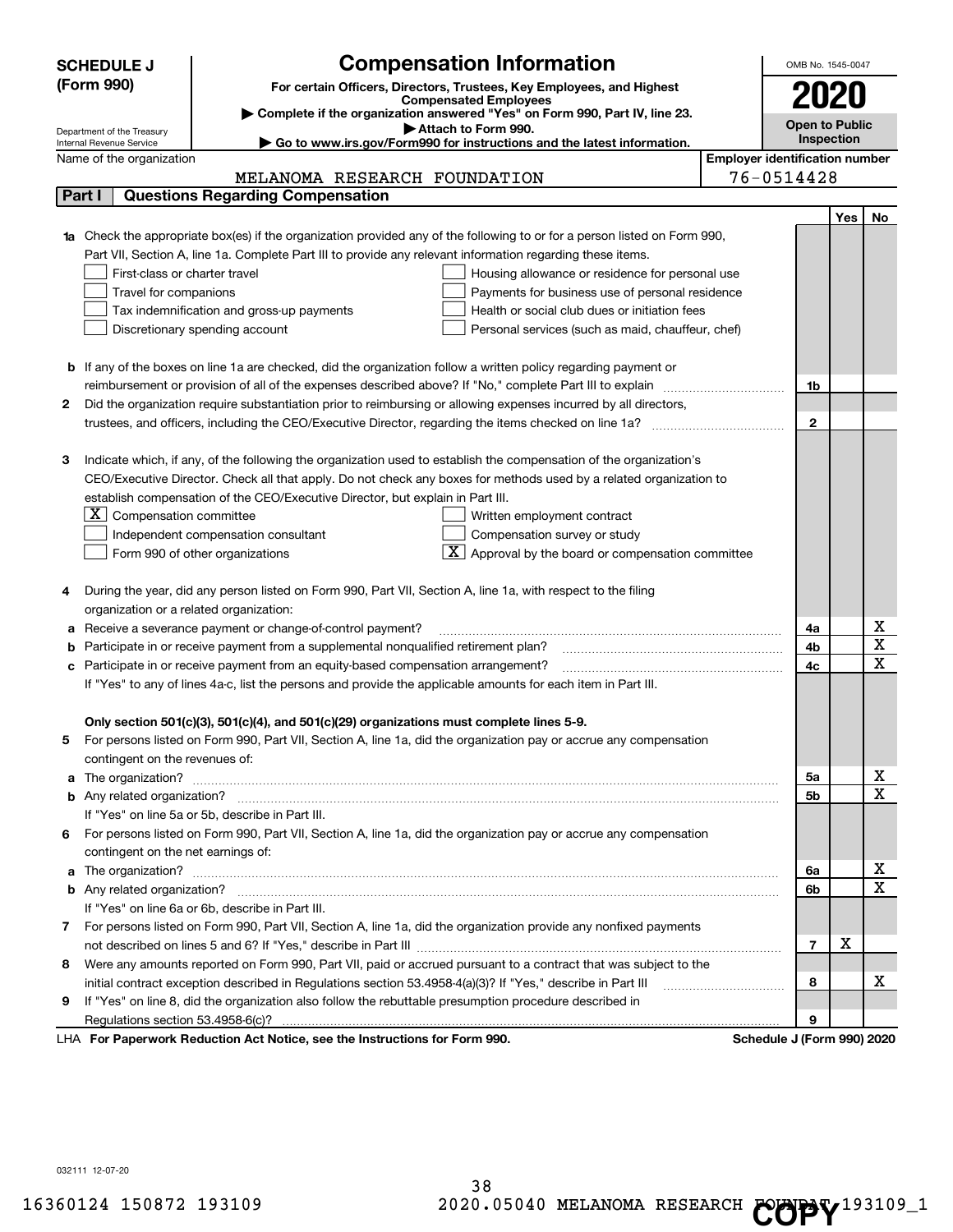76-0514428

**2**

## Part II | Officers, Directors, Trustees, Key Employees, and Highest Compensated Employees. Use duplicate copies if additional space is needed.

For each individual whose compensation must be reported on Schedule J, report compensation from the organization on row (i) and from related organizations, described in the instructions, on row (ii). Do not list any individuals that aren't listed on Form 990, Part VII.

Note: The sum of columns (B)(i)-(iii) for each listed individual must equal the total amount of Form 990, Part VII, Section A, line 1a, applicable column (D) and (E) amounts for that individual.

| (A) Name and Title          |                       |                          | (B) Breakdown of W-2 and/or 1099-MISC compensation |                                           | (C) Retirement and<br>other deferred | (D) Nontaxable<br>benefits | (E) Total of columns<br>$(B)(i)-(D)$ | (F) Compensation<br>in column (B)         |
|-----------------------------|-----------------------|--------------------------|----------------------------------------------------|-------------------------------------------|--------------------------------------|----------------------------|--------------------------------------|-------------------------------------------|
|                             |                       | (i) Base<br>compensation | (ii) Bonus &<br>incentive<br>compensation          | (iii) Other<br>reportable<br>compensation | compensation                         |                            |                                      | reported as deferred<br>on prior Form 990 |
| KYLEIGH LIPIRA<br>(1)       | (i)                   | 246, 159.                | 19,688.                                            | $\overline{0}$ .                          | 6,750.                               | 2,043.                     | 274,640.                             | 0.                                        |
| $\mathtt{CEO}$              | (ii)                  | $\overline{0}$ .         | $\overline{0}$ .                                   | $\overline{0}$ .                          | $\overline{0}$ .                     | $\overline{0}$ .           | $\overline{0}$ .                     | $\overline{0}$ .                          |
| SUSAN M. DORSEY, CPA<br>(2) | (i)                   | 158,535.                 | $\overline{0}$ .                                   | $\overline{0}$ .                          | 2,049.                               | 1,465.                     | 162,049.                             | $\overline{0}$ .                          |
| CONTROLLER                  | <u>(ii)</u>           | $\overline{0}$ .         | $\overline{0}$ .                                   | $\overline{0}$ .                          | $\overline{0}$ .                     | $\overline{0}$ .           | $\overline{0}$ .                     | $\overline{0}$ .                          |
|                             | (i)                   |                          |                                                    |                                           |                                      |                            |                                      |                                           |
|                             | <u>(ii)</u>           |                          |                                                    |                                           |                                      |                            |                                      |                                           |
|                             | (i)                   |                          |                                                    |                                           |                                      |                            |                                      |                                           |
|                             | <u>(ii)</u>           |                          |                                                    |                                           |                                      |                            |                                      |                                           |
|                             | (i)                   |                          |                                                    |                                           |                                      |                            |                                      |                                           |
|                             | <u>(ii)</u>           |                          |                                                    |                                           |                                      |                            |                                      |                                           |
|                             | (i)                   |                          |                                                    |                                           |                                      |                            |                                      |                                           |
|                             | <u>(ii)</u>           |                          |                                                    |                                           |                                      |                            |                                      |                                           |
|                             | $(\sf{i})$            |                          |                                                    |                                           |                                      |                            |                                      |                                           |
|                             | (ii)<br>(i)           |                          |                                                    |                                           |                                      |                            |                                      |                                           |
|                             | (ii)                  |                          |                                                    |                                           |                                      |                            |                                      |                                           |
|                             | (i)                   |                          |                                                    |                                           |                                      |                            |                                      |                                           |
|                             | (ii)                  |                          |                                                    |                                           |                                      |                            |                                      |                                           |
|                             | (i)                   |                          |                                                    |                                           |                                      |                            |                                      |                                           |
|                             | (ii)                  |                          |                                                    |                                           |                                      |                            |                                      |                                           |
|                             | (i)                   |                          |                                                    |                                           |                                      |                            |                                      |                                           |
|                             | (ii)                  |                          |                                                    |                                           |                                      |                            |                                      |                                           |
|                             | (i)                   |                          |                                                    |                                           |                                      |                            |                                      |                                           |
|                             | <u>(ii)</u>           |                          |                                                    |                                           |                                      |                            |                                      |                                           |
|                             | (i)                   |                          |                                                    |                                           |                                      |                            |                                      |                                           |
|                             | (ii)                  |                          |                                                    |                                           |                                      |                            |                                      |                                           |
|                             | (i)                   |                          |                                                    |                                           |                                      |                            |                                      |                                           |
|                             | (ii)                  |                          |                                                    |                                           |                                      |                            |                                      |                                           |
|                             | (i)                   |                          |                                                    |                                           |                                      |                            |                                      |                                           |
|                             | <u>(ii)</u>           |                          |                                                    |                                           |                                      |                            |                                      |                                           |
|                             | (i)<br>$\overline{}}$ |                          |                                                    |                                           |                                      |                            |                                      |                                           |
|                             |                       |                          |                                                    |                                           |                                      |                            |                                      |                                           |

**Schedule J (Form 990) 2020**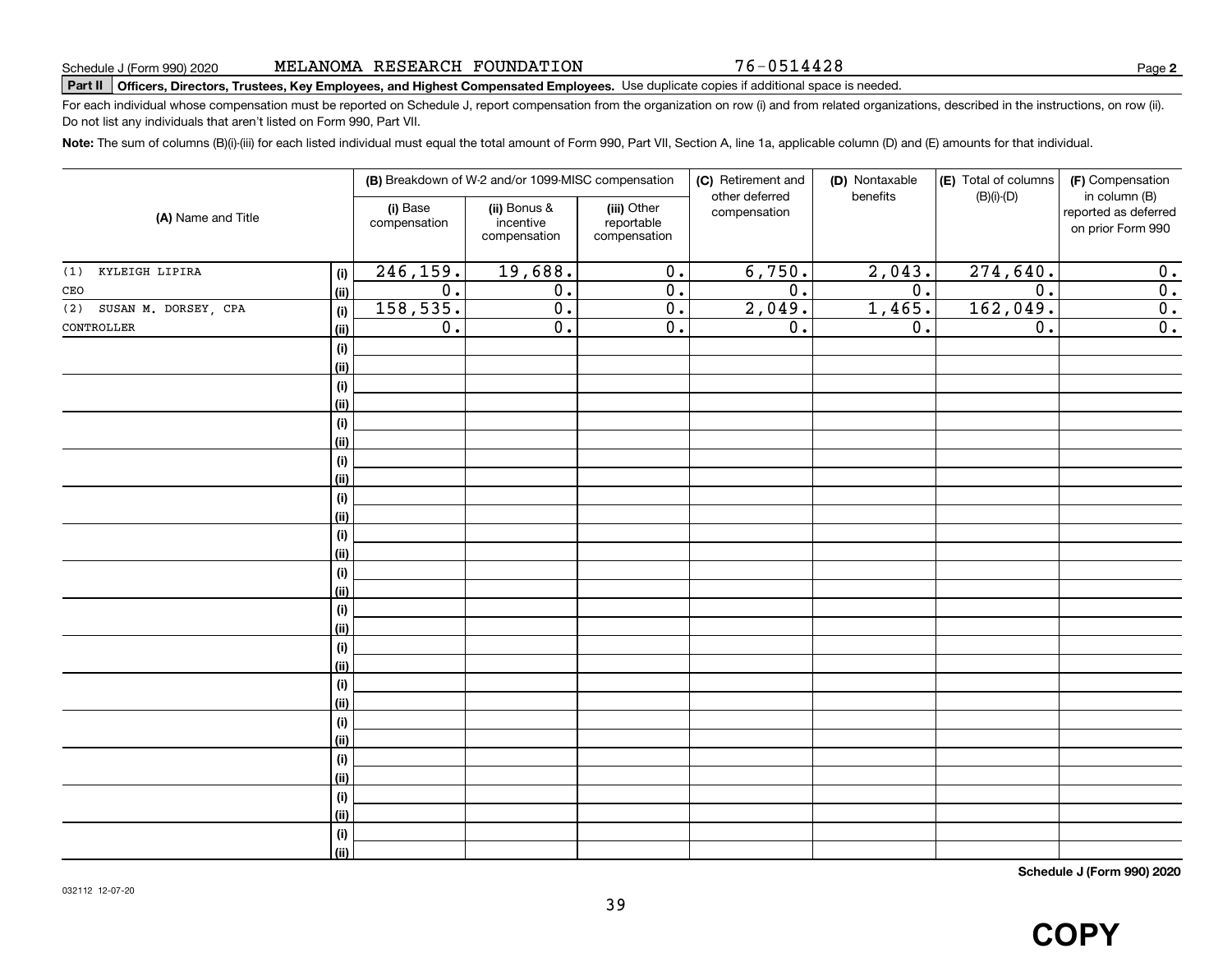## **Part III Supplemental Information**

Provide the information, explanation, or descriptions required for Part I, lines 1a, 1b, 3, 4a, 4b, 4c, 5a, 5b, 6a, 6b, 7, and 8, and for Part II. Also complete this part for any additional information.

# PART I, LINE 7:

DURING THE YEAR ENDED MARCH 31, 2021, KYLEIGH LIPIRA, CEO, RECEIVED A BONUS

PAYMENT IN THE AMOUNT OF \$19,688 BASED ON HER PERFORMANCE.

**Schedule J (Form 990) 2020**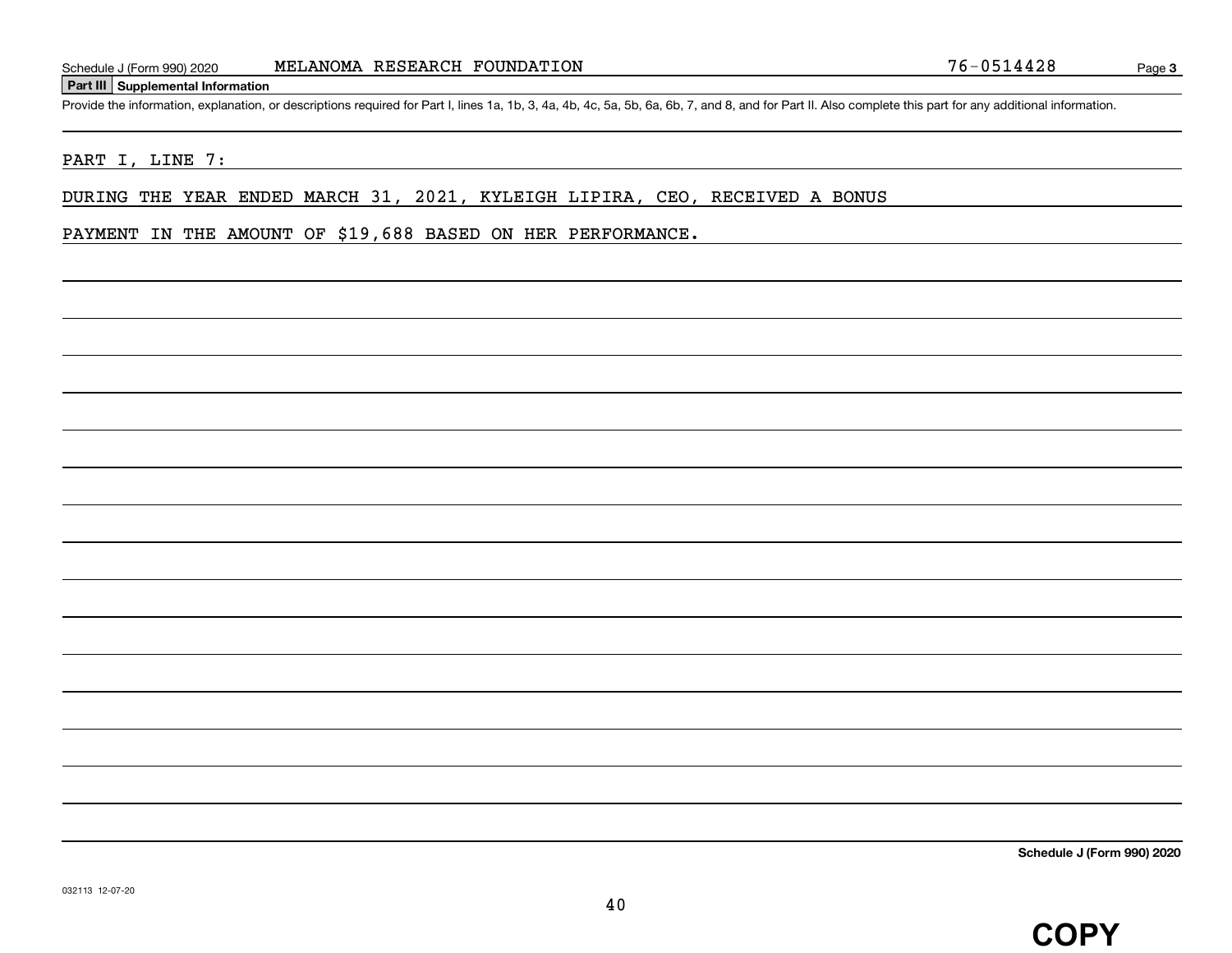| <b>SCHEDULE L</b>                                                                                             |                                                                                                                                                                                                                                        |                                                                                                                                 | <b>Transactions With Interested Persons</b> |  |                             |  |                                  |                           |                                       |                 |        |                                    | OMB No. 1545-0047             |                           |                                      |
|---------------------------------------------------------------------------------------------------------------|----------------------------------------------------------------------------------------------------------------------------------------------------------------------------------------------------------------------------------------|---------------------------------------------------------------------------------------------------------------------------------|---------------------------------------------|--|-----------------------------|--|----------------------------------|---------------------------|---------------------------------------|-----------------|--------|------------------------------------|-------------------------------|---------------------------|--------------------------------------|
| (Form 990 or 990-EZ)                                                                                          |                                                                                                                                                                                                                                        | Complete if the organization answered "Yes" on Form 990, Part IV, line 25a, 25b, 26, 27, 28a,                                   |                                             |  |                             |  |                                  |                           |                                       |                 |        |                                    |                               |                           |                                      |
|                                                                                                               |                                                                                                                                                                                                                                        | 28b, or 28c, or Form 990-EZ, Part V, line 38a or 40b.<br>Attach to Form 990 or Form 990-EZ.                                     |                                             |  |                             |  |                                  |                           |                                       |                 |        | <b>Open To Public</b>              |                               |                           |                                      |
| Department of the Treasury<br>Internal Revenue Service                                                        |                                                                                                                                                                                                                                        | Go to www.irs.gov/Form990 for instructions and the latest information.                                                          |                                             |  |                             |  |                                  |                           |                                       |                 |        |                                    | Inspection                    |                           |                                      |
|                                                                                                               | Name of the organization                                                                                                                                                                                                               |                                                                                                                                 |                                             |  |                             |  |                                  |                           | <b>Employer identification number</b> |                 |        |                                    |                               |                           |                                      |
|                                                                                                               |                                                                                                                                                                                                                                        |                                                                                                                                 | MELANOMA RESEARCH FOUNDATION                |  |                             |  |                                  |                           |                                       |                 |        | 76-0514428                         |                               |                           |                                      |
| Part I                                                                                                        | Excess Benefit Transactions (section 501(c)(3), section 501(c)(4), and section 501(c)(29) organizations only).<br>Complete if the organization answered "Yes" on Form 990, Part IV, line 25a or 25b, or Form 990-EZ, Part V, line 40b. |                                                                                                                                 |                                             |  |                             |  |                                  |                           |                                       |                 |        |                                    |                               |                           |                                      |
| 1                                                                                                             |                                                                                                                                                                                                                                        |                                                                                                                                 | (b) Relationship between disqualified       |  |                             |  |                                  |                           |                                       |                 |        |                                    |                               |                           | (d) Corrected?                       |
| (a) Name of disqualified person                                                                               |                                                                                                                                                                                                                                        |                                                                                                                                 | person and organization                     |  |                             |  | (c) Description of transaction   |                           |                                       |                 |        |                                    |                               | Yes                       | No                                   |
|                                                                                                               |                                                                                                                                                                                                                                        |                                                                                                                                 |                                             |  |                             |  |                                  |                           |                                       |                 |        |                                    |                               |                           |                                      |
|                                                                                                               |                                                                                                                                                                                                                                        |                                                                                                                                 |                                             |  |                             |  |                                  |                           |                                       |                 |        |                                    |                               |                           |                                      |
|                                                                                                               |                                                                                                                                                                                                                                        |                                                                                                                                 |                                             |  |                             |  |                                  |                           |                                       |                 |        |                                    |                               |                           |                                      |
|                                                                                                               |                                                                                                                                                                                                                                        |                                                                                                                                 |                                             |  |                             |  |                                  |                           |                                       |                 |        |                                    |                               |                           |                                      |
|                                                                                                               |                                                                                                                                                                                                                                        |                                                                                                                                 |                                             |  |                             |  |                                  |                           |                                       |                 |        |                                    |                               |                           |                                      |
| 2 Enter the amount of tax incurred by the organization managers or disqualified persons during the year under |                                                                                                                                                                                                                                        |                                                                                                                                 |                                             |  |                             |  |                                  |                           |                                       |                 |        |                                    |                               |                           |                                      |
| section 4958                                                                                                  |                                                                                                                                                                                                                                        |                                                                                                                                 |                                             |  |                             |  |                                  |                           |                                       |                 |        | $\mathbb{S}$                       |                               |                           |                                      |
|                                                                                                               |                                                                                                                                                                                                                                        |                                                                                                                                 |                                             |  |                             |  |                                  |                           |                                       |                 |        |                                    |                               |                           |                                      |
| Part II                                                                                                       | Loans to and/or From Interested Persons.                                                                                                                                                                                               |                                                                                                                                 |                                             |  |                             |  |                                  |                           |                                       |                 |        |                                    |                               |                           |                                      |
|                                                                                                               | Complete if the organization answered "Yes" on Form 990-EZ, Part V, line 38a or Form 990, Part IV, line 26; or if the organization                                                                                                     |                                                                                                                                 |                                             |  |                             |  |                                  |                           |                                       |                 |        |                                    |                               |                           |                                      |
|                                                                                                               | reported an amount on Form 990, Part X, line 5, 6, or 22.                                                                                                                                                                              |                                                                                                                                 |                                             |  |                             |  |                                  |                           |                                       |                 |        |                                    |                               |                           |                                      |
| (a) Name of<br>interested person                                                                              | (b) Relationship<br>with organization                                                                                                                                                                                                  |                                                                                                                                 | (c) Purpose<br>of loan                      |  | (d) Loan to or<br>from the  |  | (e) Original<br>principal amount | (f) Balance due           |                                       |                 | (g) In | <b>(h)</b> Approved<br>by board or |                               | (i) Written<br>agreement? |                                      |
|                                                                                                               |                                                                                                                                                                                                                                        |                                                                                                                                 |                                             |  | organization?               |  |                                  |                           |                                       | default?<br>Yes |        |                                    | committee?<br>Yes<br>No<br>No |                           |                                      |
|                                                                                                               |                                                                                                                                                                                                                                        |                                                                                                                                 |                                             |  | To From                     |  |                                  |                           |                                       |                 | No     | Yes                                |                               |                           |                                      |
|                                                                                                               |                                                                                                                                                                                                                                        |                                                                                                                                 |                                             |  |                             |  |                                  |                           |                                       |                 |        |                                    |                               |                           |                                      |
|                                                                                                               |                                                                                                                                                                                                                                        |                                                                                                                                 |                                             |  |                             |  |                                  |                           |                                       |                 |        |                                    |                               |                           |                                      |
|                                                                                                               |                                                                                                                                                                                                                                        |                                                                                                                                 |                                             |  |                             |  |                                  |                           |                                       |                 |        |                                    |                               |                           |                                      |
|                                                                                                               |                                                                                                                                                                                                                                        |                                                                                                                                 |                                             |  |                             |  |                                  |                           |                                       |                 |        |                                    |                               |                           |                                      |
|                                                                                                               |                                                                                                                                                                                                                                        |                                                                                                                                 |                                             |  |                             |  |                                  |                           |                                       |                 |        |                                    |                               |                           |                                      |
|                                                                                                               |                                                                                                                                                                                                                                        |                                                                                                                                 |                                             |  |                             |  |                                  |                           |                                       |                 |        |                                    |                               |                           |                                      |
|                                                                                                               |                                                                                                                                                                                                                                        |                                                                                                                                 |                                             |  |                             |  |                                  |                           |                                       |                 |        |                                    |                               |                           |                                      |
|                                                                                                               |                                                                                                                                                                                                                                        |                                                                                                                                 |                                             |  |                             |  |                                  |                           |                                       |                 |        |                                    |                               |                           |                                      |
| Total<br>Part III                                                                                             | <b>Grants or Assistance Benefiting Interested Persons.</b>                                                                                                                                                                             |                                                                                                                                 |                                             |  |                             |  | $\blacktriangleright$ \$         |                           |                                       |                 |        |                                    |                               |                           |                                      |
|                                                                                                               |                                                                                                                                                                                                                                        |                                                                                                                                 |                                             |  |                             |  |                                  |                           |                                       |                 |        |                                    |                               |                           |                                      |
| (a) Name of interested person                                                                                 |                                                                                                                                                                                                                                        | Complete if the organization answered "Yes" on Form 990, Part IV, line 27.<br>(b) Relationship between<br>interested person and |                                             |  | (c) Amount of<br>assistance |  |                                  | (d) Type of<br>assistance |                                       |                 |        |                                    | (e) Purpose of<br>assistance  |                           |                                      |
|                                                                                                               |                                                                                                                                                                                                                                        |                                                                                                                                 | the organization                            |  |                             |  |                                  |                           |                                       |                 |        |                                    |                               |                           |                                      |
|                                                                                                               |                                                                                                                                                                                                                                        |                                                                                                                                 |                                             |  |                             |  |                                  |                           |                                       |                 |        |                                    |                               |                           |                                      |
|                                                                                                               |                                                                                                                                                                                                                                        |                                                                                                                                 |                                             |  |                             |  |                                  |                           |                                       |                 |        |                                    |                               |                           |                                      |
|                                                                                                               |                                                                                                                                                                                                                                        |                                                                                                                                 |                                             |  |                             |  |                                  |                           |                                       |                 |        |                                    |                               |                           |                                      |
|                                                                                                               |                                                                                                                                                                                                                                        |                                                                                                                                 |                                             |  |                             |  |                                  |                           |                                       |                 |        |                                    |                               |                           |                                      |
|                                                                                                               |                                                                                                                                                                                                                                        |                                                                                                                                 |                                             |  |                             |  |                                  |                           |                                       |                 |        |                                    |                               |                           |                                      |
|                                                                                                               |                                                                                                                                                                                                                                        |                                                                                                                                 |                                             |  |                             |  |                                  |                           |                                       |                 |        |                                    |                               |                           |                                      |
|                                                                                                               |                                                                                                                                                                                                                                        |                                                                                                                                 |                                             |  |                             |  |                                  |                           |                                       |                 |        |                                    |                               |                           |                                      |
|                                                                                                               |                                                                                                                                                                                                                                        |                                                                                                                                 |                                             |  |                             |  |                                  |                           |                                       |                 |        |                                    |                               |                           |                                      |
| For Denormark Poduction Act Notice, ass the Instructions for Form 000 or 000 FZ                               |                                                                                                                                                                                                                                        |                                                                                                                                 |                                             |  |                             |  |                                  |                           |                                       |                 |        |                                    |                               |                           | Schodule L (Form 000 or 000 F7) 2020 |

LHA For Paperwork Reduction Act Notice, see the Instructions for Form 990 or 990-EZ. Schedule L (Form 990 or 990-EZ) 2020

032131 12-09-20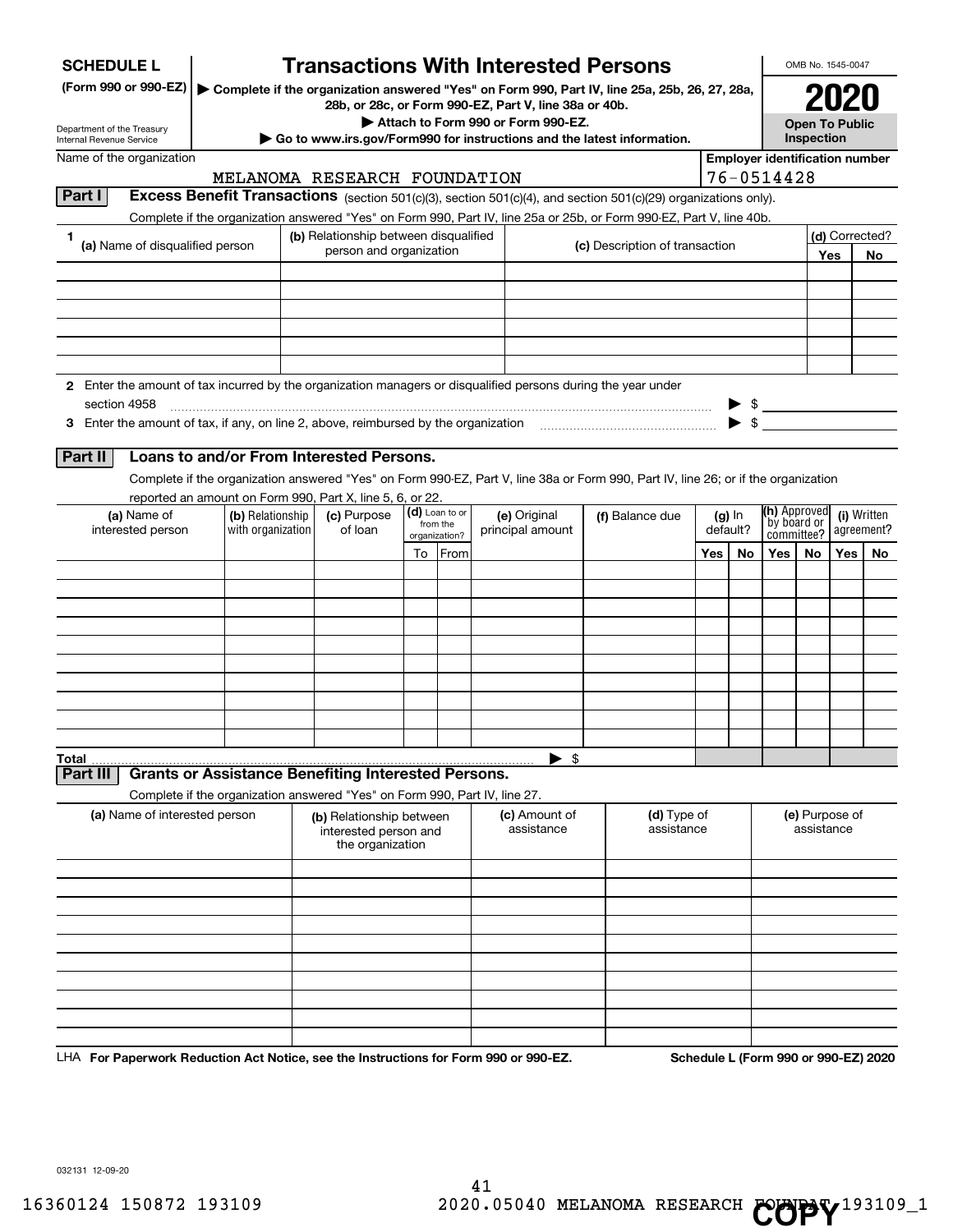|  | Schedule L (Form 990 or 990-EZ) 2020 MELANOMA RESEARCH FOUNDATION |  |  |  | $76 - 0514428$ Page 2 |  |  |
|--|-------------------------------------------------------------------|--|--|--|-----------------------|--|--|
|--|-------------------------------------------------------------------|--|--|--|-----------------------|--|--|

**Part IV | Business Transactions Involving Interested Persons.** 

Complete if the organization answered "Yes" on Form 990, Part IV, line 28a, 28b, or 28c.

| (a) Name of interested person | (b) Relationship between interested<br>person and the organization | (c) Amount of<br>transaction | (d) Description of<br>transaction | (e) Sharing of<br>organization's<br>revenues? |    |
|-------------------------------|--------------------------------------------------------------------|------------------------------|-----------------------------------|-----------------------------------------------|----|
|                               |                                                                    |                              |                                   | Yes                                           | No |
| STAN ADLER ASSOCIATES         | STAN ADLER,<br>BOARD M                                             |                              | 72,000. MRF PAID A                |                                               | Χ  |
|                               |                                                                    |                              |                                   |                                               |    |
|                               |                                                                    |                              |                                   |                                               |    |
|                               |                                                                    |                              |                                   |                                               |    |
|                               |                                                                    |                              |                                   |                                               |    |
|                               |                                                                    |                              |                                   |                                               |    |
|                               |                                                                    |                              |                                   |                                               |    |
|                               |                                                                    |                              |                                   |                                               |    |
|                               |                                                                    |                              |                                   |                                               |    |
|                               |                                                                    |                              |                                   |                                               |    |

# **Part V** Supplemental Information.

Provide additional information for responses to questions on Schedule L (see instructions).

SCH L, PART IV, BUSINESS TRANSACTIONS INVOLVING INTERESTED PERSONS:

(A) NAME OF PERSON: STAN ADLER ASSOCIATES

(B) RELATIONSHIP BETWEEN INTERESTED PERSON AND ORGANIZATION:

STAN ADLER, BOARD MEMBER, IS ALSO THE CHAIR AND FOUNDER OF THE ASSOCIATES

(D) DESCRIPTION OF TRANSACTION: MRF PAID A RETAINER FEE TO THE

ASSOCIATES FOR GRAPHIC DESIGN AND MARKETING SERVICES.

**Schedule L (Form 990 or 990-EZ) 2020**

032132 12-09-20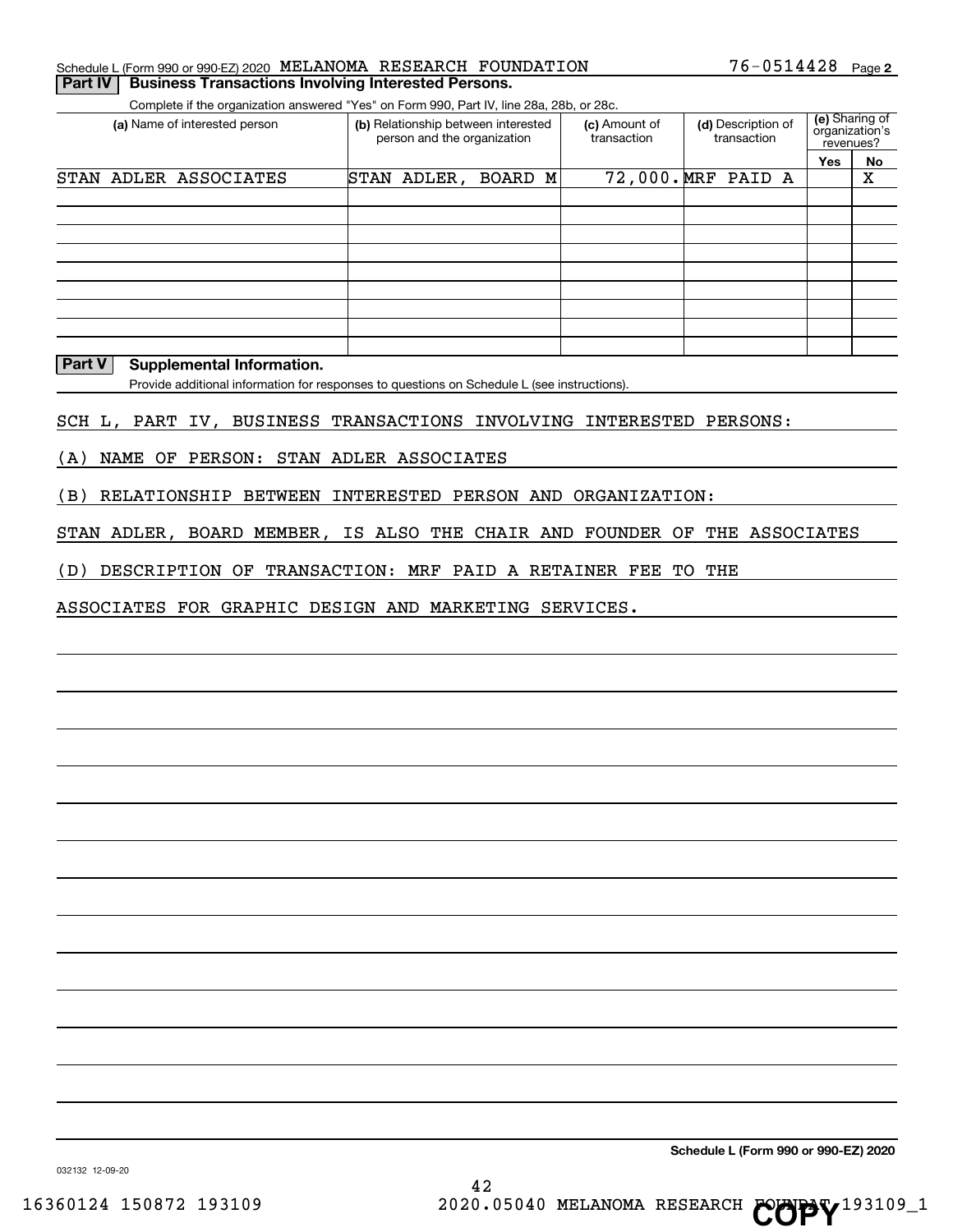**(Form 990 or 990-EZ)**

Department of the Treasury Internal Revenue Service Name of the organization

# **SCHEDULE O Supplemental Information to Form 990 or 990-EZ 2020**

**Complete to provide information for responses to specific questions on Form 990 or 990-EZ or to provide any additional information. | Attach to Form 990 or 990-EZ. | Go to www.irs.gov/Form990 for the latest information.**



MELANOMA RESEARCH FOUNDATION | 76-0514428

# FORM 990, PART I, LINE 1, DESCRIPTION OF ORGANIZATION MISSION:

THE MELANOMA COMMUNITY.

FORM 990, PART VI, SECTION B, LINE 11B:

THE CONTROLLER AND THE CHIEF EXECUTIVE OFFICER REVIEW THE FEDERAL FORM 990

PREPARED BY AN INDEPENDENT ACCOUNTING FIRM. UPON SUBMISSION OF THE FINAL

DRAFT, THE FORM 990 IS DISTRIBUTED TO THE BOARD OF DIRECTORS AND THE

FINANCE COMMITTEE FOR THEIR REVIEW PRIOR TO FILING WITH THE INTERNAL

REVENUE SERVICE.

FORM 990, PART VI, SECTION B, LINE 12C:

THE CONFLICT OF INTEREST POLICY IS DISTRIBUTED ANNUALLY TO ALL MEMBERS OF THE BOARD OF DIRECTORS, KEY PERSONNEL, AND COMMITTEE MEMBERS. EACH RECIPIENT OF THE POLICY RETURNS A SIGNED AND DATED RESPONSE FORM INDICATING THEY REVIEWED THE POLICY WHILE NOTING IF ANY CONFLICTS EXIST. FOLLOWING THE FULL DISCLOSURE OF A POSSIBLE CONFLICT OF INTEREST DURING THE YEAR, THE BOARD OF DIRECTORS WILL DETERMINE WHETHER A CONFLICT OF INTEREST EXISTS AND THE BOARD MEMBER WITH THE POSSIBLE CONFLICT WILL RECUSE HIMSELF OR HERSELF FROM THE DISCUSSION AND VOTE.

FORM 990, PART VI, SECTION B, LINE 15A:

032211 11-20-20 LHA For Paperwork Reduction Act Notice, see the Instructions for Form 990 or 990-EZ. Schedule O (Form 990 or 990-EZ) 2020 COMPENSATION FOR THE CHIEF EXECUTIVE OFFICER IS DETERMINED IN THE EXECUTIVE SESSION OF A BOARD OF DIRECTORS MEETING AND IS BASED UPON COMPARABLE SALARY DATA. THE BOARD OF DIRECTORS CONVENES AN AD HOC COMPENSATION COMMITTEE THAT CONTRACTED WITH AN OUTSIDE EXPERT IN SALARY EVALUATION. THIS OUTSIDE GROUP LOOKS AT THE SALARIES OF ALL MRF MANAGEMENT AND COMPARES THOSE SALARIES

43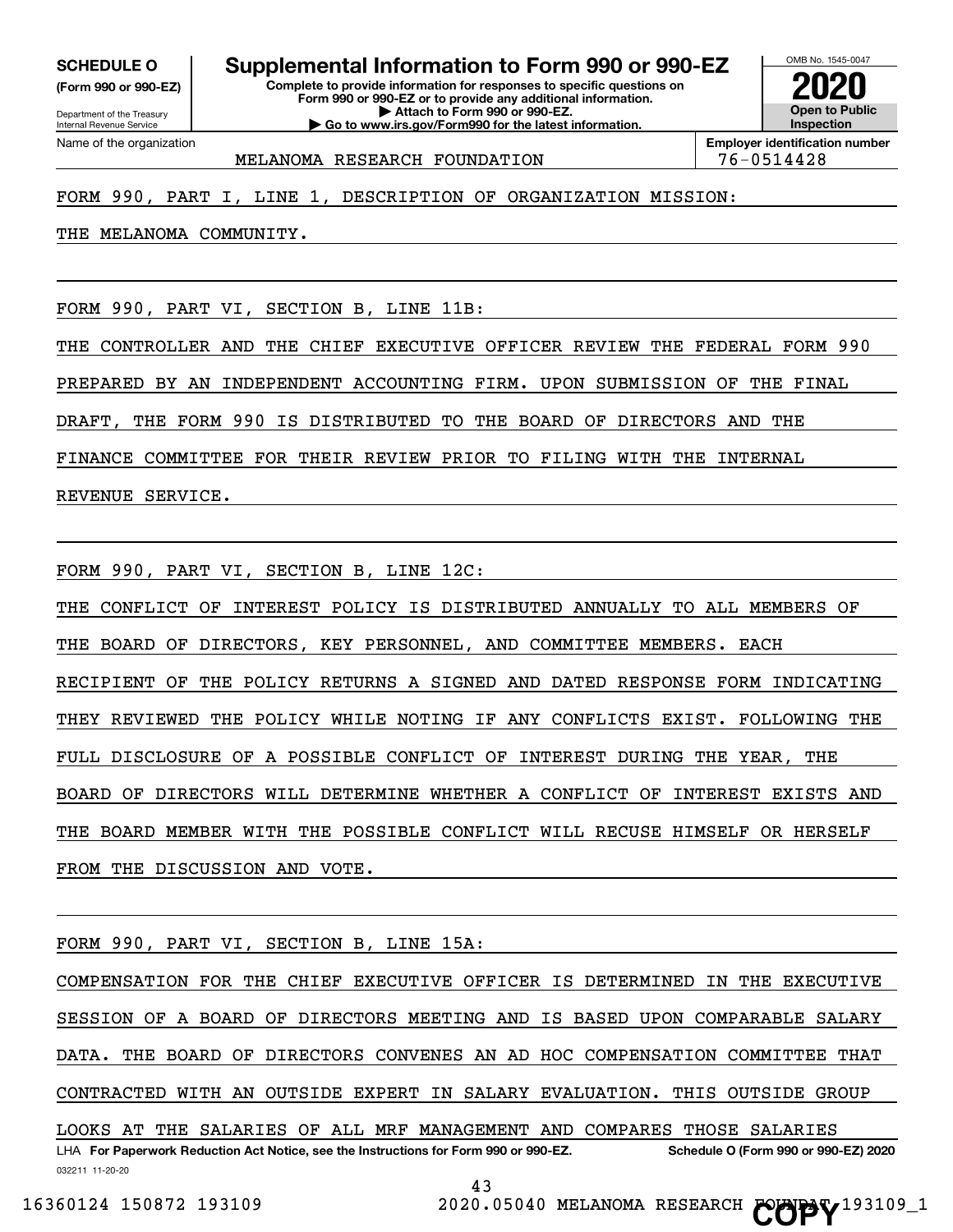| Name of the organization<br>MELANOMA RESEARCH FOUNDATION                                                                                     | <b>Employer identification number</b><br>76-0514428 |
|----------------------------------------------------------------------------------------------------------------------------------------------|-----------------------------------------------------|
| WITH INDUSTRY STANDARDS, ADJUSTED FOR REGIONAL VARIATIONS. APPROPRIATE                                                                       |                                                     |
| ADJUSTMENTS ARE MADE TO ENSURE THAT MRF SALARIES ARE IN KEEPING WITH BEST                                                                    |                                                     |
| PRACTICES. THE LAST COMPENSATION REVIEW FOR THE CEO WAS CONDUCTED IN 2019.                                                                   |                                                     |
| FORM 990, PART VI, LINE 17, LIST OF STATES RECEIVING COPY OF FORM 990:                                                                       |                                                     |
| AL , AK , AZ , AR , CA , CO , CT , FL , GA , HI , IL , KS , KY , MA , MD , ME , MI , MN , MS , NC , ND , NH , NJ , NM , NY                   |                                                     |
| OH, OK, OR, PA, RI, UT, VA, WA, WI, WV, TN, SC                                                                                               |                                                     |
| FORM 990, PART VI, SECTION C, LINE 19:                                                                                                       |                                                     |
| MRF'S GOVERNING DOCUMENTS, CONFLICT OF INTEREST POLICY, AND FINANCIAL                                                                        |                                                     |
| STATEMENTS ARE AVAILABLE TO THE PUBLIC UPON REQUEST.                                                                                         |                                                     |
| FORM 990, PART IX, LINE 11G, OTHER FEES:                                                                                                     |                                                     |
| OTHER PROFESSIONAL FEES:                                                                                                                     |                                                     |
| PROGRAM SERVICE EXPENSES                                                                                                                     | 645, 198.                                           |
| MANAGEMENT AND GENERAL EXPENSES                                                                                                              | 0.                                                  |
| FUNDRAISING EXPENSES                                                                                                                         | 67,086.                                             |
| TOTAL EXPENSES                                                                                                                               | 712, 284.                                           |
| PAYROLL FEES:                                                                                                                                |                                                     |
| PROGRAM SERVICE EXPENSES                                                                                                                     | 0.                                                  |
| MANAGEMENT AND GENERAL EXPENSES                                                                                                              | 18,798.                                             |
| FUNDRAISING EXPENSES<br><u> 1989 - Johann John Stein, markin fan it ferstjer fan de ferstjer fan it ferstjer fan de ferstjer fan it fers</u> | 0.                                                  |
| TOTAL EXPENSES<br>the contract of the contract of the contract of the contract of the contract of the contract of the contract of            | 18,798.                                             |
| RECRUITING:                                                                                                                                  |                                                     |
| 11,459.<br>PROGRAM SERVICE EXPENSES                                                                                                          |                                                     |
| MANAGEMENT AND GENERAL EXPENSES                                                                                                              | 1,361.                                              |